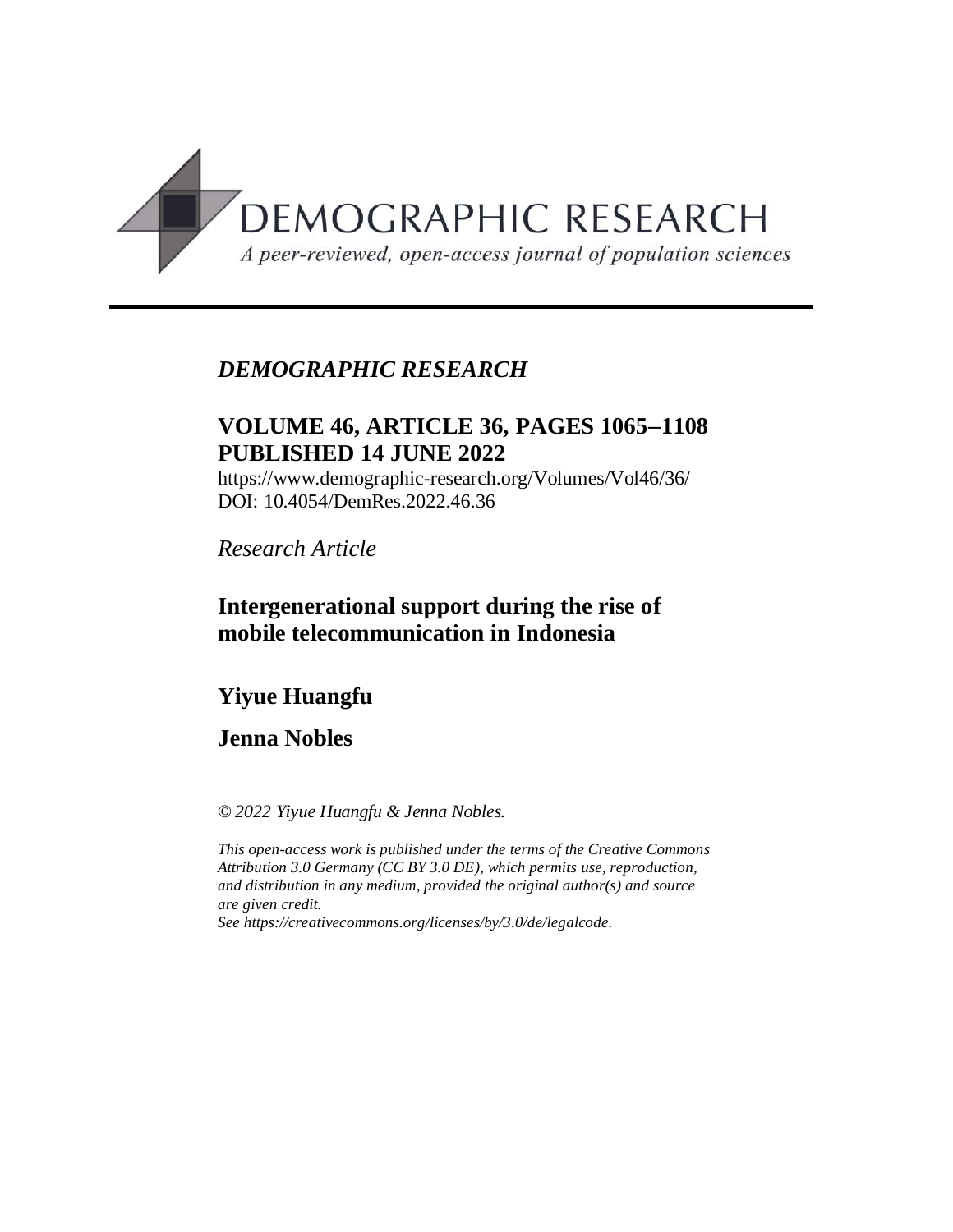# **Contents**

| 1                      | Introduction                                                                                                                                            | 1066                         |
|------------------------|---------------------------------------------------------------------------------------------------------------------------------------------------------|------------------------------|
| 2<br>2.1<br>2.2<br>2.3 | Background<br>Older-age family support in lower-income settings<br>Telecommunication and family support<br>The Indonesian context                       | 1068<br>1068<br>1069<br>1071 |
| 3                      | Data                                                                                                                                                    | 1072                         |
| 4<br>4.1<br>4.2        | <b>Measures</b><br>Measures of support for older adults<br>Measures of mobile telecommunication expansion                                               | 1074<br>1074<br>1075         |
| 5<br>5.1<br>5.2        | Methods<br>Impact of mobile telecommunication expansion in a period perspective<br>Impact of mobile telecommunication expansion in a cohort perspective | 1078<br>1078<br>1079         |
| 6<br>6.1<br>6.2        | Results<br>Patterns of older-age kin support in Indonesia<br>How intergenerational kin support changed alongside mobile<br>communication expansion      | 1080<br>1080<br>1081         |
| 6.3                    | Robustness checks                                                                                                                                       | 1090                         |
| 7                      | Conclusion                                                                                                                                              | 1090                         |
| 8                      | Acknowledgments                                                                                                                                         | 1093                         |
|                        | References                                                                                                                                              | 1094                         |
|                        | Appendix                                                                                                                                                | 1101                         |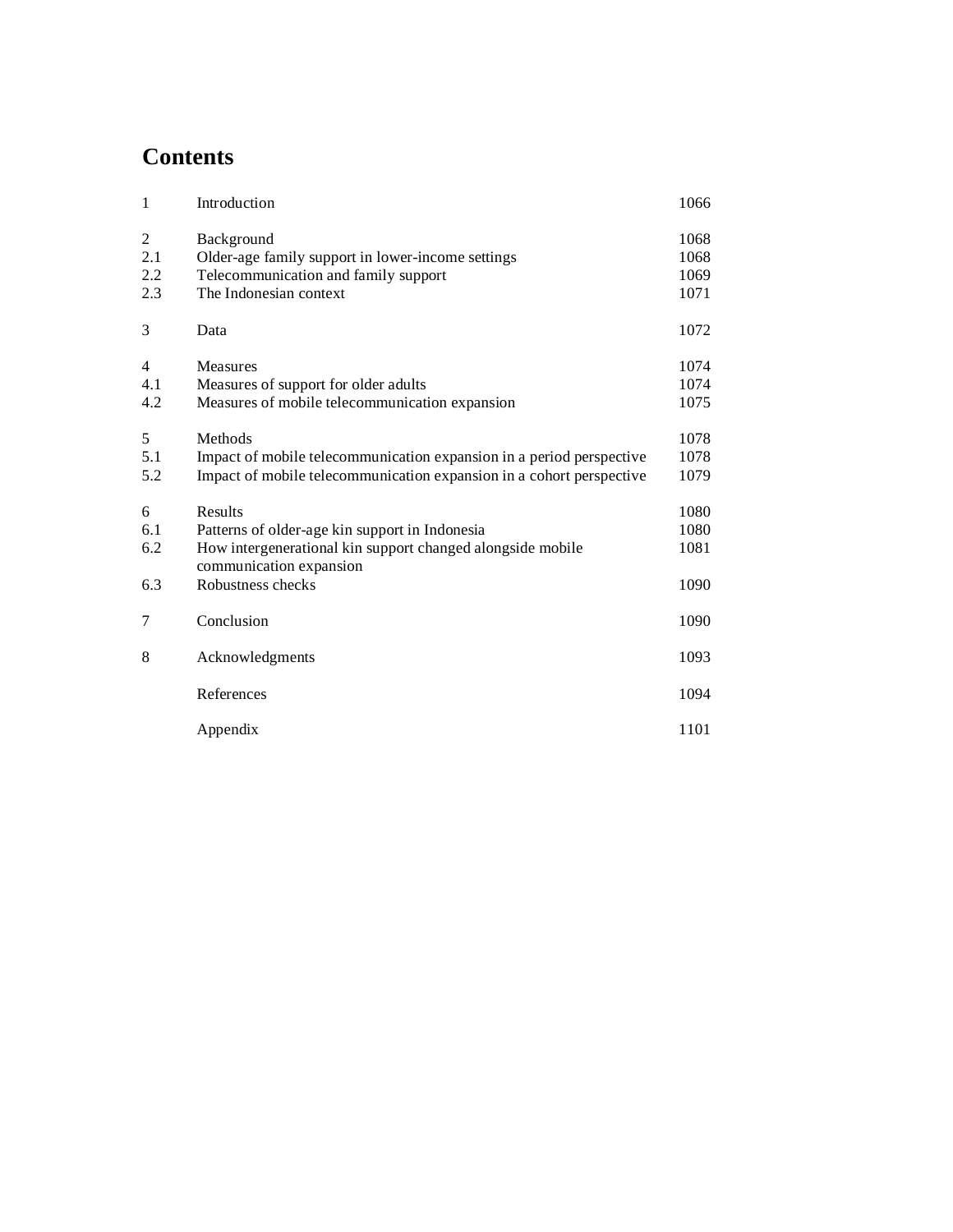## **Intergenerational support during the rise of mobile telecommunication in Indonesia**

**Yiyue Huangfu[1](#page-2-0)**

**Jenna Nobles[2](#page-2-1)**

## **Abstract**

#### **BACKGROUND**

In many Southeast Asian populations, urbanization and migration have increased the share of older adults supported by nonresident children. The expansion of mobile telephone infrastructure has emerged as a mechanism to bridge the spatial dispersion of families and to facilitate support for aging adults.

#### **OBJECTIVES**

We document two decades of change in the proximity of adult children of older people in Indonesia. We then ask how the arrival and expansion of mobile communication infrastructure changed key dimensions of intergenerational support: frequency of contact and material transfers.

#### **METHODS**

We combine data from a longitudinal, population-representative household survey with area-level information on mobile signal strength in Indonesia spanning the development of mobile telecommunication. We describe shifts in the family network available to older adults as well as changes in support between 1997 and 2014. We use fixed effect specifications to estimate the impact of the arrival of mobile telecommunication on intergenerational support.

#### **RESULTS**

For Indonesian older adults, the geographic dispersal of adult children increased over the two-decade period, but the proximate residence of at least one child remained stable. Weekly contact and the monetary value of material transfers to older people doubled. The arrival of mobile technology increased contact between aging parents and their adult children but had little impact on material transfers.

<span id="page-2-0"></span><sup>&</sup>lt;sup>1</sup> Department of Sociology, University of Wisconsin–Madison, USA. Email: [yhuangfu2@wisc.edu.](mailto:yhuangfu2@wisc.edu)

<span id="page-2-1"></span><sup>2</sup> Department of Sociology, University of Wisconsin–Madison, USA.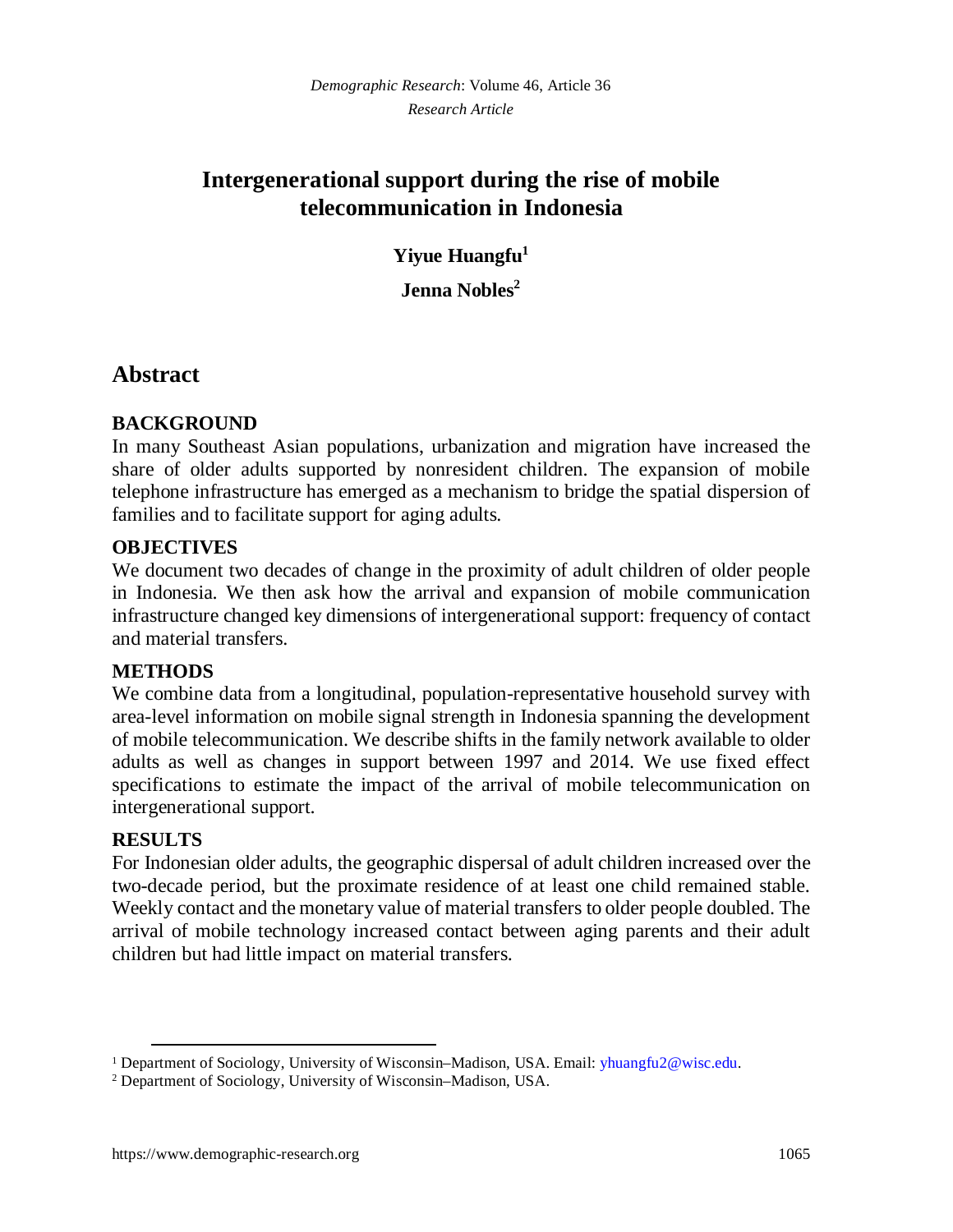## **CONTRIBUTION**

Despite the spatial dispersion of adult children, familial support for the Indonesian olderage population has increased substantially over the past two decades. Telecommunication has supported ongoing intrafamilial exchange, but the effects differ across dimensions of support.

# **1. Introduction**

Much of Southeast Asia relies on family to support the welfare of aging cohorts (Adlakha and Rudolph 1994; Chan 2005). Populations in this region are growing older, some rapidly, raising concerns about how proportionally smaller and more mobile younger generations can continue to support their aging parents (Lee, Mason, and Park 2011; Nugent 1990; Peterson 1999). Against this backdrop, communication technology has emerged as a possible way to reconcile the increasing demand for old-age support and the decreasing availability of physically proximate, working-age family members. In many low-income populations, the expansion of cellular technology preceded the expansion of landlines, and mobile phones were the first telephones to which many families had access (Garbacz and Thompson 2007). As a result, documenting how the expansion of mobile communication technology affects kin support is important, both for understanding patterns of intergenerational exchange and for characterizing older-age welfare in aging societies.

We study older-age support in Indonesia, which has the fourth-largest population in the world. The country is undergoing population aging alongside significant socioeconomic change (Jones 2016). Urbanization is altering the scale and ecology of economic activity toward a labor market that requires more regional integration and mobility (Firman 2004; Hugo 1982; Jones 2002). Interregional mobility has shifted younger people to urban centers, accelerating population aging in rural communities (Jones 2016). The country's weaker public old-age support system and long-held emphasis on familial reciprocity necessitate the involvement of adult children in providing old-age support. At the same time, socioeconomic growth and infrastructure development have continued at a rapid pace over the past two decades. Mobile communication availability grew from nonexistence to near complete saturation between 2000 and the present day. This shift has significantly altered how family members connect with each other. In this study, we ask how these changes have shaped support for older-age populations in particular.

We focus specifically on two forms of support that are well-established predictors of well-being among older-aged populations: contact frequency and material exchange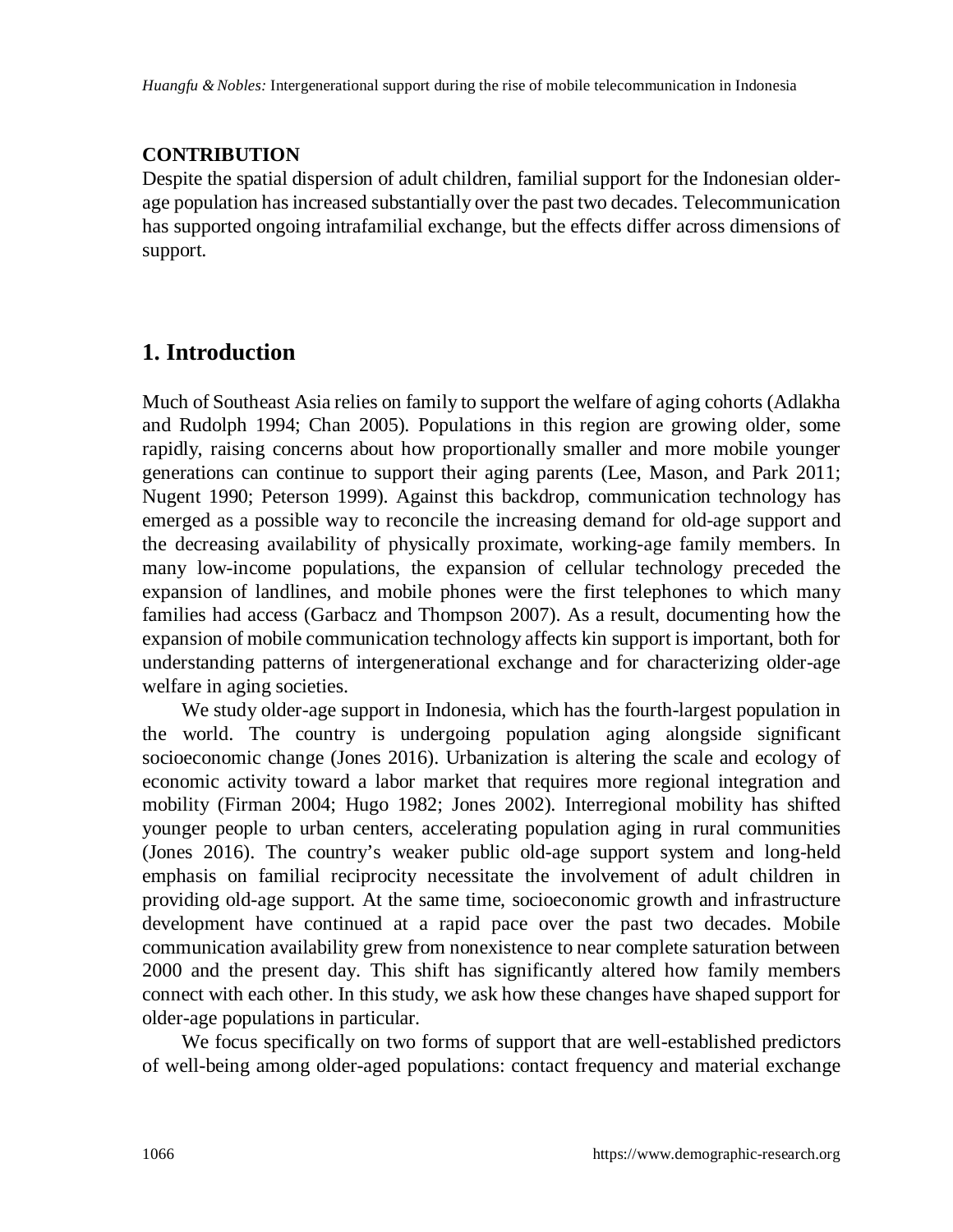with children. Contact between aging parents and adult children is essential in the exchange of expressive and instrumental support between generations (Peng et al. 2018). Contact with children is also particularly important for the mental health of older people (Tosi and Grundy 2019). In settings with a weak or incomplete public safety net, material transfers from adult children to aging parents are essential to older adults' economic wellbeing (Cameron and Cobb-Clark 2008; Silverstein, Cong, and Li 2006).

We contribute to a multi-decade line of inquiry that investigates the implications of technological change for population processes. The organization and function of family have evolved along with technological advancement (Ogburn and Nimkoff 1955; Goode 1964; Cowan 1976). The literature on the impact of technology diffusion on population processes in low-income settings pays particular attention to its interaction with existing behaviors and beliefs (Thornton and Fricke 1987; Jayakody 2019). The arrival of mobile communication technology was no less monumental in reshaping economic enterprise and individual behaviors. In many low-income populations, mobile infrastructure expansions provided many families with their first telephones.

Our research also builds on a few previous studies investigating the importance of communication technology for intergenerational relationships in populations around the globe (Gubernskaya and Treas 2016; Knodel and Saengtienchai 2007; Treas and Gubernskaya 2012). These studies demonstrate positive associations between phone ownership and intergenerational contact. We advance these ideas in two ways. First, we build on work that is largely qualitative or cross-sectional. The use of panel data from a large population sample allows us to consider (a) potential variation in the impact of new technology on family arrangements and (b) potential sources of confounding in the analysis. We are also able to compare changes in experiences across cohorts of older Indonesians as well as within cohorts that are prospectively followed as they age through this large-scale technological shift. We do this by combining two datasets, the Indonesia Family Life Survey (IFLS) and Village Potential Statistics (PODES). We use substantial spatiotemporal variation in communication infrastructure – measured using area-level changes in the strength of mobile communication signals – to help sidestep several threats to identifying the impact of mobile communication expansion. Second, we are able to investigate a more comprehensive description of older-age support over the last two decades in Indonesia. We ask how mobile telecommunication affected contact frequency as well as material exchanges to and from older adults.

This study has three goals. First, we describe trends of intergenerational support from the 1990s to the 2010s, with a focus on nonresident adult children. We pay attention to changes in the composition and interaction of networks of non-coresident children during 20 years of socioeconomic development and technological expansion. Next, we use measures of mobile phone signal coverage to explicitly relate aging parents' interaction with children to their access to mobile communication, extending the previous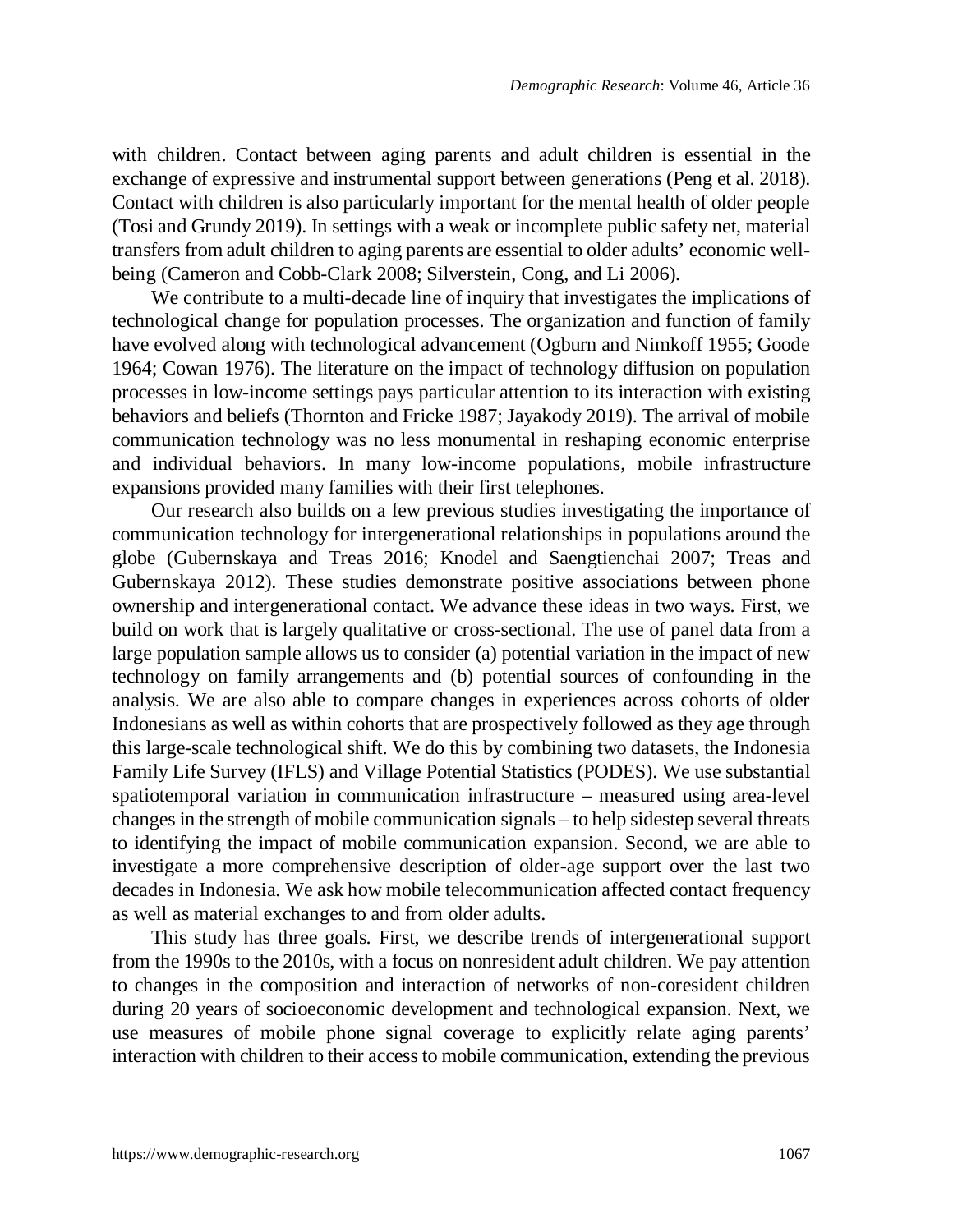literature on the opportunity structure of intergenerational interaction. Finally, we assess whether mobile communication differently affects older people with distinct vulnerabilities and demands. We ask whether the impact of telecommunication expansion differs for those who are older, widowed, and not living with children and those who have a regionally dispersed network of adult children.

## **2. Background**

#### **2.1 Older-age family support in lower-income settings**

Family members – mainly adult children – are crucial sources of old age support in most lower-income settings (Barrientos 2007; Cornman 1996). A large body of literature has investigated the motivation for this type of support, stemming from, for example, repayment for parental investment, normative obligation, and exchanges for time (Cameron and Cobb-Clark 2008; Frankenberg, Lillard, and Willis 2002; Lillard and Willis 1997; Park 2003; Raut and Tran 2005;). In turn, aging parents – particularly older adults with pension income in multigenerational families – are active contributors to adult children in various ways (Beard and Kunharibowo 2001; Schröder-Butterfill 2003).

How the family functions as an institution that provides intergenerational connection, support, and investment shifts alongside demographic and socioeconomic changes (Thornton and Fricke 1987). Declining fertility has reduced the number of physically proximate adult children on whom older-age parents can rely, causing uncertainty about sufficient support in the coming decades. Empirical evidence suggests that these effects will be the most salient for families with no children or only one child (Knodel, Chayovan, and Siriboon 1992; Zimmer and Kwong 2003). Childless older adults or those with only one child are more likely to face a decrease of intergenerational support.

Older-age parents are also more likely to be geographically separated from adult children. Coresidence of aging parents and adult children, once a common living arrangement in low- and middle-income countries, is declining (Xu, Wang, and Qi 2019; Johar and Maruyama 2011; Knodel and Debavalya 1997; Yeung, Desai, and Jones 2018). This decline reflects the changing needs of both parents and adult children (Bongaarts and Zimmer 2002; Martin 1989). Studies have demonstrated that parents' and children's characteristics, including education, housing costs, health, and child care demands, are associated with decisions about coresidence arrangements (Frankenberg, Chan, and Ofstedal 2002; Johar and Maruyama 2011).

Rising interregional migration has also played a role in dispersing older adults' family networks. Whether, and how, the migration of adult children affects old-age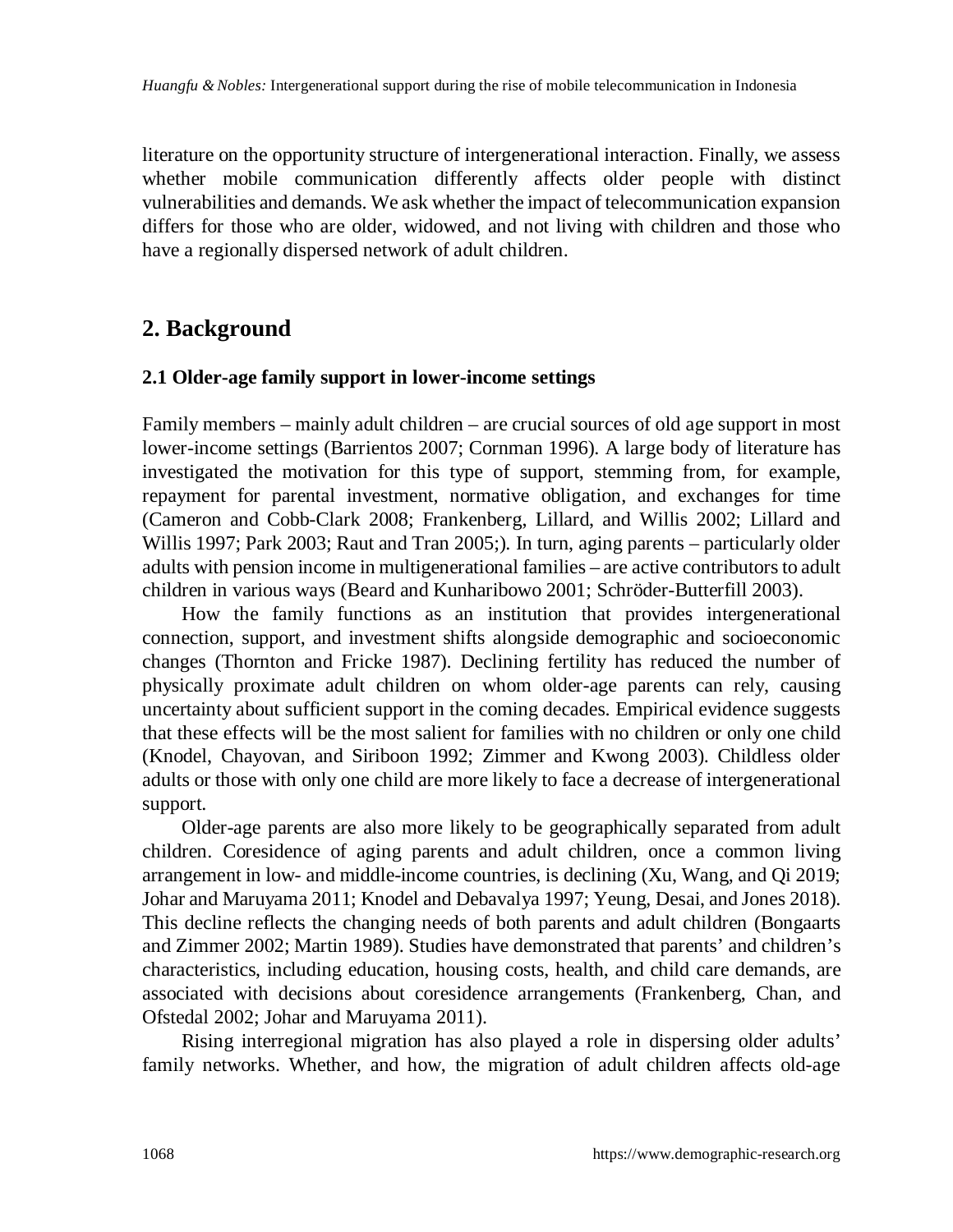support depends on family size and varies by the form of support. In most Southeast Asian countries, having one child close by is sufficient for key forms of caretaking. Hak et al. (2011) found that in Cambodia, more than 90% of older-age parents had a child in the same village who regularly provided instrumental help. Siblings may also coordinate their support when some children migrate. Antman (2010) suggests that in Mexico, siblings adjust their support to older-age parents in relationship to support from other siblings. As a result, the overall contribution to older-age parents has diminished alongside child migration in Mexico – but only to a small degree. In some cases, child migration reduces the time support parents receive (Antman 2008), but physical absence may be accompanied by increased monetary support when adult children migrate. Studies demonstrate that aging parents with migrant children receive more financial transfers compared to their peers because of remittances (Cong and Silverstein 2011; Zhuo and Liang 2015).

Against this backdrop of declining fertility and larger geographic distance between older-age parents and children, telecommunication emerges as an important tool facilitating connections between family members. The section below reviews how telecommunication may affect intergenerational family support.

#### **2.2 Telecommunication and family support**

Advances in communication technology have the capacity to shape many aspects of oldage support. Telecommunication can effectively shrink the *social* distance between older adults and nonresident children when they are geographically farther apart. The most direct impact of telecommunication on old-age support is the frequency of contact. Telecommunication technology typically facilitates prioritized interaction with the people users already know well (Ling 2008). The expansion of technology appears to be best at maintaining bonds between family members and close friends who are already rooted in face-to-face interactions (Kraut et al. 2002; Wei and Lo 2006). Studies demonstrate that this extends to relationships between older adults and their adult children (Gubernskaya and Treas 2016; Knodel and Chayovan 2008; Treas and Gubernskaya 2012). This may be particularly true in settings where younger cohorts move for work and partnership. Studies on transnational and transregional families demonstrate the capacity of telecommunication technology to sustain family ties across great distance (Knodel and Saengtienchai 2007; Parreñas 2005; Vertovec 2004; Wilding 2006). In this study, we hypothesize that the expansion of mobile communication will increase contact frequency between older-age populations and nonresident children.

Some argue that telecommunication, as a result of its impact on contact, may also augment material transfers. The frequency of intergenerational contact is closely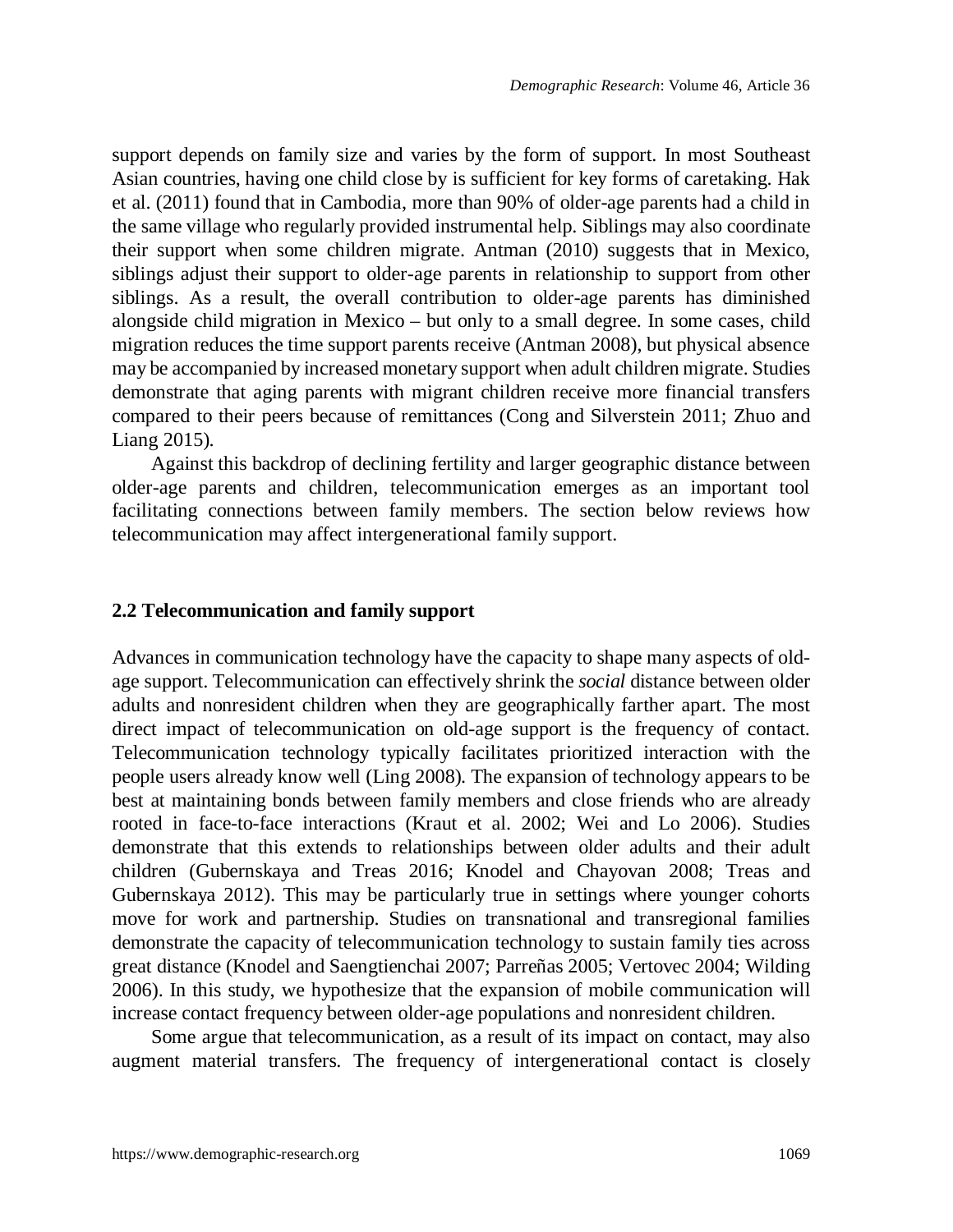associated with functional support (Bengtson and Roberts 1991). More contact supports the maintenance of emotional ties and the sharing of information. These ties may sustain or even increase resource transfers. The efficient flow of information among adult siblings may also facilitate the coordination of support for parents. When family members are farther apart following migration, communication may empower the left-behind older adults to become proactive agents who co-construct the kin network instead of being only passive recipients of remittances (Adugna 2018).

Importantly, most research argues that advances in telecommunication technology are not likely to revolutionize relationships between family members. Studies about the social impact of telecommunication technology emphasize its nonintrusive nature, highlighting the limits of its impact in strengthening behaviors that are easily affected by connectivity (Fischer 1994). Telecommunication technology, as powerful as it is in transforming the way people connect with each other, cannot be the sole force determining interpersonal relationships. Intergenerational transfers, especially adult children's financial transfers to parents, are rooted in social institutions, cultural attitudes, and traditional behaviors (Kreager and Schröder-Butterfill 2008). In light of these arguments, we expect material transfers to be less sensitive than contact frequency to the interaction supported by telecommunication infrastructure.

The availability of new technology will likely affect different families in different ways. An essential, growing literature on the digital divide highlights a new form of inequality in accessing and using information and communication technology (Korupp and Szydlik 2005; Attewell 2001; Katz and Rice 2002). As a result, the impact of new technologies differs across groups. A central question in the digital divide literature is whether the introduction of new technologies can benefit the segments of the population most in need (Ebo 1998; Ekdahl and Trojer 2002). Among older individuals, those who are in more isolated and vulnerable situations – for example, those who live alone or farther away from children, those with fewer resources, and the oldest of the old – have greater need for support that can be facilitated by telecommunication technology (Peng et al. 2018; Schröder-Butterfill 2004). In our analysis, we explore the implication of digital divides on intergenerational support by assessing how the expansion of mobile telecommunication affects distinct groups of older people differently. To do this, we stratify our sample across older adults' union status, age, proximity of nonresident children, and consumption levels.

In addition to the factors characterizing older-age vulnerability and demand for support, other elements of families shape intergenerational transfers. These include the socioeconomic status of older adults and children. In the present analysis, we incorporate factors that are well-established predictors of older-age support more generally, including parents' education, household resources, and the number, age, and educational level of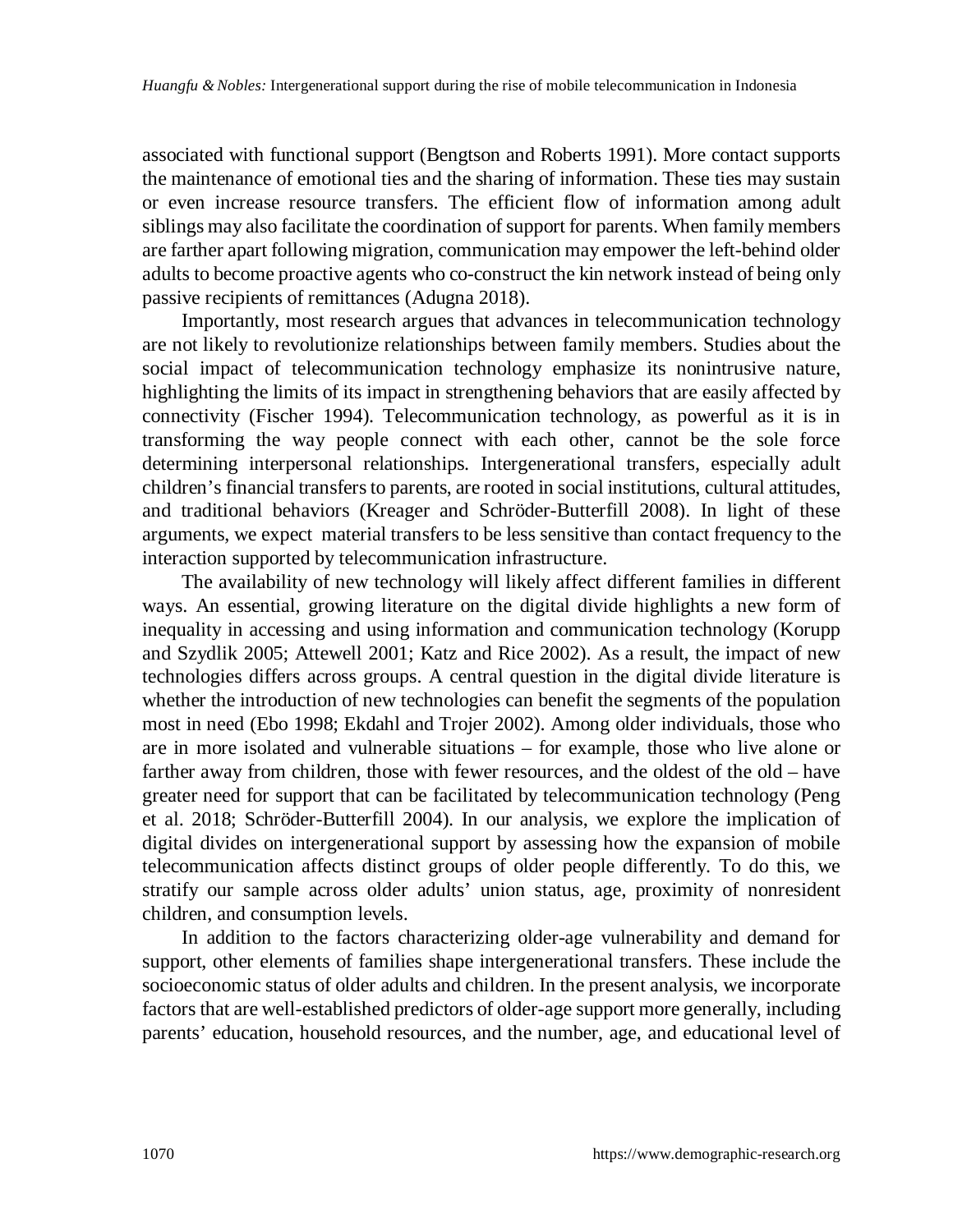nonresident children (Frankenberg, Chan, and Ofstedal 2002; Johar and Maruyama 2011).

#### **2.3 The Indonesian context**

The study of technological expansion must be understood within the context of Indonesia's changing demographic landscape. At present, Indonesia has the fifth-largest older-age population in the world. By the year 2050, the population above age 60 is projected to be about 20% of the total population (UN 2019). As in other Southeast Asian countries, growing urban labor markets have increased interregional mobility and the rurality of population aging. More young individuals are on the move, creating a population of older adults who are more likely to live apart from their adult children (Hugo 1982; Van Lottum and Marks 2012). Amid these changes, some traditional cultural and behavioral patterns have persisted. Adult children describe obligations to honor and respect their parents (Mulder 2005; Schröder-Butterfill 2004). Reciprocity within kinship networks remains an important feature of family life (Geertz 1961; Jay 1969; Kreager and Schröder-Butterfill 2007). Intergenerational coresidence has long been common. In the 1990s, more than 70% of older parents coresided with adult children. Approximately 60% of adults with surviving parents provided monetary transfer to parents (Frankenberg, Chan, and Ofstedal 2002; Frankenberg, Lillard, and Willis 2002).

The remarkable rise of the telecommunication industry since the early 2000s complicates how these trends interact. Within less than two decades, the mobile communication market grew from nonexistent to near saturation (Figure 1). Following deregulation of the cellphone market in 1999, investment in construction and leasing of base transceiver stations (BTS) spread through the country. In 2000, approximately 1.7 per 100 Indonesian residents were mobile phone subscribers. By 2007, the number had reached 40 per 100. By 2011, the Indonesian population had, on average, one mobile phone subscription *per person* residing in the country (International Telecommunication Union 2017). In Indonesia, market penetration of mobile phones substantially exceeds the reach of fixed phone lines in homes. As in other populations experiencing rapid socioeconomic development, some families and communities never had fixed lines; people's first phones were mobile phones (ITU 2017; Knodel and Saengtienchai 2007; Williams, Anderson, and Dourish 2008).

The expansion of base transceiver stations happened in some communities before others. The initially uneven expansion was in part due to the landscape of the country – an archipelago comprising 14,000 islands – and in part due to regional differences in economic and infrastructure development. In the present study, we use the geographic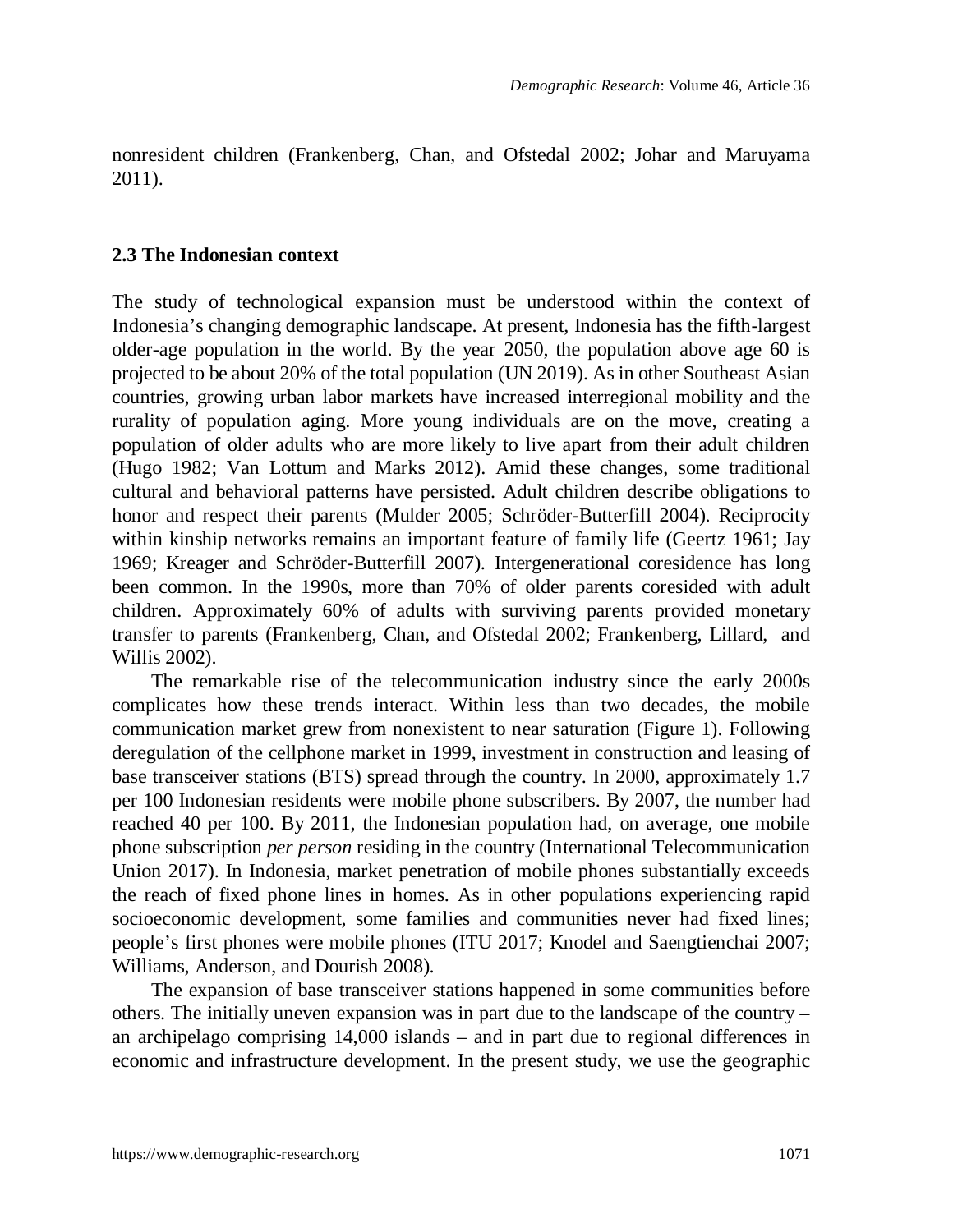and temporal variation of mobile signal coverage to examine how intergenerational support shifted alongside the expansion of mobile phone service into regions without access. In doing so, we consider the ways expansion may have been correlated with other, ongoing forms of socioeconomic development.

We begin the study by describing the changes of older-kin support from the 1990s to the 2010s. We then assess whether the mobile communication expansion has affected intergenerational support. Finally, we consider how these relationships vary across subpopulations.

### **3. Data**

This study combines two data sources from Indonesia: (1) the 1997, 2000, 2007, and 2014 rounds of the Indonesia Family Life Survey (IFLS), a longitudinal panel study of more than 7,224 households; and (2) the Village Potential Statistics survey (PODES), which collected information on village cellphone signals in 2006 and again in 2014. We complement these with national data about the timing of BTS construction and the number of cellular phone subscriptions, shown in Figure 1. In combination, this information demonstrates that cellular infrastructure was unavailable to nearly all IFLS respondents in 1997 and 2000. For 2006 and 2014, we use PODES data to measure regional variation in area-level cellular signal strength. This is discussed in Section 4.2.

The IFLS collects rich information about older adults' demographic, socioeconomic, and kin networks. The IFLS was initially conducted in 1993, in 13 provinces that together contained approximately 83% of Indonesia's total population. In each successive round in 1997, 2000, 2007, and 2014, the sample was augmented via births, new marital partners, and new household residents, including new members of split-off households. The IFLS is designed either to be used as a longitudinal panel or to provide cross-sectional information on the population. (See Farré and Fasani 2013 and Witoelar et al. 2009 for examples of cross-sectional period population estimates using the IFLS.) In each round, cross-sectional weights (Thomas, Frankenberg, and Smith 2001) that can be used to generate population-representative estimates are constructed. This is particularly valuable because the IFLS contains far more comprehensive, detailed data on intrafamilial exchange and support for older adults than other cross-sectional health and labor surveys in Indonesia.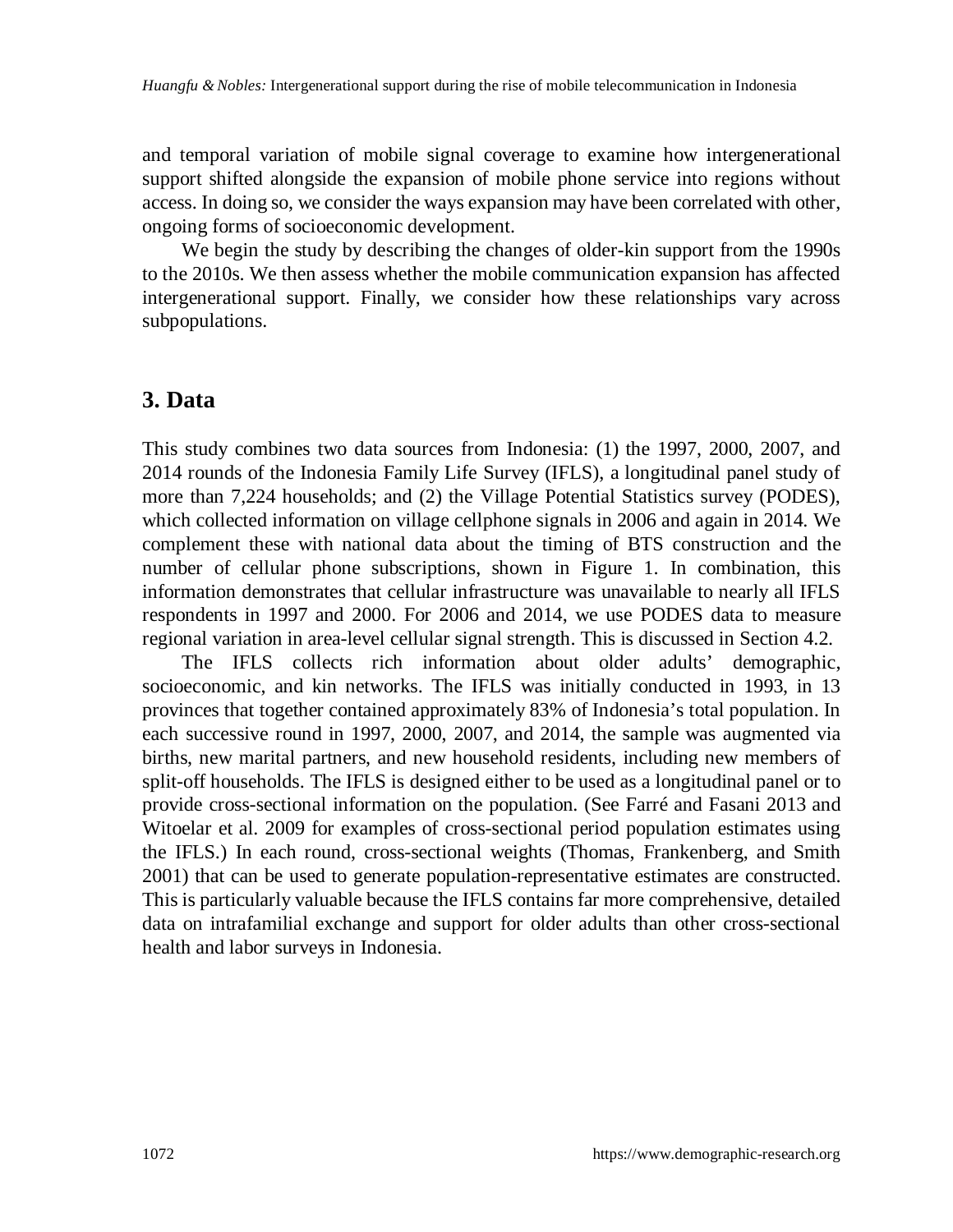

**Figure 1: Number of mobile phone service subscribers per 100 persons in Indonesia, 1997–2016**

*Source:* 2000–2016 International Telecommunication Union (ITU) mobile phone subscriber statistics. *Notes:* Numbers of subscribers per 100 persons in 2000–2016 are from the ITU. The number of subscribers per 100 persons in 1997 is set to 0. The indicator includes the number of postpaid subscriptions and the number of active prepaid accounts (those used during the previous three months).

In this study we leverage both the cross-sectional and the longitudinal nature of the IFLS to assess the impact of telecommunication expansion on old-age support from both period and cohort perspectives. When using the 1997, 2000, 2007, and 2014 surveys as population-representative cross sections, we assess how the introduction of telecommunication technology is associated with changes in old-age support across the two decades. We include 878, 1,181, 1,265, and 1,501 respondents ages 60–85 who have nonresident children over 15 years old in 1997, 2000, 2007, and 2014.

The longitudinal nature of the IFLS also allows us to investigate changes in the experiences of older adults as they age. We focus on a set of cohorts – older adults aged 60–85 in 2007 – and trace changes in family support through 2014. Following these cohorts for a seven-year period minimizes sample attrition and the impact of selection on mortality. Focusing on the period from 2007 to 2014 allows us to observe familial support for older adults alongside the accelerated popularization of mobile communication (Figure 1). This longitudinal sample includes 931 respondents aged 60–85 with nonresident children in 2007 who were reinterviewed in 2014. We ask whether the acquisition of area-level cellular infrastructure during this seven-year period changed patterns of exchange within the same families observed before and after this area-level shift.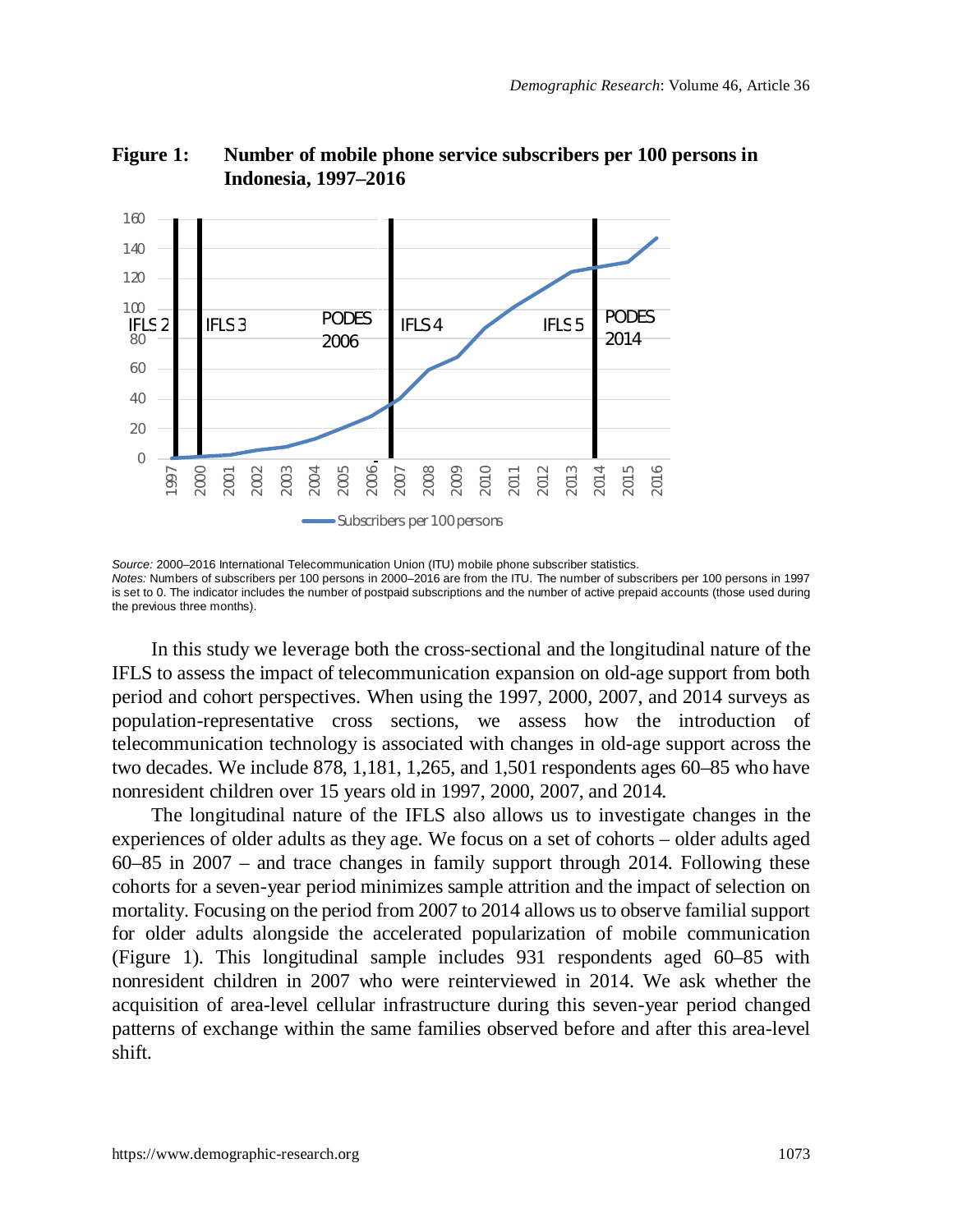## **4. Measures**

#### **4.1 Measures of support for older adults**

To document changes in older-age family support, we focus in particular on the availability and proximity of adult children, as well as older parents' interaction with them. We measure the number of adult children and their proximity: whether an older adult has children in the same home or in the same village/urban community, as well as whether an older adult has children outside the district (*kabupatan*) or outside the province (*provinsi*).

The main dependent variables in the analysis of telecommunication's impact on oldage support include older adults' contact frequency with nonresident children and transfers between aging parents and nonresident children. In the 2007 and 2014 IFLS, respondents answered questions about their frequency of contact with nonresident children. A small share of older adults (11.8% in 2007 and 10.5% in 2014) see all their nonresident children every day; these respondents were not asked about the frequency of phone contact given their daily in-person interactions with their children. Those who did not see all their nonresident children every day were asked whether they had phone contact, including phone calls and text messages, with each nonresident child: every day, at least once a week, at least once a month, at least once a year, or never. We generate a dichotomous indicator of whether a respondent has contact with at least one nonresident child at least once a week by measuring the contact frequency across children. We construct the dependent variable in this way because it effectively reflects the *availability* of intergenerational support through contact from the perspective of older individuals/couples, regardless of which child provides the support. Indeed, prior evidence has shown that when a family network becomes smaller and more dispersed, having one child providing support is essential (Knodel, Chayovan, and Siriboon 1992). In the primary specifications, parents who see all nonresident children in person every day are grouped with at-least-weekly phone recipients to indicate the couple's access to frequent contact with at least one adult child. We also test the sensitivity of the estimates to the use of specifications that separately examine respondents with daily in-person interaction.

To capture material support, we use the reported amount of money and goods transfers between elderly parents and nonresident children. Goods transfers are reported in values estimated by the respondent; we sum values for monetary and nonmonetary transfers to capture total material support. We code the amount of transfer as 0 for respondents who did not receive any material transfers from nonresident children. To minimize the effects of measurement error, we trim the top 1% of the values from this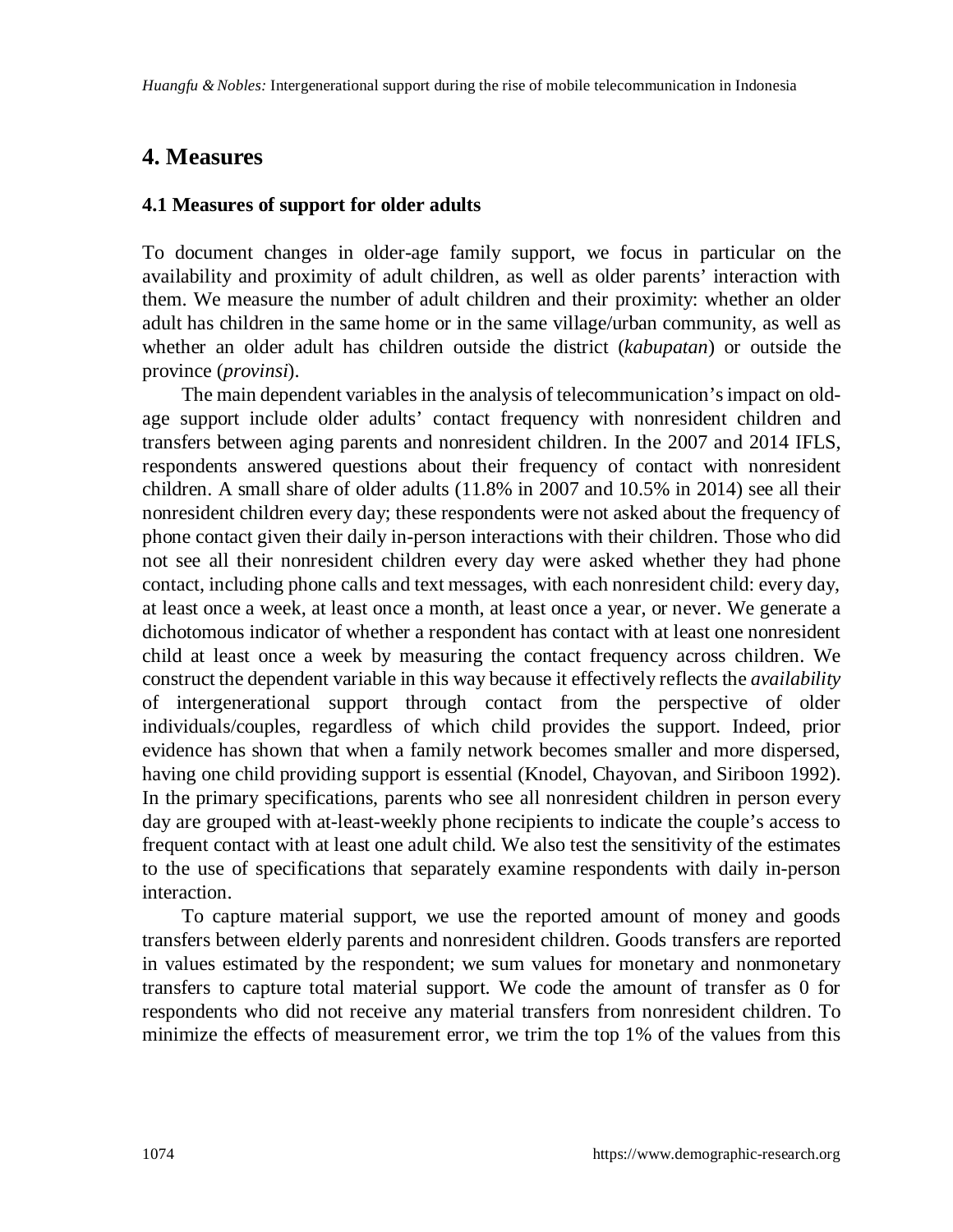measure. Because of the right skew, we take the log of the total amount. This measure is constructed in all four survey waves used in this study.

In the IFLS, information about nonresident children is reported for all households. All unpartnered adults report on their nonresident children. Among couples, information is typically reported by a single member of the couple. In most couples, women report on kin support given or received by the couple. Within couples, men with previous marriages also provide information about children from those marriages. Because the goal of this study is to assess change in family support over time, we combine sources of support for couples, including all their children, regardless of whether or not they are from the current marriage. The unit of analysis is a couple if an older adult is in a union and is an individual if an older adult is not.

#### **4.2 Measures of mobile telecommunication expansion**

A primary issue of interpretation in research on technological expansion is that individual device ownership – here, ownership of a cellphone – is likely correlated with unmeasured features of individuals and families that influence outcomes, such as contact frequency and intrafamilial exchange. Older individuals' cellphone ownership, especially the acquirement of a device at the early stage of mobile telecommunication development, could be correlated with support from children. This situation could introduce significant upward bias into estimates of the effects of technological expansion. In light of this, a common approach is to measure differences in the regional availability or proximity of new infrastructure (Farré and Fasani 2013; Olken 2009). We take that approach here. We also test estimates that use information on individual-level cellphone ownership, first collected in the IFLS in 2014. In Table A-1, we show the adjusted association between cellphone ownership and measures of intergenerational support.

We take the approach of measuring differences in the regional availability of new infrastructure. We use PODES data to measure the expansion of mobile phone infrastructure across subdistricts in Indonesia. Subdistricts vary in size but on average comprise about 12 villages or urban neighborhoods. Beginning in the 2006 PODES, a respondent knowledgeable about each village – most often the village head or a senior village official – was asked to report whether the village had a mobile phone signal. If a signal existed, the official characterized the signal as strong or weak. We define a subdistrict as having strong, near complete mobile signal coverage when on average 99% of villages/urban neighborhoods within the subdistrict have a strong cell phone signal. Figure 2 shows the change in the regional distribution of subdistricts with strong mobile signal coverage from 2006 to 2014.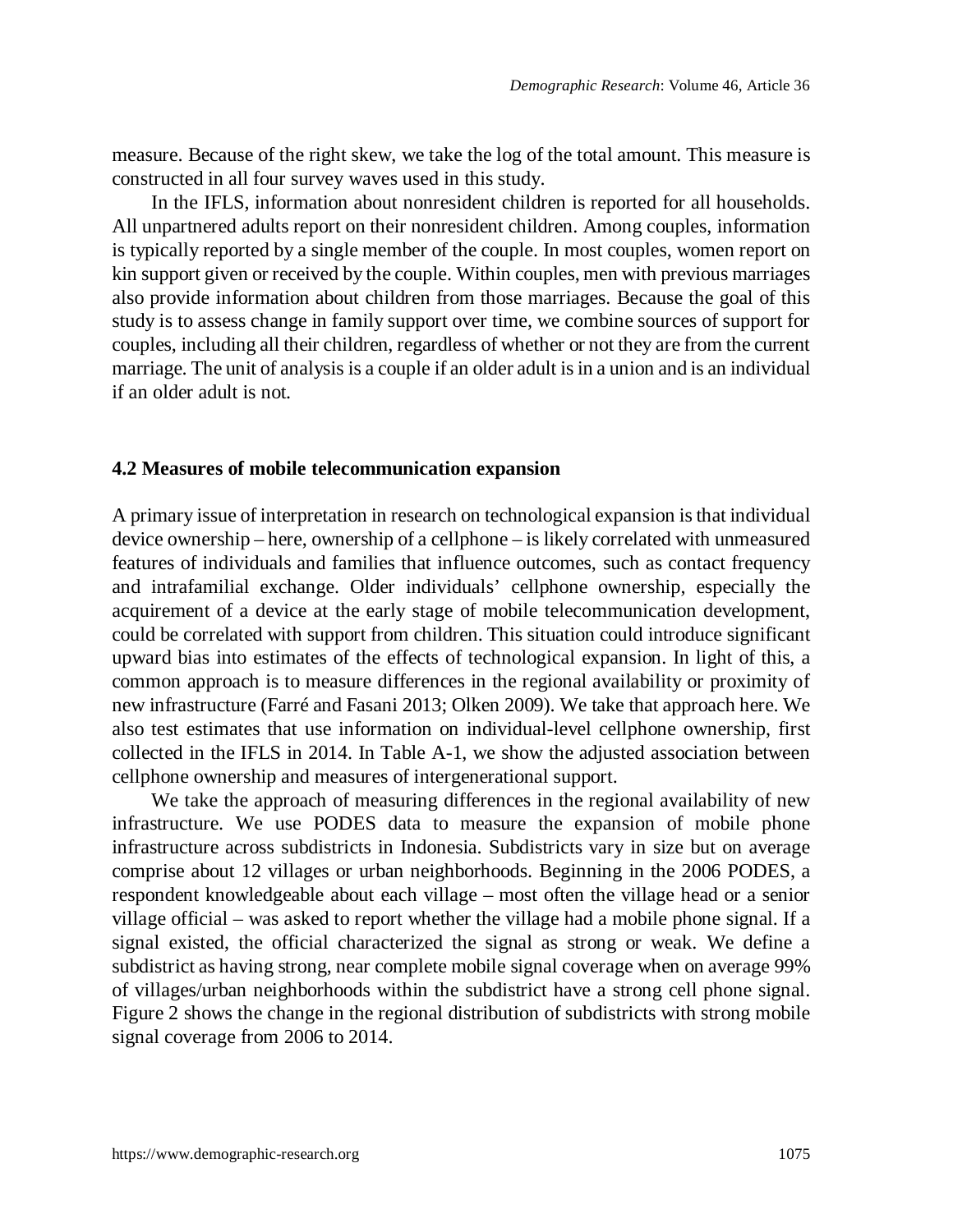*Huangfu & Nobles:* Intergenerational support during the rise of mobile telecommunication in Indonesia

To provide evidence that this regional variation translates into meaningful differences in cellphone ownership and use at the household level, we test the association between regional signal coverage and two measures of household cellphone use in the IFLS: whether the older adult's household had telecommunication expenses in 2007 and 2014, and whether the older adult owned a mobile phone, first measured in the IFLS in 2014. Table 1 displays the estimates acquired by regressing these measures on the subdistrict measure of signal strength. We observe that complete signal coverage in the subdistrict is associated with a 4 and 5 percentage point increase (a 7% and 29% increase, respectively) in the probability of having telecommunication expenditures and owning a cellphone, respectively, after adjusting for older adults' education, age, marital status, coresidence status, distance from the farthest nonresident children, and household consumption, as well as children's education and age, other community infrastructure characteristics, and provincial fixed effects.

|                 | (1)                                        | (2)                       |  |
|-----------------|--------------------------------------------|---------------------------|--|
|                 | Household has nonzero telecom expenditures | Household has a cellphone |  |
|                 | b                                          | b                         |  |
|                 | (95% CI)                                   | (95% CI)                  |  |
| Signal coverage | 0.037                                      | 0.048                     |  |
|                 | $(0.000 - 0.072)$                          | $(0.008 - 0.086)$         |  |
| Constant        | 0.117                                      | 0.69                      |  |
|                 | $(-0.104 - 0.336)$                         | $(0.483 - 0.947)$         |  |
| Observations    | 2,764                                      | 1,501                     |  |
| R-squared       | 0.331                                      | 0.240                     |  |

#### **Table 1: Association between regional signal coverage and older adults' telecommunication expenditures and cellphone ownership**

*Notes:* Estimates and standard errors from two linear probability models predicting expenditures on telecommunication and cellphone ownership among Indonesians aged 60 to 85; telecommunication expenditures measured in 2007 and 2014; cellphone ownership measured only in 2014; covariates not shown; 95% confidence intervals in parentheses. Individual characteristics include older adults' educational attainment, age, marital status, coresidence status, consumption levels, and distance from the farthest nonresident children, as well as nonresident children's education (the highest) and age (the youngest). Community characteristics include a transportation index, number of schools, whether most households have piped water, whether the community disposes of garbage in designated facilities, the number of health posts in the community, and whether the main income source in the community is industry, farming, or service. In the regression predicting whether a household has nonzero telecom expenditures (column 1), provincial and year fixed effects are also included..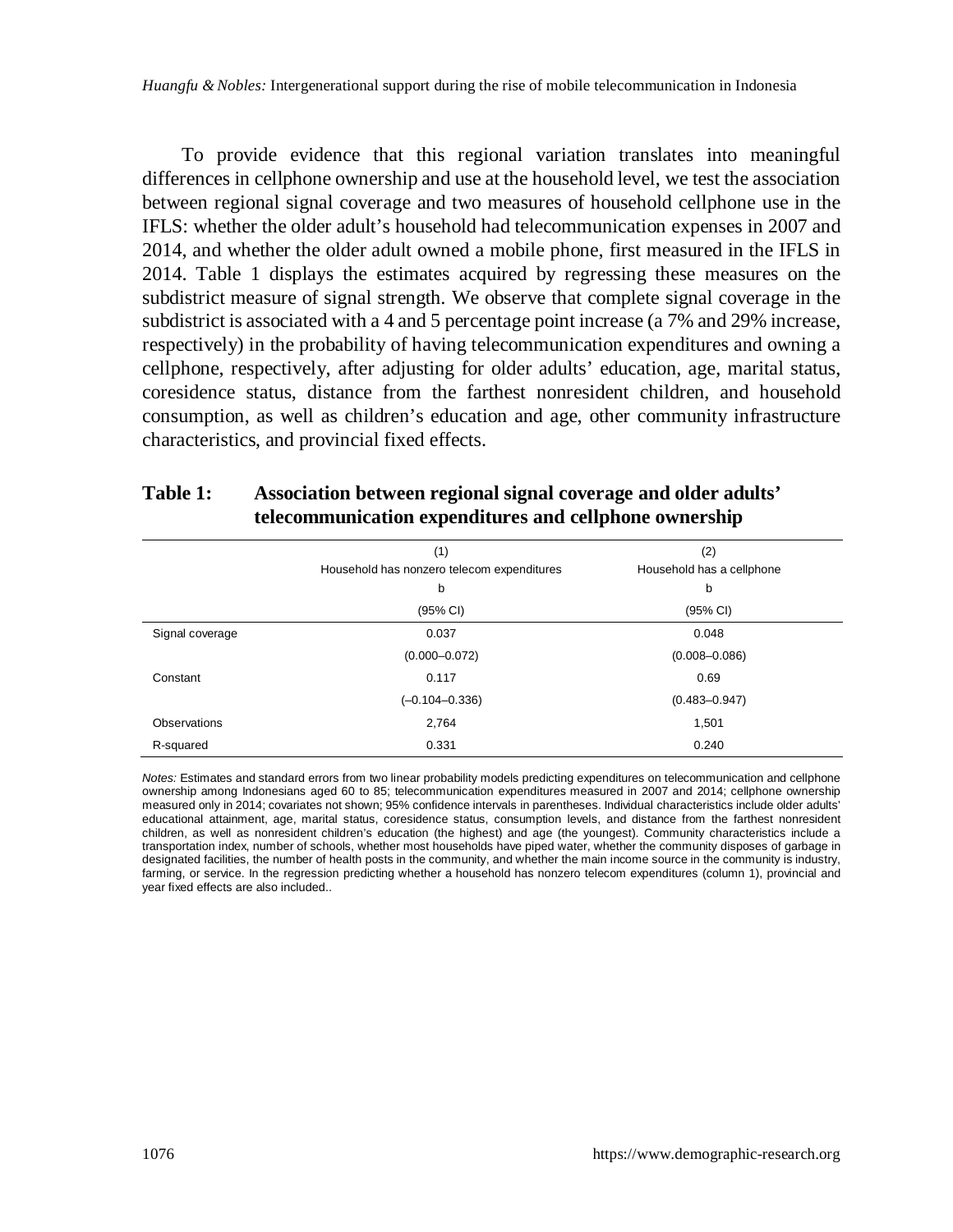**Figure 2: Indonesian subdistricts with complete mobile signal coverage in 2006 (top) and 2014 (bottom)**



*Source: 2006 a*nd 2014 Village Potential Statistics (PODES).<br>*Notes: I*ndonesia is divided into 34 provinces (*provins*), 514 districts (*kabupaten or kota*), 6,543 subdistricts (*kecamatan*), and 75,244<br>villages (*desa o* data. Several large swaths of unshaded areas in 2014 are largely unpopulated.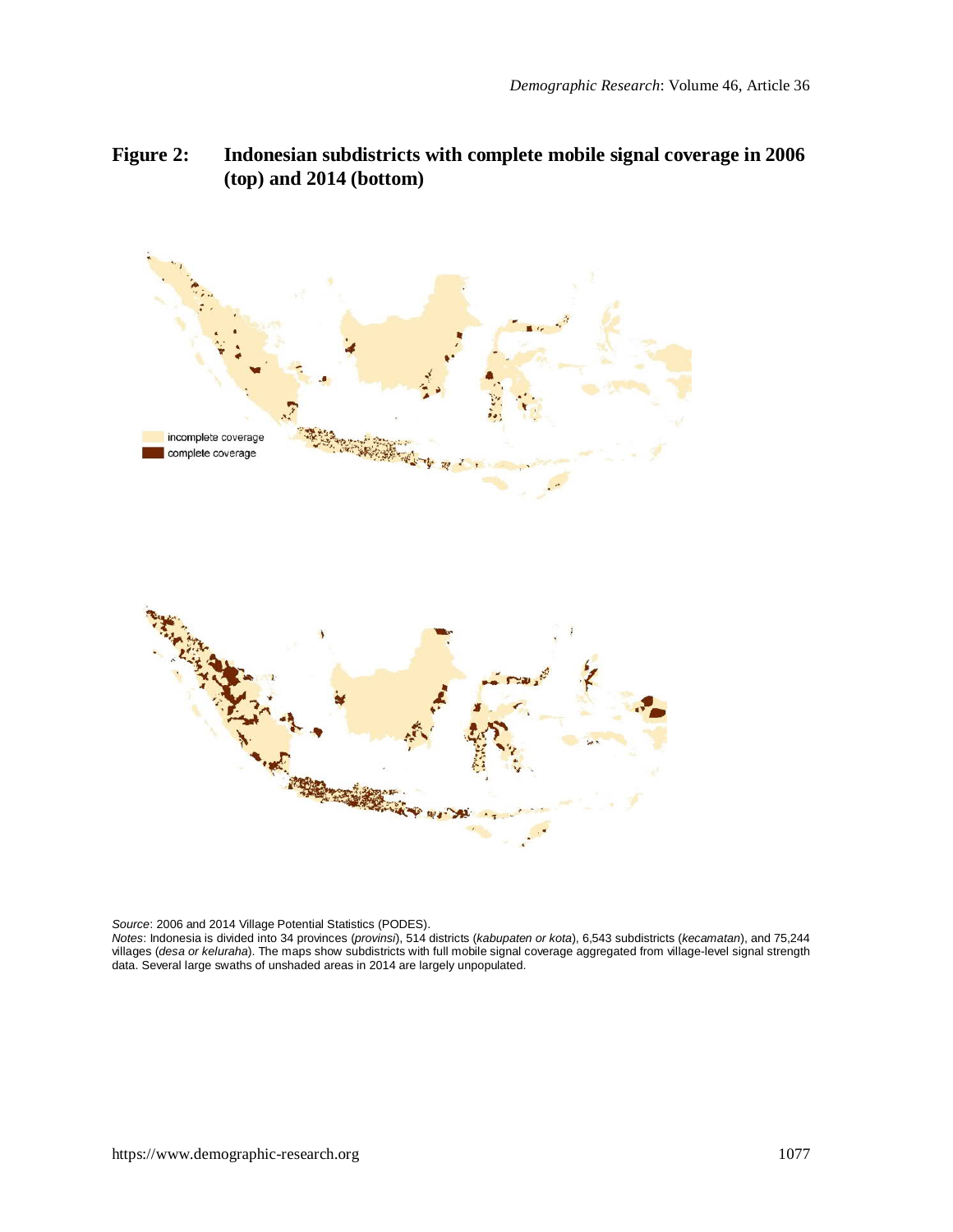## **5. Methods**

#### **5.1 Impact of mobile telecommunication expansion in a period perspective**

To assess the impact of mobile telecommunication on intergenerational family support in a period perspective, we use a two-way fixed effect specification:

$$
y_{ikt} = \delta \text{Coverage}_{ikt} + \gamma_t + \lambda_k + \beta X_{ikt} + \varepsilon_{ikt} \tag{1}
$$

 $y_{ikt}$  includes three measures of support, including (1) weekly contact and the amount of (2) upward and (3) downward material transfers.

However, the two-way fixed effect models cannot account for the time-varying subdistrict characteristics that may be associated with both cellular signal expansion and family support to aging parents. The expansion of mobile signal coverage may be coincident with changes in population composition in the subdistrict, the development of infrastructure, or economic development. These, in turn, may also affect older adults' family support. To account for this, we also include a battery of controls for individual and subdistrict characteristics. The individual controls include older adults' age, education, marital status, coresidence status, distance from the farthest nonresident children, and consumption, as well as children's education and the age of the youngest nonresident children.

Because the primary measure of interest is a community-level shift in mobile telecommunication infrastructure, it is essential that we control for other time-varying features of community-level change that may be correlated with telecommunication expansion and with intrafamilial processes. The community-level controls include an index of transportation infrastructure that sums over indicators of bus stops, markets, telephone offices, post offices, and whether the village is a district, subdistrict, or provincial capital center. We measure the number of schools in the subdistrict. We measure community water and sanitation facilities by indicating whether the community pipes water directly to homes for drinking and cooking and whether residents in the community dispose of garbage in cans carried away by sanitation workers. We account for the change in community health facilities by measuring the number of health facilities, including health posts, in the community. To measure the general economic development of the community, we include three binary variables indicating whether industry (mining, manufacturing, construction), farming, and service (trade, restaurants, hotels) constitute primary income sources in the community.

To demonstrate that this set of community characteristics captures variation in other forms of infrastructure development happening simultaneously with mobile telecommunication expansion, we estimate subdistrict-level regressions to test the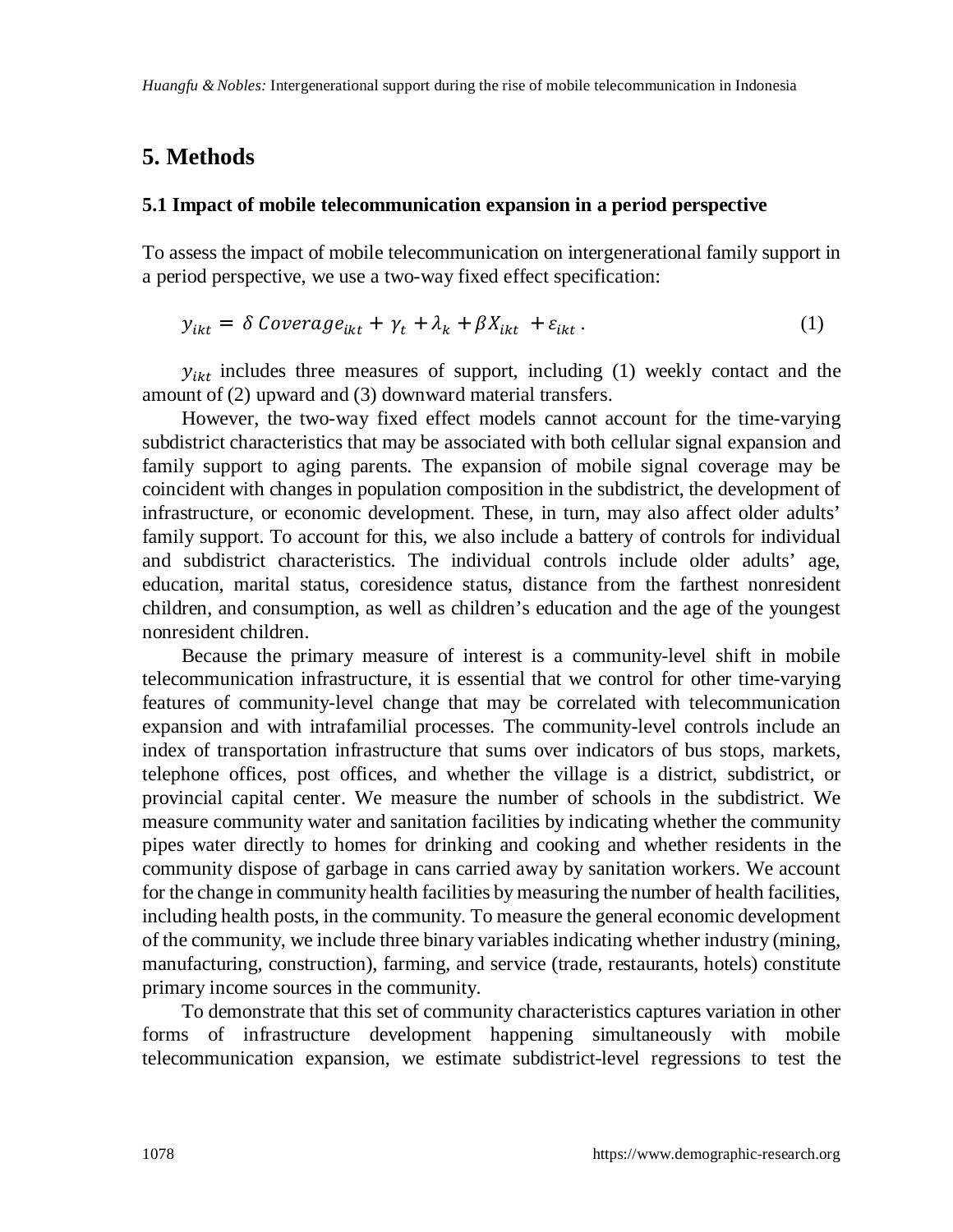association between mobile phone signals and two additional measures characterizing infrastructure and connectivity that are not used in the analysis: the share of households with electricity and whether the community has improved roads, which are paved with asphalt or cement. The results show that the inclusion of controls used in the analysis substantially reduces the association between infrastructure development and signal coverage (Table A-2). So indeed, concurrent development is an important potential source of confounding. The controls included here appear to address much of this confounding variation.

We then test for variation in the association between mobile expansion and old-age support. To assess whether the impact of mobile communication expansion on support differs by social and demographic characteristics that may capture older adults' particular needs for connection to adult children, we estimate Equation (1) on samples stratified by coresidence, union status, age group, household per capita expenditures (a measure of household resources), and the geographic dispersion of adult children. We test for coefficient equality across groups by modeling the subgroup outcomes simultaneously using seemingly unrelated regressions.

To adjust for multiple hypothesis testing across these different subsamples, we conduct both the Bonferroni correction (VanderWeele and Mathur 2001) and the correction for false discovery using the method outlined in Benjamini and Hochberg (1995).

#### **5.2 Impact of mobile telecommunication expansion in a cohort perspective**

We then test the impact of telecommunication expansion on support for the cohorts of older adults aged 60 to 85 in 2007 as they age forward to 2014, a period during which 12% of Indonesian subdistricts reached complete signal coverage. We use a two-way fixed effect specification tracing the couple/individual-level change of support:

$$
y_{ikt} = \delta \text{Coverage}_{ikt} + \gamma_t + \lambda_i + \beta X_{ikt} + \varepsilon_{ikt} \,. \tag{2}
$$

Equation (2) differs from Equation (1) in that now  $\lambda_i$  is an older-age couple/individual fixed effect. In this way, we difference out the time-invariant characteristics of the older-age respondents that may be correlated with both cellphone signal access and family support. This effectively compares contact and exchange within the *same* family before and after its subdistrict acquires cellular infrastructure between 2007 and 2014, net of period changes observed across the country and net of other forms of infrastructure change (in terms of transportation, health care, and water) in the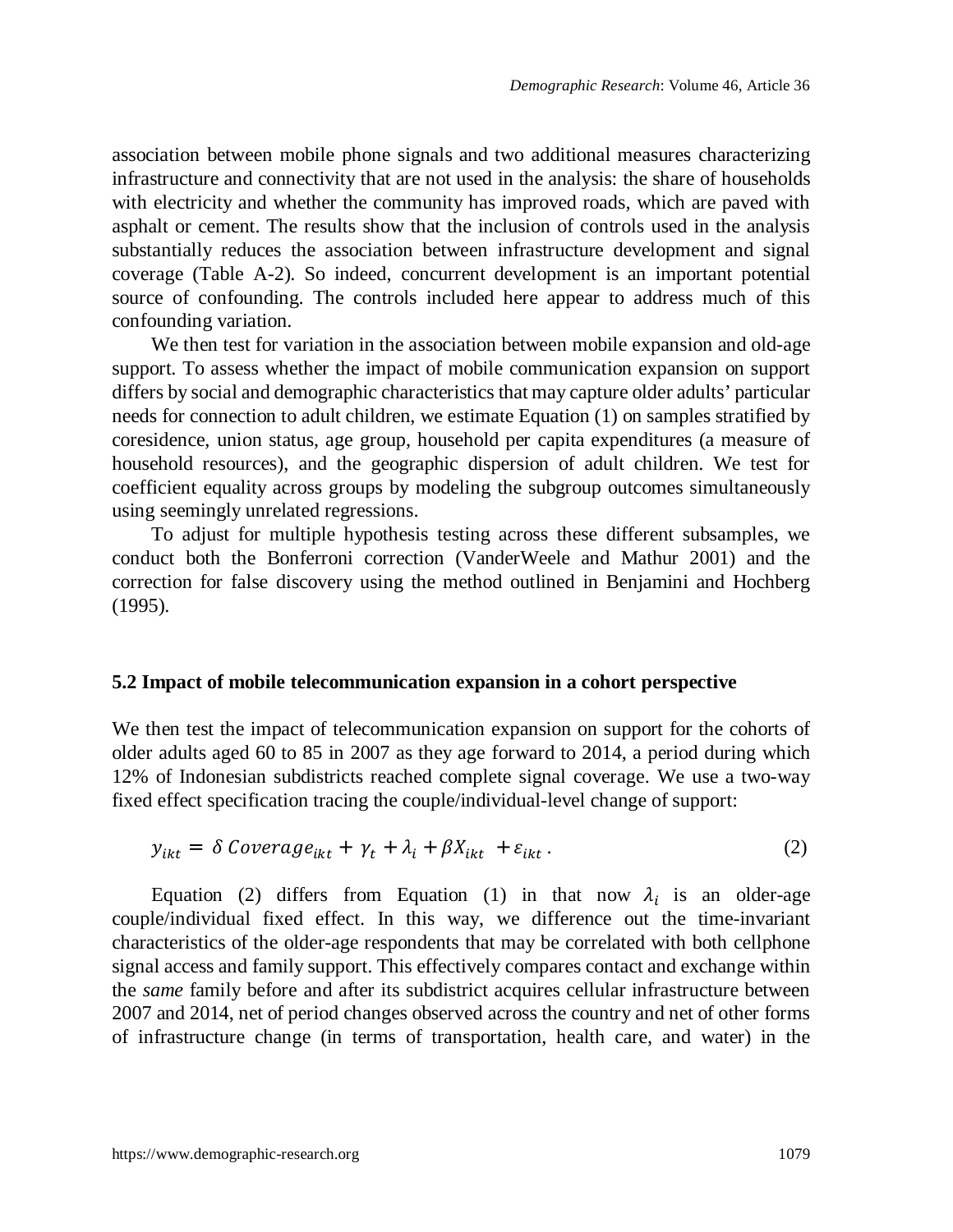community. Descriptive statistics for the sample used in longitudinal analysis are located in Table A-3.

We include the same set of individual- and community-level control variables as in the period analysis. We also conduct stratified sample analysis to test for variation in the association between mobile expansion and older-age support.

One concern in any longitudinal analysis is sample attrition if the attrition is nonrandom. In other words, if older adults with specific characteristics are more likely than their counterparts to die or be lost to follow-up, this will introduce estimate bias. To evaluate the influence of sample attrition in this study, we use linear probability models to explore the sample attrition pattern (Table A-4). We observe that education, age, coresidence status, and children's characteristics are associated with the probability of death. Age and coresidence status are associated with the probability of being lost to follow-up. When controlling for individual and community characteristics, signal coverage is not associated with sample attrition.

### **6. Results**

#### **6.1 Patterns of older-age kin support in Indonesia**

Table 2 shows changes in kin availability, proximity, and support from 1997 to 2014. On average, the number of nonresident children remained close to four through the period studied. We observe three key patterns in the proximity of those nonresident children. First, coresidence with adult children declined. More than two-thirds of older adults lived with adult children in the late 1990s; only half of the older-age population did so in 2014. Second, there was a general trend of the dispersion of kin networks. Older adults with the farthest nonresident child living in a different district increased from 60% to 66%. Third, despite this dispersion, we find that nearly two-thirds of the older-age population had at least one nonresident child living in the same village or neighborhood; this remained stable across the two-decade period.

We observe that communication with older-age parents and material support given to older-age parents from adult children increased over this period. Despite a small decline in older adults who saw all their nonresident children every day, phone contact with nonresident children increased. In 2007, 20% of older adults talked or texted on the phone with their children every week. This share increased to about 40% in 2014. Material support between older adults and adult children also increased over this period, including both upward and downward transfers; 79% of older adults received transfers from nonresident children in 1997 whereas 90% of older adults received transfers in 2014. Among those who received transfers, the median amount of the transfer nearly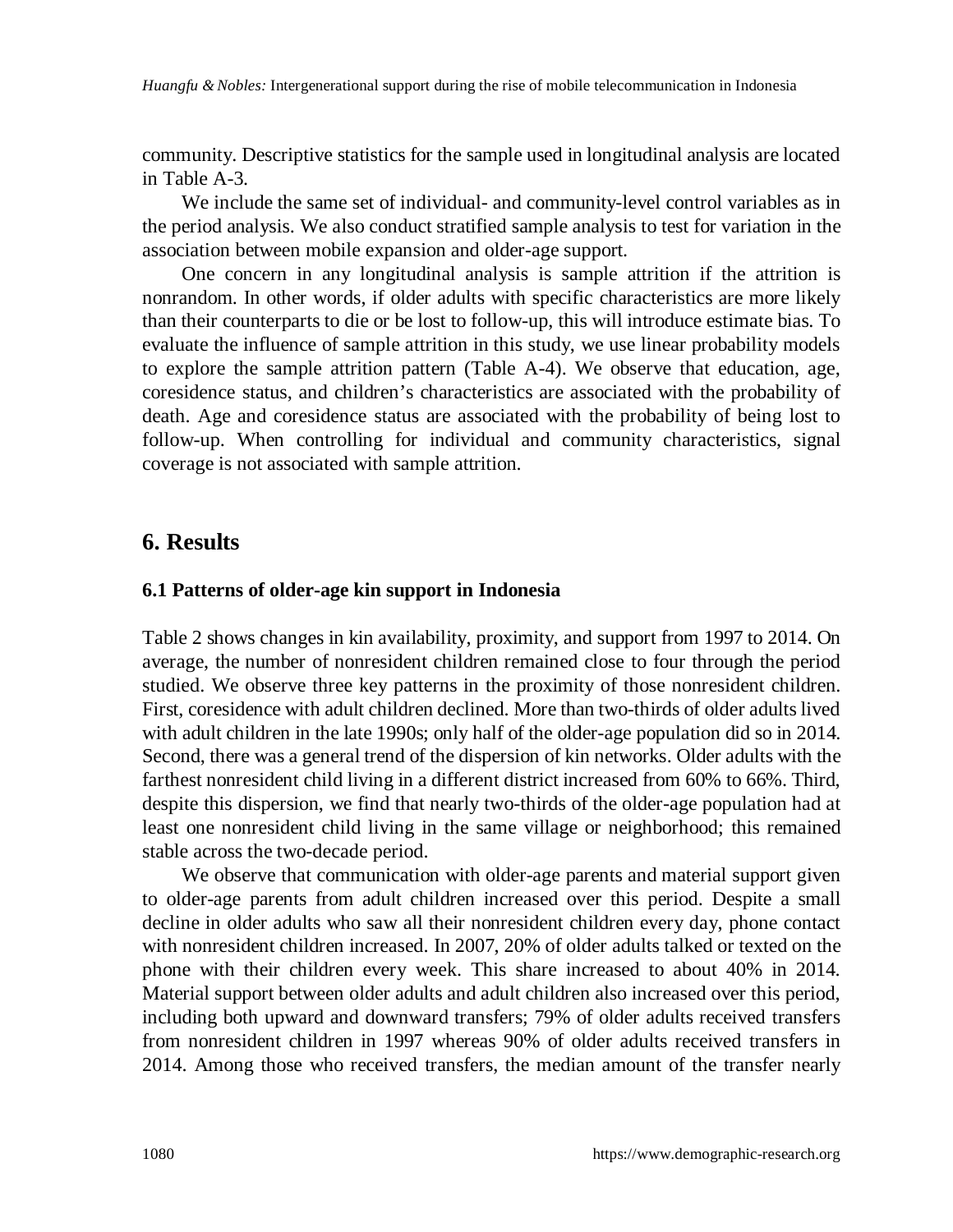doubled. (All estimates have been adjusted for inflation.) In 2014 the median amount received was 1,500,000 rupiahs (approximately \$120 in 2014 U.S. dollars) over 12 months, increasing from 770,000 rupiahs (approximately US\$62) in 2007. The share of older adults transferring resources to children increased as well, from 28% in 2007 to 49% in 2014. The value of transfer from older adults to adult children was smaller compared to the value of transfer from adult children to older adults prior to 2014, but became similar in 2014. In 1997 the median value of transfers to children was 513,000 rupiahs (about US\$42). This increased to 1,500,000 rupiahs (about US\$120) in 2014.

### **Table 2: Changes of adult children availability, proximity, and intergenerational support for adults ages 60–85 with nonresident children over 15-year old from 1997 to 2014. Cross-sectional weights applied**

| Year                                       | 1997 | 2000              | 2007              | 2014              |
|--------------------------------------------|------|-------------------|-------------------|-------------------|
| Kin support availability                   |      |                   |                   |                   |
| Coresidence with child (%)                 | 64.7 | 68.1              | 52.9 <sup>d</sup> | 52.6              |
| Number of nonresident children             | 3.8  | 3.6               | 3.9 <sup>d</sup>  | 3.7               |
| Closest child/children in                  |      |                   |                   |                   |
| Same village/neighborhood (%)              | 67.0 | 68.4              | 69.8              | 68.8              |
| Farthest child/children in                 |      |                   |                   |                   |
| Different district and farther (%)         | 60.0 | 59.5              | 65.0 <sup>d</sup> | 65.8              |
| Different province (%)                     | 46.1 | 41.2              | 47.0 <sup>d</sup> | 47.4              |
| Intergenerational support                  |      |                   |                   |                   |
| See all nonresident children every day (%) | 15.5 | 12.4              | 11.8              | 10.5              |
| See nonresident children weekly (%)        | 76.5 | 75.3              | 77.8              | 80.2              |
| Phone contact weekly (%) <sup>b</sup>      |      |                   | 19.9              | $39.2^d$          |
| Receipt of transfers (%)                   | 79.0 | 81.9              | 90.7              | 90.0              |
| Median amount (1,000) <sup>c</sup>         | 770  | 672               | 1,125             | 1,500             |
| Gift of transfers (%)                      | 27.8 | 39.8 <sup>d</sup> | 40.8              | 49.2 <sup>d</sup> |
| Median amount (1,000) <sup>c</sup>         | 513  | 560               | 900               | 1,500             |
| Unweighted N                               | 878  | 1,181             | 1,265             | 1,501             |

*Source*: Indonesia Family Life Survey.

*Note:* Descriptive statistics on family and transfer arrangements for persons aged 60–85 in survey year.

a. The unit is an older-age couple in a union or an older-age individual who is not in a union (single, divorced, or widowed). b. Among those did not see all nonresident children every day.

c. Median values shown; rupiah values inflated to 2014 values; does not include those who did not receive/give transfers.

d. Values different from those in the previous round based on 95% confidence intervals.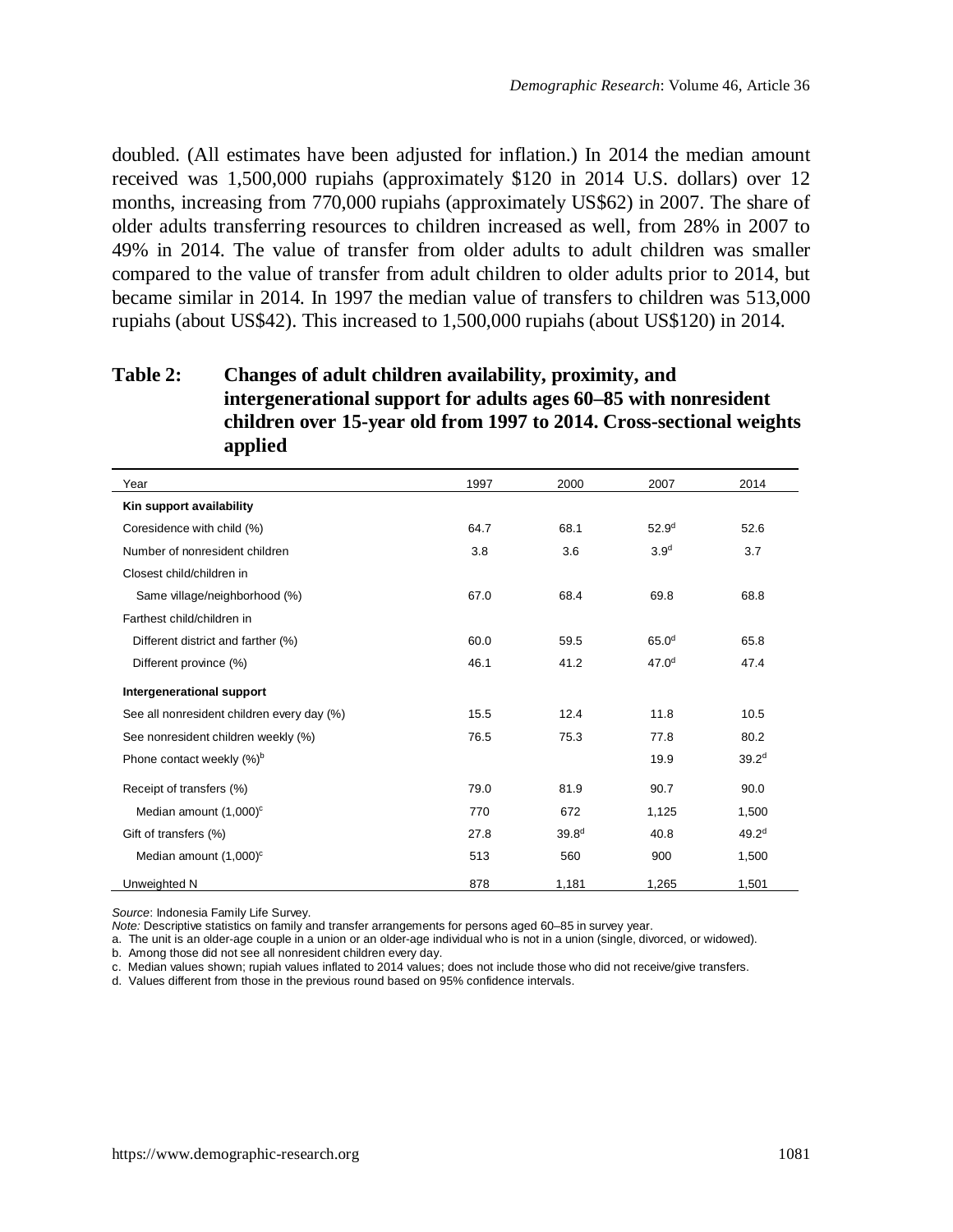#### **6.2 How intergenerational kin support changed alongside mobile communication expansion**

Tables 3a and 3b includes estimates from fixed effect models predicting each of the measures of older-age kin support in the period and cohort analysis, respectively. Linear probability fixed effect models are estimated for weekly contact. Linear fixed effect models are estimated for the amount of transfers. Given the staggered rollout of cellular signals, we test for bias driven by heterogeneous effects across time and place (Chaisemartin and d'Haultfoeuille 2020) and find that the estimates are not significantly biased by this variation.

In the period analysis, across the three measures of older-age kin support, we observe that weekly contact with adult children is the only outcome correlated with the expansion of signal coverage. Living in an area with signal coverage is associated with a 5.3 (95% CI: 0.001–0.106) percentage point higher probability of having weekly contact with children. This amounts to a 13.5% increase. The large secular increase in material transfers appears in these estimates in the year terms, but we do not observe that the increase in transfers is spatially correlated with the regional expansion of mobile network infrastructure.

We detect several expected associations between the control covariates and these dimensions of intergenerational exchange. Exchange is highly patterned by socioeconomic status. Weekly contact with adult children is more common among younger and highly educated older adults. All three outcomes are more common among older adults with higher levels of per capita expenditures. The amount of transfers is positively associated with the educational level of nonresident children. Material transfers from nonresident children to aging parents also increase with parent's age.

We now turn to the results of cohort analysis in Table 3b. We observe patterns for the impact of signal coverage that are similar to those in the period analysis. Among the three outcomes, weekly contact is the only one associated with signal coverage. For older cohorts, having signal coverage is associated with a 10 percentage point (95% CI: 0.031– 0.178) increase in the probability of having weekly contact with nonresident children. This represents a 28% increase.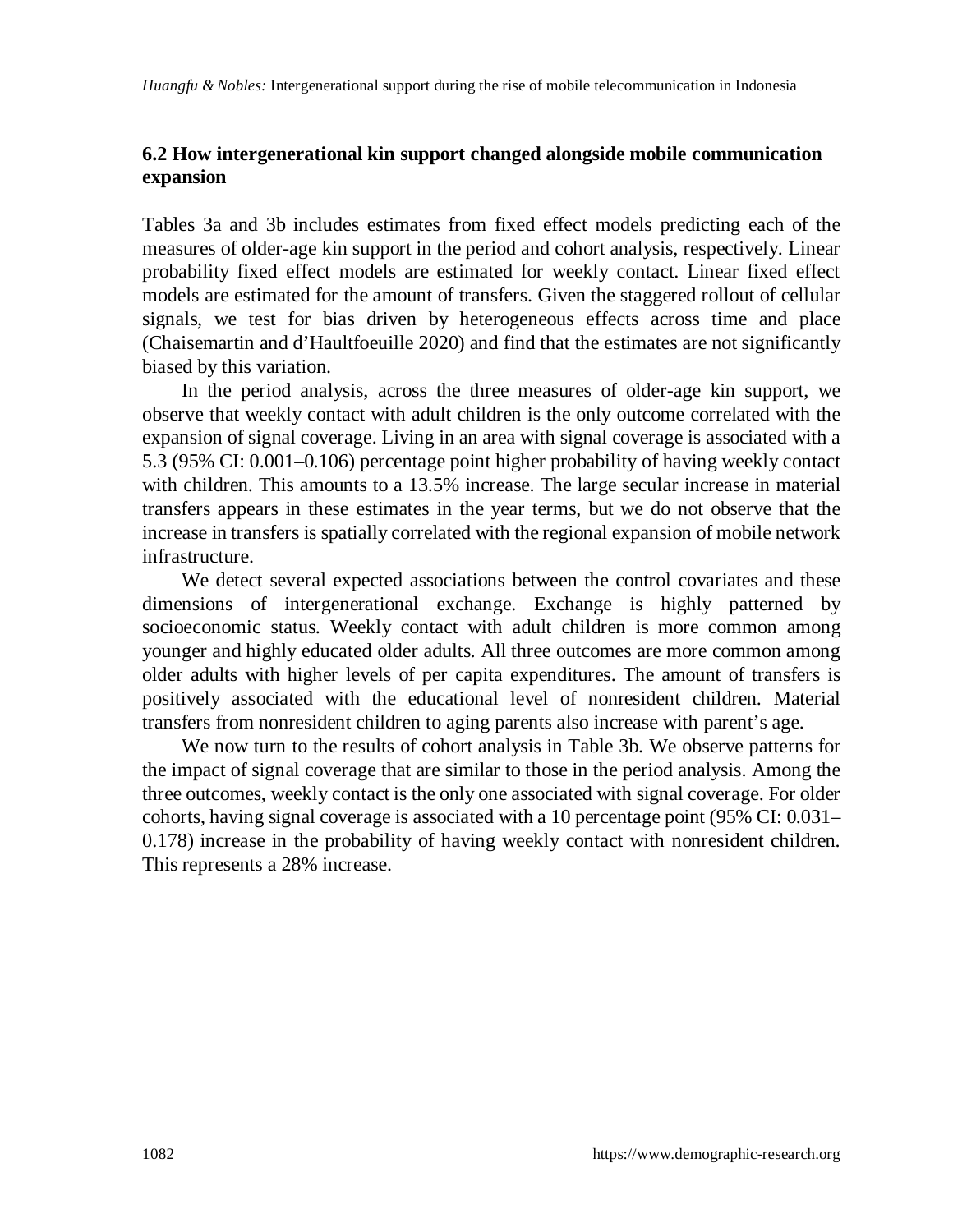| Table 3a: | Area-level mobile signal coverage and exchange between older adults   |
|-----------|-----------------------------------------------------------------------|
|           | and their children. IFLS 1997, 2000, 2007, and 2014 as repeated cross |
|           | sections                                                              |

|                                                        | (1)                         | (2)                                  | (3)                                     |
|--------------------------------------------------------|-----------------------------|--------------------------------------|-----------------------------------------|
|                                                        | Weekly contact <sup>a</sup> | Amount of transfer given<br>$(in)^b$ | Amount of transfer received<br>$(in)^b$ |
|                                                        | b                           | b                                    | b                                       |
|                                                        | (95% CI)                    | (95% CI)                             | (95% CI)                                |
| Signal coverage                                        | 0.053                       | 0.079                                | 0.022                                   |
|                                                        | $(0.001 - 0.106)$           | $(-0.560 - 0.718)$                   | $(-0.453 - 0.498)$                      |
| Year (ref. 1997)                                       |                             |                                      |                                         |
| <b>Year 2000</b>                                       |                             | 1.125                                | $-0.327$                                |
|                                                        |                             | $(0.424 - 1.826)$                    | $(-0.928 - 0.274)$                      |
| <b>Year 2007</b>                                       |                             | 1.594                                | 1.046                                   |
|                                                        | (ref. 2007)                 | $(0.811 - 2.377)$                    | $(0.397 - 1.695)$                       |
| <b>Year 2014</b>                                       | 0.168                       | 2.845                                | 0.982                                   |
|                                                        | $(0.122 - 0.213)$           | $(1.990 - 3.699)$                    | $(0.303 - 1.661)$                       |
| Old age couple/individual characteristics <sup>c</sup> |                             |                                      |                                         |
| $=$ jr. high school                                    | 0.167                       | 0.696                                | 0.410                                   |
|                                                        | $(0.105 - 0.230)$           | $(0.013 - 1.378)$                    | $(-0.151 - 0.972)$                      |
| Age                                                    | $-0.008$                    | $-0.042$                             | 0.082                                   |
|                                                        | $(-0.012 - -0.004)$         | $(-0.075 - -0.008)$                  | $(0.053 - 0.110)$                       |
| Married                                                | 0.051                       | 1.419                                | 0.030                                   |
|                                                        | $(0.011 - 0.091)$           | $(1.002 - 1.837)$                    | $(-0.253 - 0.313)$                      |
| Coresidence                                            | $-0.001$                    | $-0.013$                             | $-0.823$                                |
|                                                        | $(-0.040 - 0.039)$          | $(-0.397 - 0.370)$                   | $(-1.108 - -0.538)$                     |
| Farthest child in different district                   | $-0.137$                    | 0.022                                | 0.613                                   |
|                                                        | $(-0.188 - -0.086)$         | $(-0.429 - 0.472)$                   | $(0.242 - 0.984)$                       |
| 2 <sup>nd</sup> tertile of household consumption       | 0.026                       | 0.478                                | 0.499                                   |
|                                                        | $(-0.023 - 0.075)$          | $(-0.010 - 0.966)$                   | $(0.119 - 0.878)$                       |
| 3 <sup>rd</sup> tertile of household consumption       | 0.114                       | 0.820                                | 0.945                                   |
|                                                        | $(0.058 - 0.169)$           | $(0.262 - 1.378)$                    | $(0.506 - 1.383)$                       |
| Nonresident children characteristics <sup>d</sup>      |                             |                                      |                                         |
| $=$ $\vert r.$ high school                             | 0.103                       | 1.444                                | 1.455                                   |
|                                                        | $(0.060 - 0.145)$           | $(0.967 - 1.921)$                    | $(1.073 - 1.837)$                       |
| Age (youngest)                                         | $-0.000$                    | $-0.104$                             | $-0.074$                                |
|                                                        | $(-0.003 - 0.003)$          | $(-0.131 - -0.076)$                  | $(-0.097 - -0.051)$                     |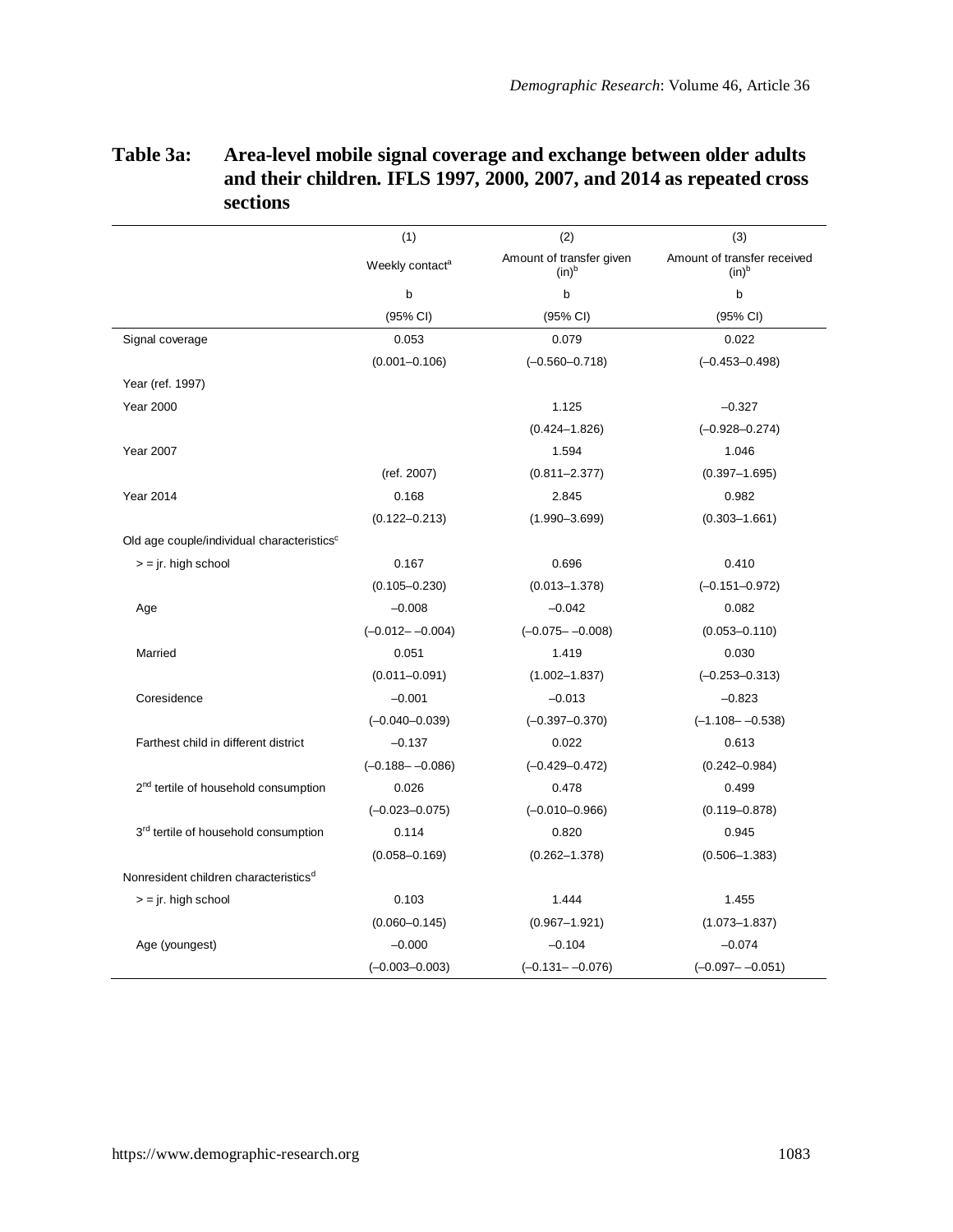|                                          | (1)                         | (2)                                  | (3)                                              |
|------------------------------------------|-----------------------------|--------------------------------------|--------------------------------------------------|
|                                          | Weekly contact <sup>a</sup> | Amount of transfer given<br>$(in)^b$ | Amount of transfer received<br>(in) <sup>b</sup> |
|                                          | $\mathbf b$                 | b                                    | b                                                |
|                                          | (95% CI)                    | (95% CI)                             | (95% CI)                                         |
| Community characteristics                |                             |                                      |                                                  |
| Transportation index                     | 0.004                       | 0.055                                | 0.027                                            |
|                                          | $(-0.025 - 0.032)$          | $(-0.186 - 0.297)$                   | $(-0.175 - 0.228)$                               |
| Number of schools                        | $-0.003$                    | $-0.083$                             | 0.028                                            |
|                                          | $(-0.010 - 0.005)$          | $(-0.158 - -0.008)$                  | $(-0.037 - 0.094)$                               |
| Dispose garbage in designated<br>barrels | $-0.039$                    | 0.073                                | 0.484                                            |
|                                          | $(-0.152 - 0.075)$          | $(-0.641 - 0.786)$                   | $(-0.133 - 1.100)$                               |
| Pipe water as main source of water       | 0.035                       | 0.018                                | $-0.059$                                         |
|                                          | $(-0.034 - 0.103)$          | $(-0.577 - 0.612)$                   | $(-0.571 - 0.453)$                               |
| Number of health posts                   | 0.002                       | $-0.027$                             | 0.027                                            |
|                                          | $(-0.008 - 0.012)$          | $(-0.078 - 0.024)$                   | $(-0.015 - 0.069)$                               |
| Industry as main income                  | $-0.014$                    | $-0.027$                             | 0.112                                            |
|                                          | $(-0.078 - 0.050)$          | $(-0.607 - 0.553)$                   | $(-0.304 - 0.529)$                               |
| Farming as main income                   | $-0.011$                    | $-0.059$                             | 0.268                                            |
|                                          | $(-0.150 - 0.127)$          | $(-1.142 - 1.023)$                   | $(-0.708 - 1.243)$                               |
| Service as main income                   | $-0.007$                    | 0.602                                | 0.170                                            |
|                                          | $(-0.067 - 0.053)$          | $(0.061 - 1.143)$                    | $(-0.275 - 0.616)$                               |
| Subdistrict fixed effect                 | yes                         | yes                                  | yes                                              |
| Constant                                 | 0.817                       | 8.141                                | 6.119                                            |
|                                          | $(0.497 - 1.138)$           | $(5.740 - 10.543)$                   | $(3.941 - 8.296)$                                |
| R-squared                                |                             |                                      |                                                  |
| Within                                   | 0.104                       | 0.087                                | 0.079                                            |
| Between                                  | 0.231                       | 0.078                                | 0.055                                            |
| Overall                                  | 0.127                       | 0.079                                | 0.062                                            |
| Observations                             | 2,756                       | 4,810                                | 4,810                                            |
| Number of subdistricts                   | 294                         | 449                                  | 449                                              |

#### **Table 3a: (Continued)**

*Notes:* Estimates and confidence intervals are from linear probability models predicting weekly contact, and from linear regressions predicting the amount of transfers (logged). Confidence intervals are adjusted for the clustering structure of respondents at the subdistrict level. Robust 95% confidence intervals in parentheses.

a. Weekly contact is measured in 2007 and 2014, including those who see all their nonresident children every day and those who have phone contact with nonresident children at least once a week.

b. Rupiah values inflated to 2014 values; includes total monetary value of money transferred and goods transferred; 0 values included and coded as 1. Values are then logged.

c. Female respondents' characteristics are for older-age couples or widowed females; male respondents' characteristics are for widowed males.

d. Education is the degree attained by nonresident children with the highest educational attainment; age is that of the youngest nonresident children.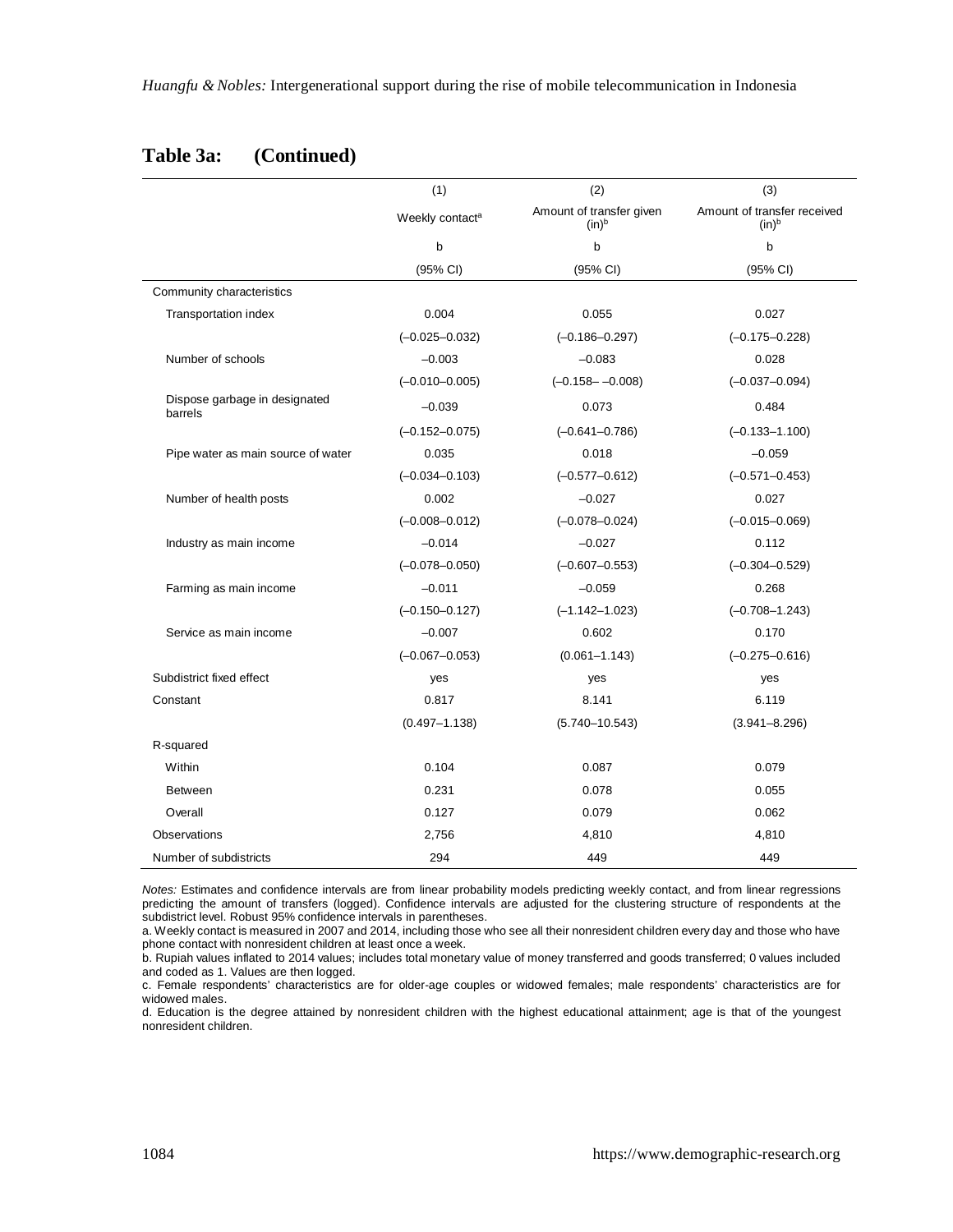|                                                          | (1)                         | (2)<br>Amount of transfer | (3)<br>Amount of transfer  |
|----------------------------------------------------------|-----------------------------|---------------------------|----------------------------|
|                                                          | Weekly contact <sup>a</sup> | given (in) <sup>b</sup>   | received (in) <sup>b</sup> |
|                                                          | b                           | b                         | b                          |
|                                                          | (95% CI)                    | (95% CI)                  | (95% CI)                   |
| Signal coverage                                          | 0.102                       | $-0.058$                  | 0.123                      |
|                                                          | $(0.031 - 0.178)$           | $(-1.121 - 1.004)$        | $(-0.557 - 0.804)$         |
| Year 2014 (ref. 2007)                                    | 0.166                       | 3.984                     | 0.497                      |
|                                                          | $(-0.106 - 0.439)$          | $(0.372 - 7.596)$         | $(-2.336 - 3.329)$         |
| Older-age couple/individual characteristics <sup>c</sup> |                             |                           |                            |
| Age                                                      | $-0.008$                    | $-0.534$                  | $-0.052$                   |
|                                                          | $(-0.049 - 0.034)$          | $(-1.090 - 0.023)$        | $(-0.479 - 0.376)$         |
| Married                                                  | 0.113                       | $-0.646$                  | $-0.635$                   |
|                                                          | $(-0.008 - 0.234)$          | $(-2.404 - 1.112)$        | $(-1.663 - 0.392)$         |
| Coresidence                                              | 0.032                       | $-1.275$                  | $-1.281$                   |
|                                                          | $(-0.073 - 0.137)$          | $(-2.764 - 0.214)$        | $(-2.292 - -0.270)$        |
| Farthest child in different district                     | $-0.118$                    | 0.558                     | 1.492                      |
|                                                          | $(-0.234 - 0.002)$          | $(-1.017 - 2.134)$        | $(0.442 - 2.542)$          |
| 2 <sup>nd</sup> tertile of household consumption         | 0.269                       | $-2.701$                  | 0.908                      |
|                                                          | $(-0.139 - 0.676)$          | $(-6.872 - 1.471)$        | $(-2.208 - 4.024)$         |
| 3 <sup>rd</sup> tertile of household consumption         | 0.504                       | $-2.402$                  | $-1.537$                   |
|                                                          | $(0.090 - 0.919)$           | $(-7.847 - 3.043)$        | $(-4.879 - 1.806)$         |
| Nonresident children characteristics <sup>d</sup>        |                             |                           |                            |
| $=$ ir. high school                                      | 0.085                       | $-0.376$                  | 1.239                      |
|                                                          | $(-0.064 - 0.235)$          | $(-2.474 - 1.723)$        | $(-0.265 - 2.743)$         |
| Age (youngest)                                           | $-0.004$                    | $-0.118$                  | $-0.048$                   |
|                                                          | $(-0.012 - 0.004)$          | $(-0.242 - 0.006)$        | $(-0.138 - 0.042)$         |
| Community characteristics                                |                             |                           |                            |
| Transportation index                                     | $-0.020$                    | 0.095                     | 0.226                      |
|                                                          | $(-0.061 - 0.021)$          | $(-0.488 - 0.679)$        | $(-0.208 - 0.659)$         |
| Number of schools                                        | $-0.002$                    | 0.012                     | $-0.020$                   |
|                                                          | $(-0.013 - 0.009)$          | $(-0.129 - 0.153)$        | $(-0.131 - 0.091)$         |
| Dispose garbage in designated<br>barrels                 | $-0.032$                    | $-1.208$                  | 0.932                      |
|                                                          | $(-0.161 - 0.096)$          | $(-2.893 - 0.476)$        | $(-0.258 - 2.123)$         |
| Piped-in water as main source of                         |                             |                           |                            |
| water                                                    | $-0.027$                    | 1.392                     | $-0.456$                   |
|                                                          | $(-0.118 - 0.064)$          | $(0.099 - 2.686)$         | $(-1.291 - 0.380)$         |
| Number of health posts                                   | $-0.010$                    | $-0.005$                  | 0.034                      |
|                                                          | $(-0.022 - 0.003)$          | $(-0.295 - 0.285)$        | $(-0.099 - 0.167)$         |
| Industry as main income                                  | 0.016                       | $-0.176$                  | 0.142                      |
|                                                          | $(-0.071 - 0.104)$          | $(-1.350 - 0.998)$        | $(-0.721 - 1.005)$         |
| Farming as main income                                   | $-0.112$                    | $-2.49$                   | $-0.039$                   |
|                                                          | $(-0.324 - 0.100)$          | $(-4.653 - -0.328)$       | $(-2.063 - 1.985)$         |
| Service as main income                                   | 0.015                       | 1.227                     | 0.500                      |
|                                                          | $(-0.077 - 0.107)$          | $(0.035 - 2.419)$         | $(-0.413 - 1.414)$         |

### **Table 3b: Area-level mobile signal coverage and exchange between older adults and their children, cohorts aged 60–85 in 2007, followed until 2014**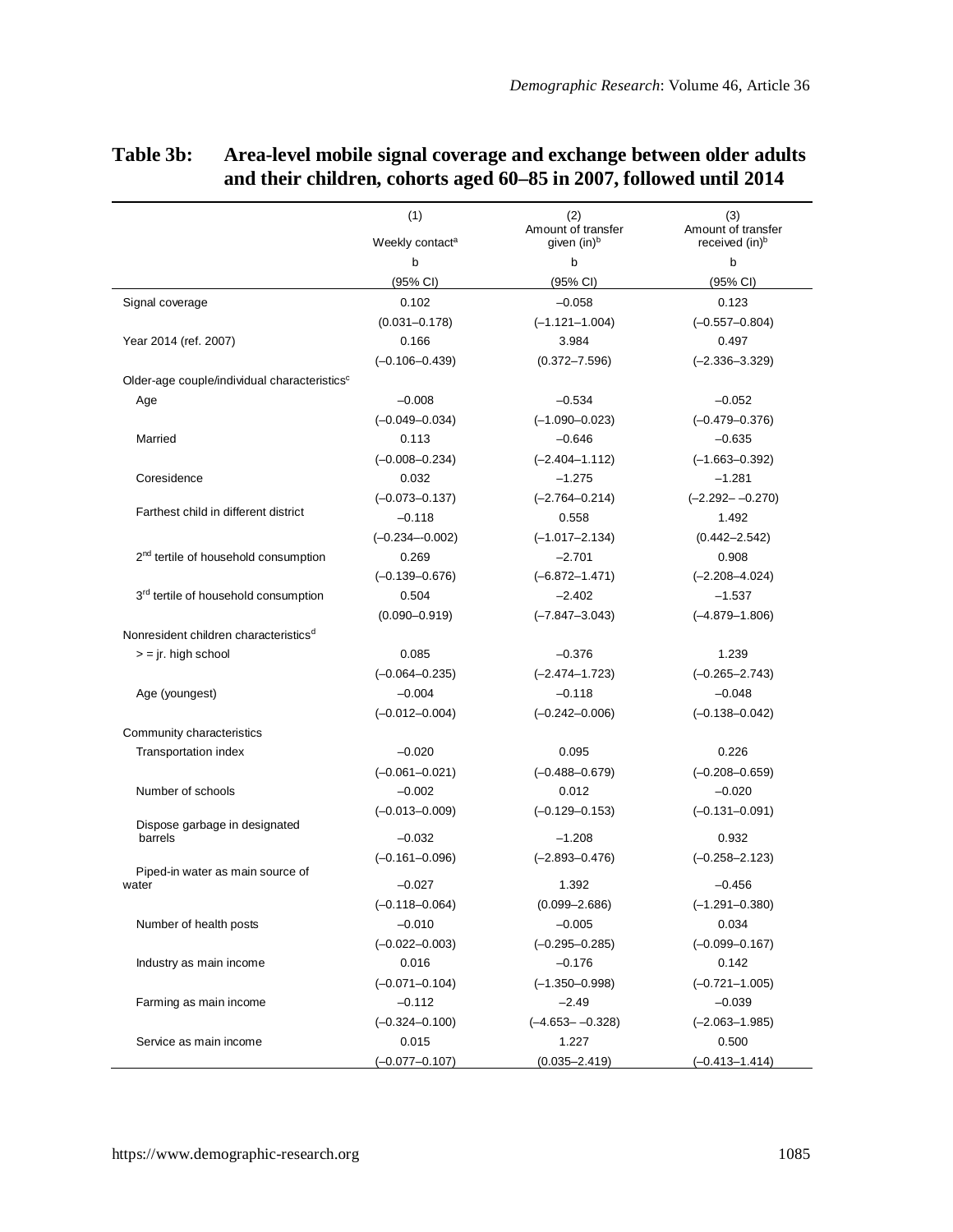|                                | (1)<br>Weekly contact <sup>a</sup> | (2)<br>Amount of transfer<br>given (in) <sup>b</sup> | (3)<br>Amount of transfer<br>received (in) <sup>b</sup> |
|--------------------------------|------------------------------------|------------------------------------------------------|---------------------------------------------------------|
|                                | b                                  | b                                                    | b                                                       |
|                                | (95% CI)                           | (95% CI)                                             | (95% CI)                                                |
| Couple/individual fixed effect | yes                                | yes                                                  | yes                                                     |
| Constant                       | 0.864                              | 48.834                                               | 16.034                                                  |
|                                | $(-1.992 - 3.719)$                 | $(10.507 - 87.161)$                                  | $(-12.853 - 44.920)$                                    |
| R-squared                      |                                    |                                                      |                                                         |
| Within                         | 0.059                              | 0.046                                                | 0.042                                                   |
| <b>Between</b>                 | 0.041                              | 0.021                                                | 0.02                                                    |
| Overall                        | 0.041                              | 0.017                                                | 0,019                                                   |
| Observations                   | 1,598                              | 1,598                                                | 1,598                                                   |
| Number of individuals          | 931                                | 931                                                  | 931                                                     |

#### **Table 3b: (Continued)**

*Notes:* Robust 95% confidence intervals in parentheses. Estimates and confidence intervals are from linear probability models predicting weekly contact, and from linear regressions predicting the amount of transfers (logged). Confidence intervals are adjusted for the clustering structure of respondents at the subdistrict level.

a. Weekly contact is measured in 2007 and 2014, including those who see all their nonresident children every day and those who have phone contact with nonresident children at least once a week.

b. Rupiah values are inflated to 2014 values; includes total monetary value of money transferred and goods transferred; 0 values included and coded as 1. Values are then logged.

c. Female respondents' characteristics are for older-age couples or widowed females; male respondents' characteristics are for widowed males.

d. Education is the degree attained by the nonresident children with the highest educational attainment; age is that of the youngest nonresident children.

In comparison with the period analysis, the association between signal coverage and contact frequency is larger in both absolute and relative terms in the within individual change analysis. We discuss two potential sources of difference. First, the period and cohort analyses draw on different sets of comparisons. In the period analysis, intergenerational contact for adults aged 60 to 85 in 2007 is compared to contact for adults aged 60 to 85 in 2014. In the cohort analysis, the comparison is made for the same group of individuals between different ages — namely, individuals aged 60 to 85 in 2007 and the same group at ages 67 to 92 in 2014. It is possible that the impact of mobile telecommunication expansion was particularly felt by adults aged 60 to 85 in 2007 because they entered old age when mobile communication developed most rapidly. However, this effect heterogeneity is not driven by selection of survivorship, one important form of potential bias in a longitudinal study concerning older-age populations. In Table A-2 we show that survivorship is not correlated with signal coverage in these specifications.

A second possibility is that by design, the period and cohort analyses differ in an unobserved variation that can potentially affect estimates. The period analysis differences out unobserved time-invariant differences across subdistricts; the associations are identified off within-subdistrict variation in signal coverage. In the cohort analysis, any constant characteristics of an older-age couple/individual are differenced out, including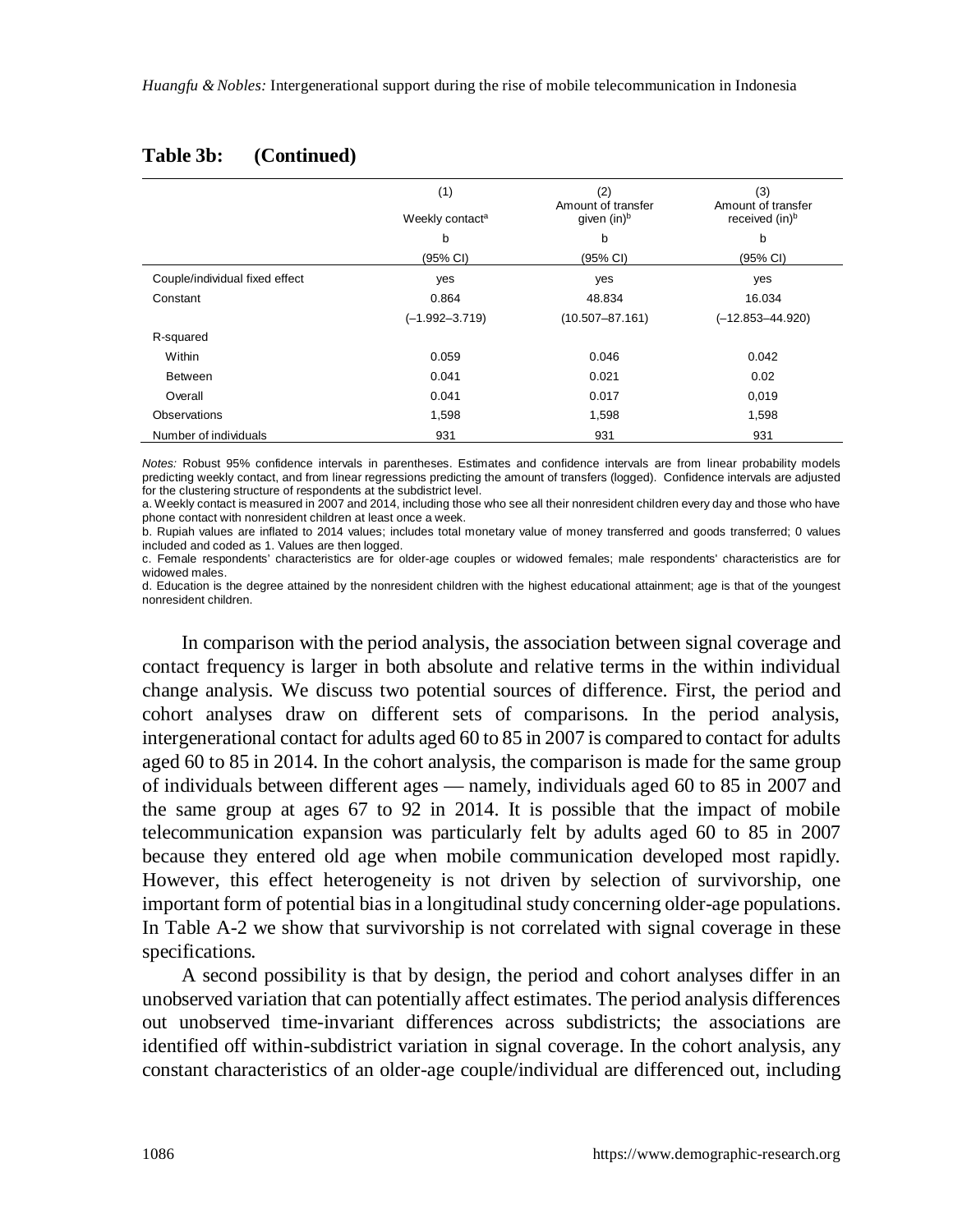any variations within subdistricts. The fact that the estimate is larger in the panel data analysis suggests that the unobserved across-couple and within-subdistrict variation may suppress the impact of signal coverage on weekly contact.

We then examine the impact of mobile expansion on sociodemographic subgroups of the population for the period analysis. We estimate Equation (1) using samples stratified by coresidence, marital status, age, expenditures, and the dispersion of adult children. The coefficients on signal coverage from the period and cohort analyses are presented in Tables 4a and 4b, respectively. In the specifications shown in Table 4b, the stratifying characteristic is measured in 2007. When interpreting the results of multiple specifications in Table 4, one important concern is the possibility of multiple testing. In Table A-5 we show the results adjusted for multiple testing for specifications predicting weekly contact. Most of the stratified sample analysis models are imprecisely estimated due to the smaller sample sizes. For example, the smallest subgroup is older adults in the lowest tertile of household consumption in the contact frequency analysis (877 observations; 348 and 529 with higher and lower signal coverage, respectively). In this sample, respondents with signal coverage have a 9 percentage point higher probability of having weekly contact compared to those in areas with incomplete signal coverage.

In the stratified analysis, two substantive differences in the estimate sizes are worth noting, despite their imprecision. In particular, we observe a 12 (95% CI: 0.013–0.233) and 16 (95% CI: 0.019–0.297) percentage point (26% and 39%) increase in the probability of having weekly contact with nonresident children associated with signal coverage among married older adults in the period and cohort analyses, respectively. By contrast, the association is close to 0 for single, divorced, and widowed older adults. In the cohort analysis, the arrival of improved signal coverage in respondents' subdistricts between 2007 and 2014 has a larger association with weekly contact among older adults who were married in 2007 relative to older adults who were single, divorced, or widowed in 2007.

We also observe a substantively larger association between signal coverage and weekly contact for older adults with the fewest resources – here measured in the amount of per capita household monthly expenditures. We observe this in both Table 4a and Table 4b. These households would have been the least likely to have access to landlines prior to the arrival of cellular devices. The reach of cellular technology may have been most important for communication access among these households. We note these differences, despite the imprecision in the results given multiple testing concerns, as they are substantively large and signal patterns of potential interest for future studies.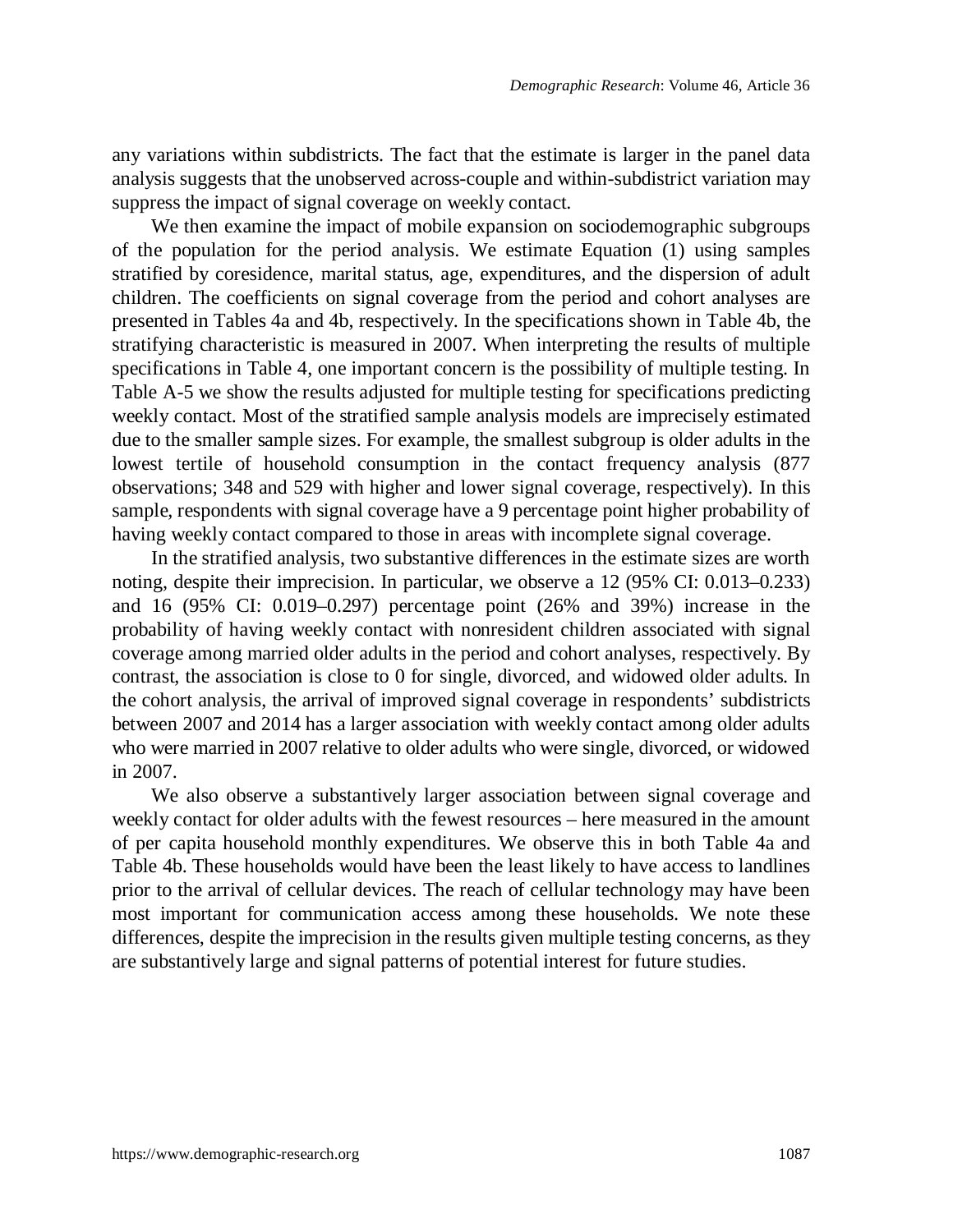### **Table 4a: Variability in the association of strong signal coverage with intergenerational support. Coefficients estimated on signal coverage for 11 population subgroups; IFLS 1997, 2000, 2007, and 2014 as repeated cross sections**

|                                                | Weekly contact <sup>a</sup> | Amount of transfer given (in) <sup>b</sup> | Amount of transfer received (in) <sup>b</sup> |
|------------------------------------------------|-----------------------------|--------------------------------------------|-----------------------------------------------|
| Stratifying measures                           | b<br>(95% CI)               | b<br>(95% CI)                              | b<br>(95% CI)                                 |
| Coresidence with children                      |                             |                                            |                                               |
| Not coresident                                 | 0.057                       | $-0.503$                                   | $-0.157$                                      |
|                                                | $(-0.032 - 0.145)$          | $(-1.535 - 0.529)$                         | $(-0.847 - 0.532)$                            |
| Coresident                                     | 0.068                       | 0.337                                      | $-0.089$                                      |
|                                                | $(-0.005 - 0.141)$          | $(-0.444 - 1.118)$                         | $(-0.754 - 0.576)$                            |
| Married <sup>c</sup>                           |                             |                                            |                                               |
| Not married                                    | 0.018                       | 0.624                                      | 0.086                                         |
|                                                | $(-0.065 - 0.104)$          | $(-0.127 - 1.375)$                         | $(-0.567 - 0.740)$                            |
| Married                                        | 0.122                       | $-0.729$                                   | 0.150                                         |
|                                                | $(0.013 - 0.233)$           | $(-1.799 - 0.340)$                         | $(-0.637 - 0.938)$                            |
| Age of older member of couple                  |                             |                                            |                                               |
| $60 - 70$                                      | 0.072                       | $-0.462$                                   | $-0.064$                                      |
|                                                | $(-0.014 - 0.159)$          | $(-1.315 - 0.390)$                         | $(-0.723 - 0.595)$                            |
| $70 - 85$                                      | 0.042                       | 0.518                                      | 0.318                                         |
|                                                | $(-0.039 - 0.128)$          | $(-0.613 - 1.649)$                         | $(-0.406 - 1.042)$                            |
| Residence of most geographically distant child |                             |                                            |                                               |
| In district                                    | 0.046                       | $-0.422$                                   | 0.647                                         |
|                                                | $(-0.052 - 0.148)$          | $(-1.321 - 0.478)$                         | $(-0.261 - 1.555)$                            |
| Outside district                               | 0.066                       | 0.481                                      | $-0.290$                                      |
|                                                | $(-0.003 - 0.132)$          | $(-0.403 - 1.364)$                         | $(-0.914 - 0.334)$                            |
| Household expenditures (log)                   |                             |                                            |                                               |
| 1 <sup>st</sup> tertile                        | 0.089                       | $-0.276$                                   | $-0.872$                                      |
|                                                | $(-0.005 - 0.186)$          | $(-1.204 - 0.651)$                         | $(-1.643 - -0.101)$                           |
| $2nd$ tertile                                  | $-0.040$                    | 0.412                                      | 0.728                                         |
|                                                | $(-0.060 - 0.142)$          | $(-0.659 - 1.482)$                         | $(-0.131 - 1.587)$                            |
| 3rd tertile                                    | 0.057                       | $-0.184$                                   | $-0.117$                                      |
|                                                | $(-0.176 - 0.092)$          | $(-1.536 - 1.168)$                         | $(-1.030 - 0.795)$                            |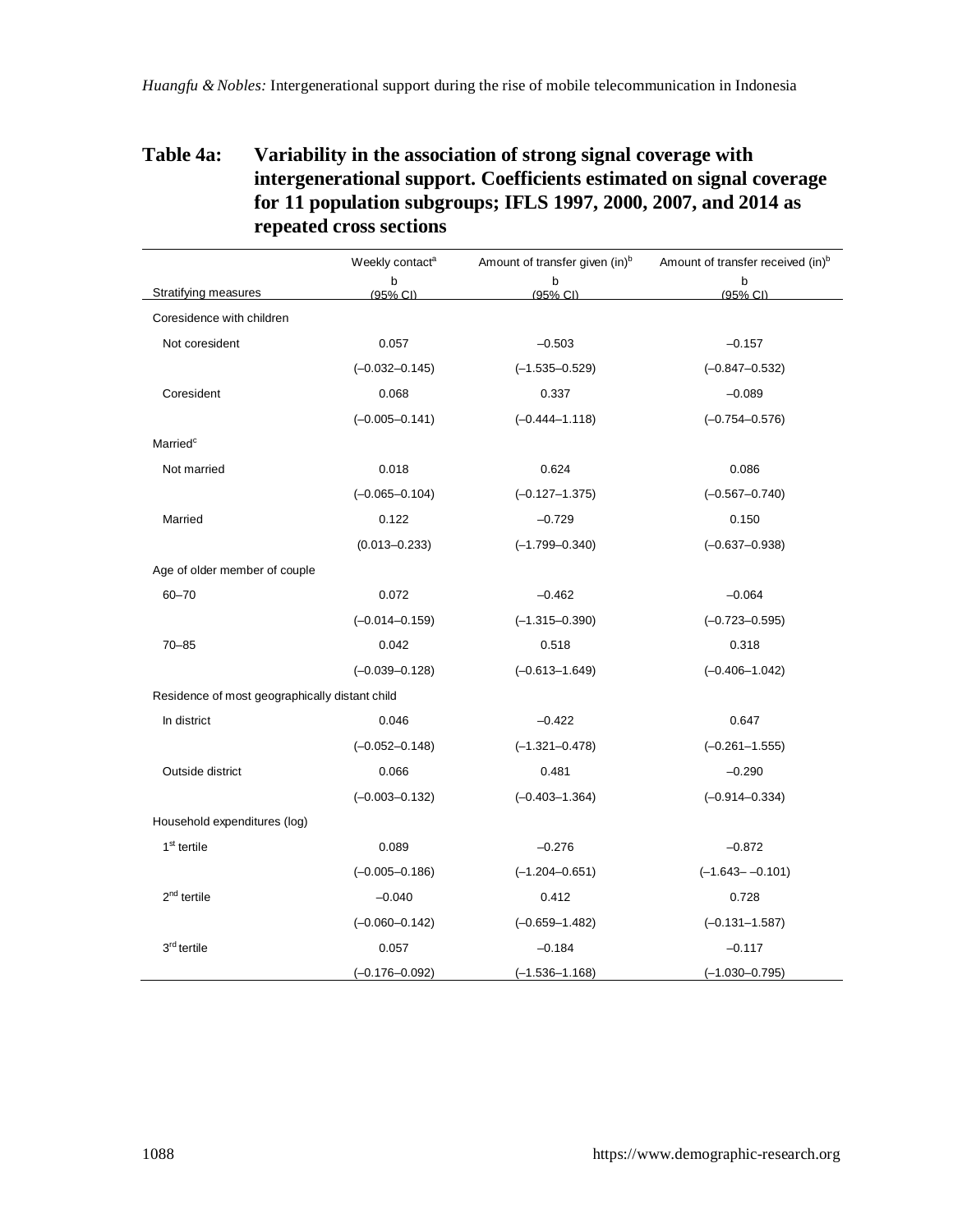|                                                | Weekly contact <sup>a</sup> | Amount of transfer given (in) <sup>b</sup> | Amount of transfer received<br>$(in)^b$ |
|------------------------------------------------|-----------------------------|--------------------------------------------|-----------------------------------------|
| Stratifying measures                           | b<br>(95% CI)               | b<br>(95% CI)                              | b<br>(95% CI)                           |
| Coresidence with children                      |                             |                                            |                                         |
| Not coresident                                 | 0.067                       | $-0.388$                                   | 0.078                                   |
|                                                | $(-0.055 - 0.190)$          | $(-2.428 - 1.651)$                         | $(-1.175 - 1.331)$                      |
| Coresident                                     | 0.118                       | 1.004                                      | 0.390                                   |
|                                                | $(0.006 - 0.230)$           | $(-0.507 - 2.515)$                         | $(-0.663 - 1.443)$                      |
| Married <sup>c</sup>                           |                             |                                            |                                         |
| Not married                                    | 0.026 <sup>d</sup>          | 0.396                                      | 0.578                                   |
|                                                | $(-0.072 - 0.124)$          | $(-1.053 - 1.844)$                         | $(-0.312 - 1.469)$                      |
| Married                                        | $0.158^{d}$                 | $-0.004$                                   | $-0.147$                                |
|                                                | $(0.019 - 0.297)$           | $(-1.810 - 1.803)$                         | $(-1.387 - 1.092)$                      |
| Age of older member of couple                  |                             |                                            |                                         |
| $60 - 70$                                      | 0.088                       | $-1.168$                                   | 0.453                                   |
|                                                | $(-0.066 - 0.242)$          | $(-3.425 - 1.089)$                         | $(-0.793 - 1.698)$                      |
| $70 - 85$                                      | 0.021                       | 0.813                                      | 0.050                                   |
|                                                | $(-0.110 - 0.152)$          | $(-1.257 - 2.884)$                         | $(-1.190 - 1.291)$                      |
| Residence of most geographically distant child |                             |                                            |                                         |
| In district                                    | 0.078                       | 0.035                                      | 1.044                                   |
|                                                | $(-0.075 - 0.231)$          | $(-2.076 - 2.147)$                         | $(-0.206 - 2.293)$                      |
| Outside district                               | 0.097                       | 0.125                                      | $-0.301$                                |
|                                                | $(0.002 - 0.191)$           | $(-1.282 - 1.532)$                         | $(-1.234 - 0.632)$                      |
| Household expenditures (log)                   |                             |                                            |                                         |
| 1 <sup>st</sup> tertile                        | 0.166                       | $-0.159$                                   | $-0.958$                                |
|                                                | $(0.016 - 0.316)$           | $(-1.653 - 1.334)$                         | $(-2.279 - 0.362)$                      |
| $2nd$ tertile                                  | 0.097                       | $-0.147$                                   | 0.753                                   |
|                                                | $(-0.020 - 0.214)$          | $(-1.990 - 1.695)$                         | $(-0.243 - 1.749)$                      |
| 3 <sup>rd</sup> tertile                        | $-0.013$                    | $-0.188$                                   | 0.192                                   |
|                                                | $(-0.181 - 0.155)$          | $(-2.287 - 1.910)$                         | $(-0.895 - 1.279)$                      |

#### **Table 4b: Variability in the association of strong signal coverage with intergenerational support for cohorts aged 60–85 years in 2007, followed until 2014**

*Notes:* Robust 95% confidence intervals in parentheses. Results from 66 regression specifications shown. Each estimate shows the association between the presence of signal coverage in the subdistrict and the outcome shown at the top of columns 1–3. Each regression includes the covariates shown in Table 3a and 3b. Confidence intervals are adjusted for the clustering structure of respondents at the subdistrict level.

<sup>a</sup> Weekly contact is measured in 2007 and 2014, including those who see all nonresident children every day and those who have phone

contact with nonresident children at least once a week.<br><sup>b</sup> Rupiah values inflated to 2014 values; includes total monetary value of money transferred and goods transferred; 0 values included and coded as 1. Values are then logged.

c "Not married" includes older adults who are widowed, divorced, or separated.

<sup>d</sup> Coefficients in the stratified samples differ from each other at p < .05.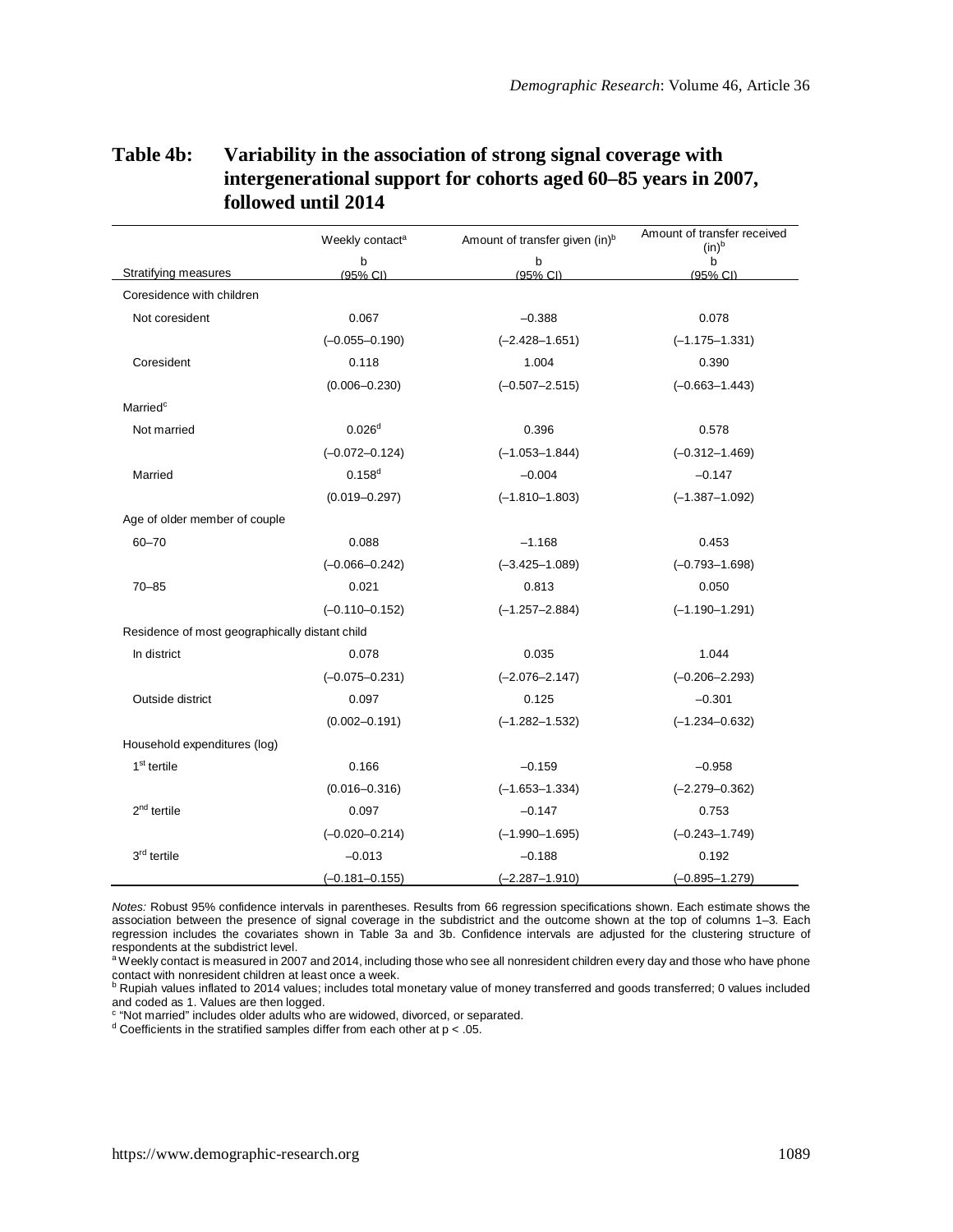#### **6.3 Robustness checks**

Because the two-way fixed effect specification presented in this study relies on the parallel trend assumption to identify the impact of signal coverage on intergenerational support, we test whether the trends of material support to and from older adults are similar in the years *before* mobile telecommunication expansion: 1997 and 2000. We find that respondents living in subdistricts that subsequently would and would not receive complete signal coverage by 2014 do not have different patterns of intergenerational exchange from 1997 to 2000. The results are shown in Table A-6. Unfortunately, we cannot provide evidence on the parallel trend assumption for contact frequency because the measure of intergenerational contact was introduced into the study in 2007 and measured again in 2014.

Two additional tests provide evidence about the robustness of the results. First, in a test of randomization inference – similar to the logic of a placebo test – we randomly reassign cell coverage to subdistricts 1,000 times (that is, with 1,000 random permutations) to generate an empirical distribution of test estimates. The resulting pvalues, shown in Table A-7, confirm that random assignment of cell coverage does not result in meaningful associations between cell coverage and contact frequency (see Heß 2017 on randomization inference).

Second, we conduct a placebo test using height as a placebo outcome in the period analysis. Mobile signal coverage cannot possibly have an impact on older adults' heights because heights of respondents were determined long before mobile telecommunication expansion. At the same time, height captures much about regional variation in socioeconomic development, via nutrition and infection exposure, and thus provides a potentially useful placebo test. If we observed an association between signal expansion and height, we would assume confounding associated with how people are sorted across space. The results are displayed in Table A-8. The association between the availability of signal coverage and height among respondents is negligible in the presence of controls used in the primary specifications.

## **7. Conclusion**

Intrafamilial exchange is an essential part of caregiving in societies with few public transfers to older-age populations. As rising interregional migration has reshaped living arrangements in many parts of the world, the expansion of mobile phone technology presents a new mechanism for providing old-age care and sustaining intergenerational ties to older adults. We study these relationships in Indonesia, a country with one of the largest populations in the world and one with a rising share of older adults. In Indonesia,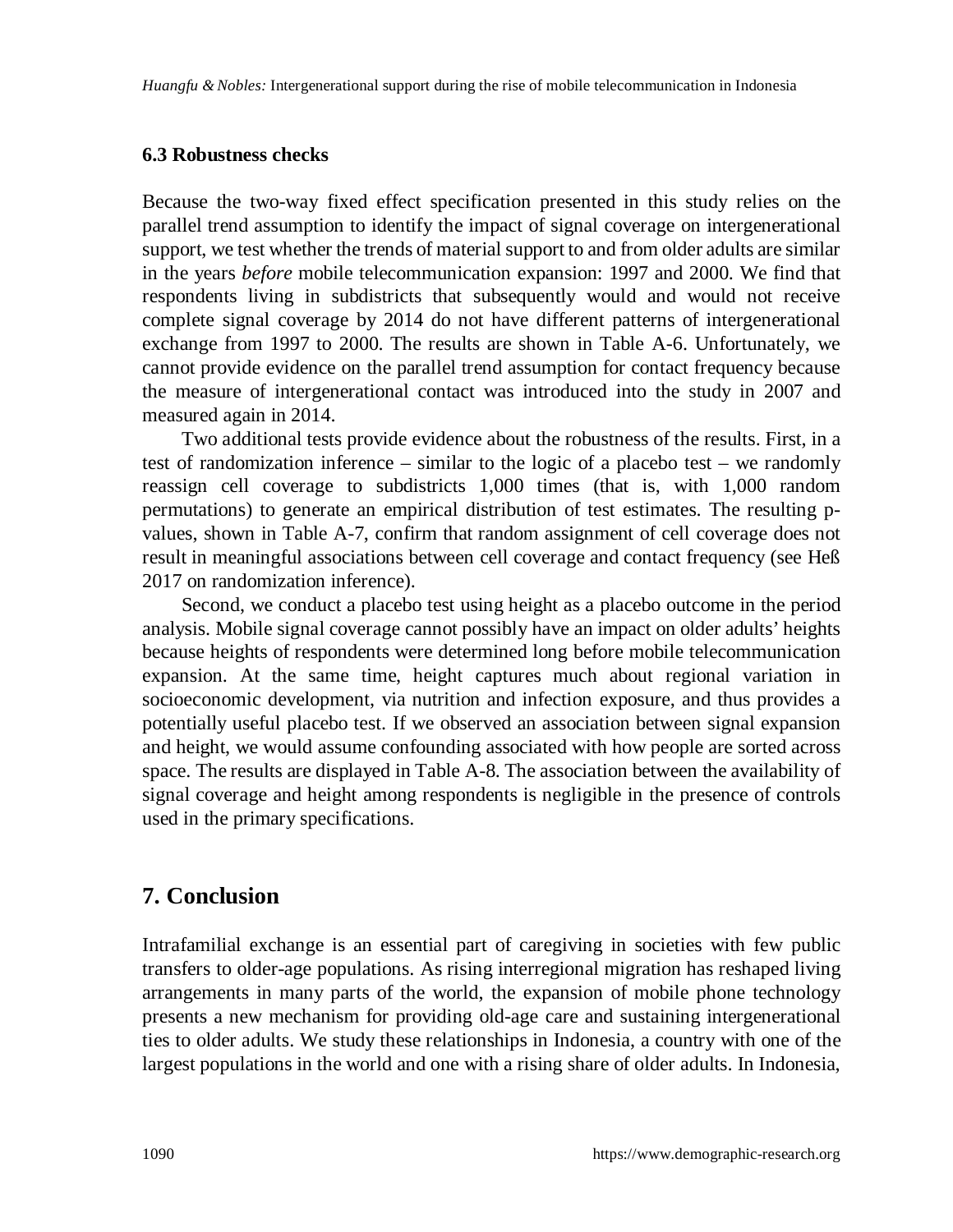the mobile telecommunication industry exploded in the early 2000s, revolutionizing communication across the diverse archipelago. We use two decades of data spanning this remarkable expansion to study how familial support for older adults changed. In doing so, we build on a long history of demographic research that assesses the impact of technology on family dynamics (Billari, Rotondi, and Trinitapoli 2020; Jayakody 2019; Axinn and Yabiku 2001; Cowan 1976; Fischer 1994; Thornton and Fricke 1987) and contribute to a growing body of work that integrates measurement of the built environment to study family and social behavior (Farré and Fasani 2013; Olken 2009).

We find evidence of increased communication between adult children and their parents as well as growing monetary and monetary-equivalent transfers between 1997 and 2014. Transfers to aging parents are common in Indonesia (Frankenberg, Lillard, and Willis 2002); the estimates here suggest a strengthening of support from the late 1990s to the mid-2010s. We also observe a marked reduction in the share of older adults who coreside with adult children and an increased dispersal of adult children out of their natal communities. Despite this rise in regional migration, most older adults continue to live near at least one adult child. This is consistent with some descriptions of changing family residence patterns in other Southeast Asian countries (Knodel and Saengtienchai 2007). In light of these patterns, the net impact of interregional migration on the welfare of older adults may be modest as long as there is more than one adult child in the family. An analysis concerning *which* adult child stays in the natal village is beyond the scope of this research but likely would shed light on important features of family arrangements in Indonesia.

The results here support previous analyses of mobile communication and intergenerational contact (Gubernskaya and Treas 2016; Treas and Gubernskay 2012). We find that their association persists in a longitudinal, population-representative sample with a design that sidesteps some forms of confounding bias about which individuals seek and use new forms of technology. However, the analysis of population subgroups suggests that mobile expansion did not increase contact for people who may be more vulnerable to gaps in support. People who were older, who did not coreside with children, and who were not in a marital union did not differentially benefit from the larger increase in communication with adult children alongside the rollout of mobile technology as a means of connection with and support from adult children.

The absence of an impact of mobile communication on material support to older adults differs from previous evidence about how communication and financial exchange are tightly linked in studies of migrant family members (Adugna 2018; Lindley 2009). For upward transfers from children to aging parents, it is possible that sending money is primarily responsive to long-standing filial norms and to necessity in the absence of a public safety net. It may be that both are far more influential than the convenience brought by mobile communication expansion. The causes behind the secular increases in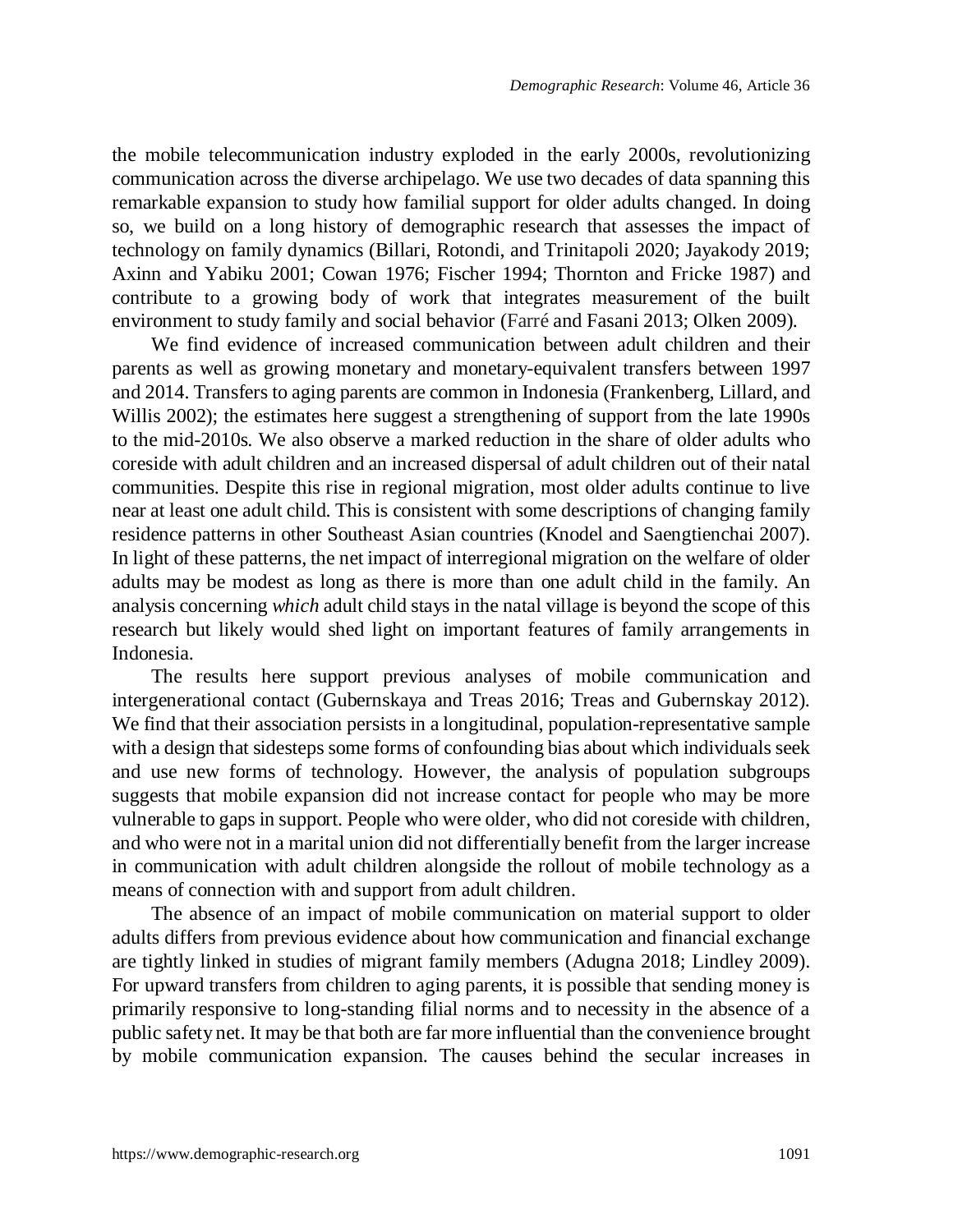downward transfers, however, remain to be explored in Indonesia and warrant further research. A final alternative explanation is that the impact of mobile signal coverage on transfers is positive but small and difficult to detect with the specifications here. By design, the study sidesteps threats to interpretation by using distal, upstream factors that are less precise indicators of household-level behavior.

One way modern telecommunication may facilitate family support to older adults is by allowing communication and exchange for aging parents when those in the younger generation increasingly migrate away from natal communities. We find no evidence that the impact of mobile communication expansion on aging parents' weekly contact with nonresident children is larger for those with dispersed adult children. In this sense, we did not find evidence that telecommunication access significantly 'redefined geographic distance' between family members.

This study has several limitations worth noting. First, to study exchange that would plausibly involve telecommunication, we include only older adults with nonresident children in the analysis (86% of all older adults). Despite the increasing importance of nonresident children in supporting aging parents, this approach misses a description of older adults who coreside with all their adult children. Complete coresidence represents mutual support between aging parents and adult children and may be driven by both parents' and children's needs (Beard and Kunharibowo 2001), making it hard to speculate how the inclusion of complete coresidence would alter our account of older-age family support. The study is also silent on older adults who are childless. Though childlessness among the 1912–1954 birth cohorts was rare – as was the premature death of all children – these older adults are potentially most in need of support (Knodel, Chayovan, and Siriboon 1992). Future studies would benefit from attention to the needs and support of childless older adults and how they are affected by the development of modern communication.

Second, the estimates here may mask additional relevant heterogeneity among older populations, especially the ethnic and regional differences characterizing family dynamics in Indonesia (Kreager and Schroder-Butterfill 2008). Understanding how motivations for, attitudes toward, and necessities of intergenerational transfers vary across cultural and ethnic groups may help us better assess the role of mobile communication in shaping intergenerational exchange.

Third, the analysis includes a two-way fixed effect specification that relies on a parallel trend assumption to identify the unbiased impact of mobile telecommunication expansion on intergenerational support. Providing evidence on the parallel trend assumption requires at least one time point of variable measurement before the introduction of signal coverage. The IFLS began collecting information about contact frequency with nonresident children in the last two waves, in 2007 and 2014. We provide evidence that trends of intergenerational material exchange prior to mobile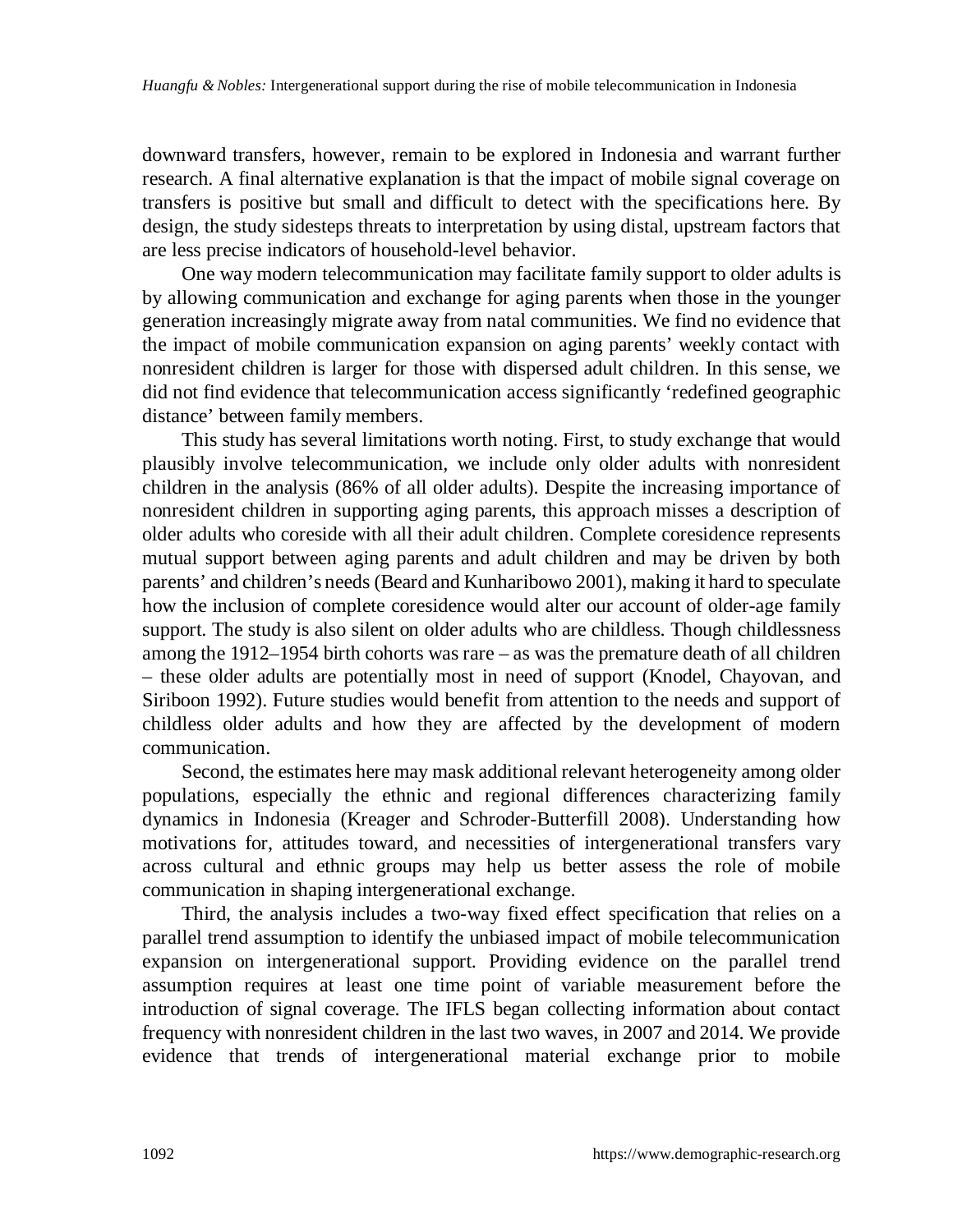telecommunication expansion are not different in subdistricts that subsequently do and do not receive complete signal coverage.

Finally, in this study we have stressed the value of integrating measures of the built environment to learn how older-age support has evolved since the mid-1990s. The data here are based on reports provided by knowledgeable village leaders. To the extent that ongoing research is able to leverage administrative information on the timing and placement of specific elements of mobile infrastructure, such as base transceiver towers, and to integrate information about topology (which in Indonesia is particularly diverse across regions), it may be possible to *predict* spatiotemporal variation in mobile coverage and further advance the study of technological change and family dynamics.

## **8. Acknowledgments**

The authors are grateful to Jim Raymo and Monica Grant, and to the Center for Demography of Health and Aging and the Wisconsin Alumni Research Foundation for funding that supported this research.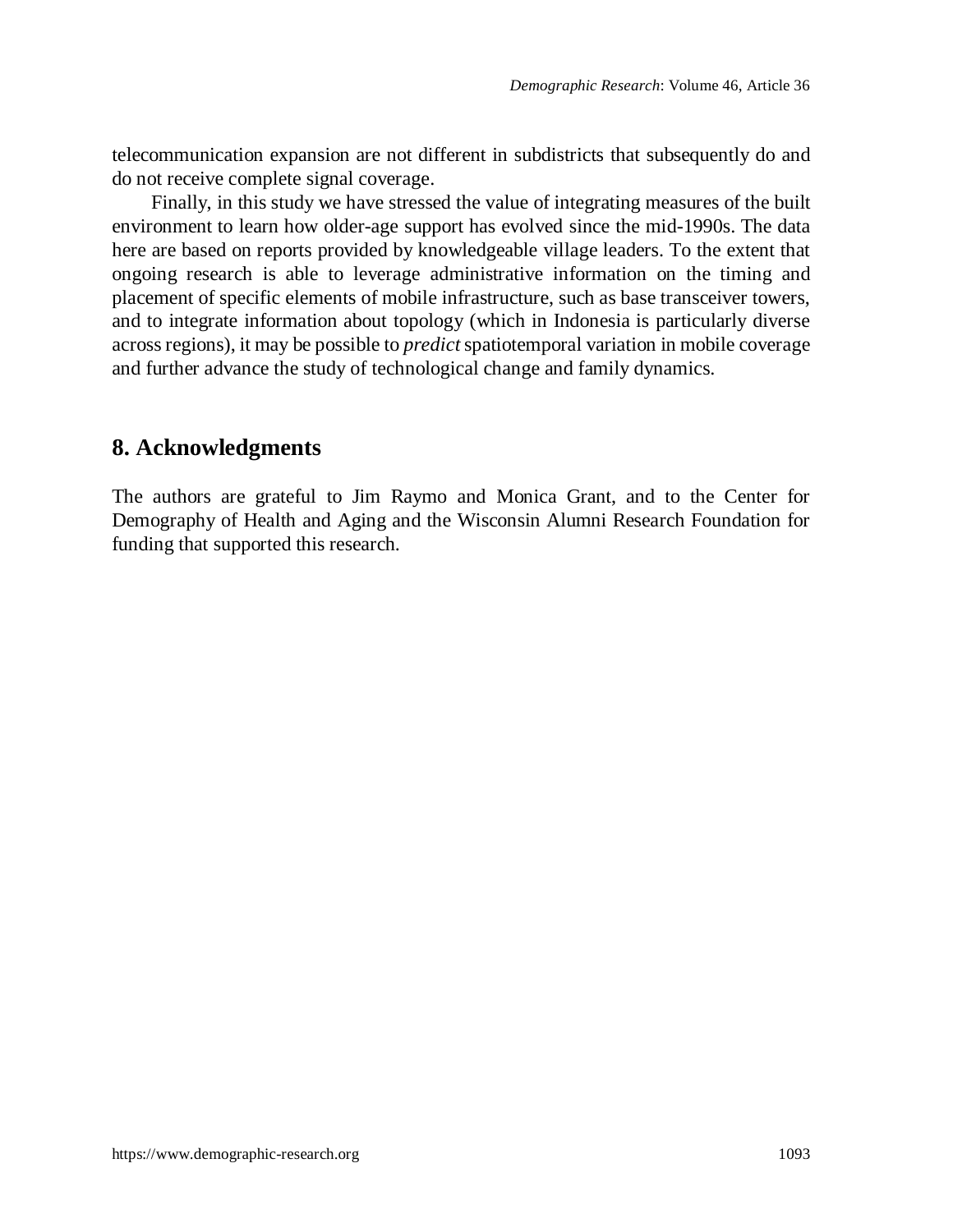## **References**

- Adlakha, A. and Rudolph, D.J. (1994). Aging trends: Indonesia. *Journal of Cross-Cultural Gerontology* 9(1): 99–108. [doi:10.1007/BF00972068.](https://doi.org/10.1007/BF00972068)
- Adugna, G. (2018). The dynamics of transnational family relations and remittance flow in Ethiopia. *Population, Space and Place* 24(5): e2126. [doi:10.1002/psp.2126.](https://doi.org/10.1002/psp.2126)
- Antman, F. (2008) Who cares for the elderly? Intrafamily resource allocation and migration in Mexico. Available at SSRN: [doi:10.2139/ssrn.1151830.](https://doi.org/10.2139/ssrn.1151830)
- Antman, F. (2010). Adult child migration and the health of elderly parents left behind in Mexico. *American Economic Review* 100(2): 205–208. [doi:10.1257/aer.100.2.](https://doi.org/10.1257/aer.100.2.205) [205.](https://doi.org/10.1257/aer.100.2.205)
- Attewell, P. (2001). Comment: The first and second digital divides. *Sociology of Education* 74(3): 252–259. [doi:10.2307/2673277.](https://doi.org/10.2307/2673277)
- Axinn, W.G. and Yabiku, S.T. (2001). Social change, the social organization of families, and fertility limitation. *American Journal of Sociology* 106(5): 1219–1261. [doi:10.1086/320818.](https://doi.org/10.1086/320818)
- Barrientos, A. (2007). *New strategies for old-age income security in low income countries* (Technical Report 12) Paper presented at World Social Security Forum, Moscow, 10–15 September 2007.
- Beard, V.A. and Kunharibowo, Y. (2001). Living arrangements and support relationships among elderly Indonesians: Case studies from Java and Sumatra. *International Journal of Population Geography* 7(1): 17–33. [doi:10.1002/ijpg.202](https://doi.org/10.1002/ijpg.202).
- Bengtson, V.L. and Roberts, R.E. (1991). Intergenerational solidarity in aging families: An example of formal theory construction. *Journal of Marriage and the Family* 53(4): 856–870. [doi:10.2307/352993](https://doi.org/10.2307/352993).
- Benjamini, Y. and Hochberg, Y. (1995). Controlling the false discovery rate: A practical and powerful approach to multiple testing. *Journal of the Royal statistical society: series B (Methodological)* 57(1): 289–300. [doi:10.1111/j.2517-6161.1995.tb020](https://doi.org/10.1111/j.2517-6161.1995.tb02031.x) [31.x.](https://doi.org/10.1111/j.2517-6161.1995.tb02031.x)
- Billari, F.C., Rotondi, V., and Trinitapoli, J. (2020). Mobile phones, digital inequality, and fertility. *Demographic Research* 42(37): 1057–1096. [doi:10.4054/DemRes.](https://doi.org/10.4054/DemRes.2020.42.37) [2020.42.37.](https://doi.org/10.4054/DemRes.2020.42.37)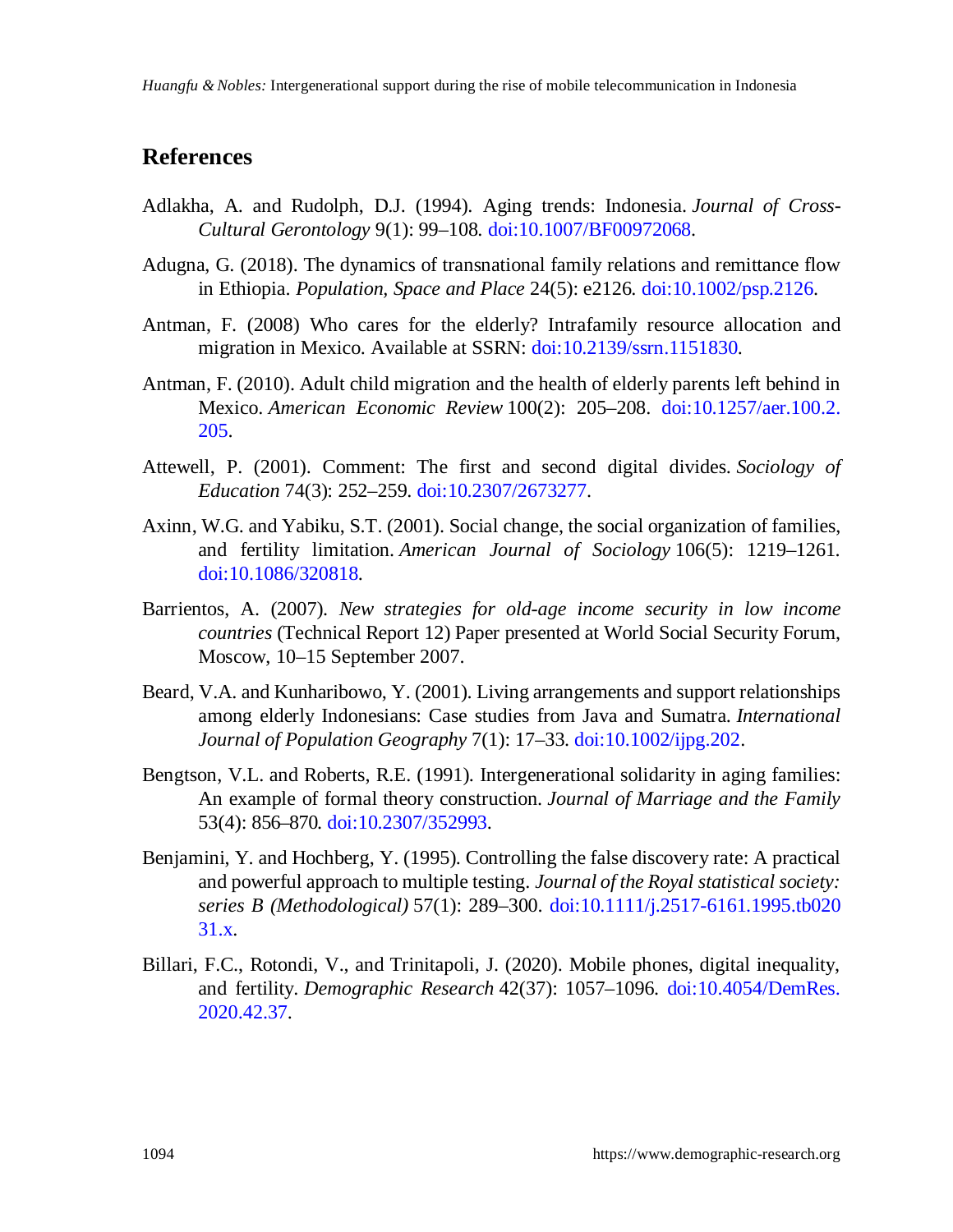- Bongaarts, J. and Zimmer, Z. (2002). Living arrangements of older adults in the developing world: an analysis of demographic and health survey household surveys. *The Journals of Gerontology Series B: Psychological Sciences and Social Sciences* 57(3): S145–S157. [doi:10.1093/geronb/57.3.S145.](https://doi.org/10.1093/geronb/57.3.S145)
- Cameron, L.A. and Cobb-Clark, D. (2008). Do coresidency and financial transfers from the children reduce the need for elderly parents to works in developing countries? *Journal of Population Economics* 21(4): 1007–1033. [doi:10.1007/](https://doi.org/10.1007/s00148-006-0105-8) [s00148-006-0105-8.](https://doi.org/10.1007/s00148-006-0105-8)
- Chaisemartin, C. and d'Haultfoeuille, X. (2020). Two-way fixed effects estimators with heterogeneous treatment effects. *American Economic Review* 110(9): 2964–2996. [doi:10.1257/aer.20181169.](https://doi.org/10.1257/aer.20181169)
- Chan, A. (2005). Aging in Southeast and East Asia: Issues and policy directions. *Journal of Cross-Cultural Gerontology* 20(4): 269–284. [doi:10.1007/s10823-006-9006-2.](https://doi.org/10.1007/s10823-006-9006-2)
- Cong, Z. and Silverstein, M. (2011). Intergenerational exchange between parents and migrant and nonmigrant sons in rural China. *Journal of Marriage and Family* 73(1): 93–104. [doi:10.1111/j.1741-3737.2010.00791.x.](https://doi.org/10.1111/j.1741-3737.2010.00791.x)
- Cornman, J.C. (1996). Toward sustainable development: Implications for population aging and the wellbeing of elderly women in developing countries. *Population and Environment* 18(2): 201–217. [doi:10.1007/BF02208412.](https://doi.org/10.1007/BF02208412)
- Cowan, R.S. (1976). The 'industrial revolution' in the home: Household technology and social change in the  $20<sup>th</sup>$  century. *Technology and Culture* 17(1): 1–23. [doi:10.2307/3103251.](https://doi.org/10.2307/3103251)
- Ebo, B.L. (1998). *Cyberghetto or cybertopia? Race, class, and gender on the Internet*. Westport: Greenwood Publishing Group.
- Ekdahl, P. and Trojer, L. (2002). Digital divide: Catch up for what? *Gender, Technology and Development* 6(1): 1–20. [doi:10.1080/09718524.2002.11910022.](https://doi.org/10.1080/09718524.2002.11910022)
- Farré, L. and Fasani, F. (2013). Media exposure and internal migration Evidence from Indonesia. *Journal of Development Economics* 102: 48–61. [doi:10.1016/j.jdev](https://doi.org/10.1016/j.jdeveco.2012.11.001) [eco.2012.11.001.](https://doi.org/10.1016/j.jdeveco.2012.11.001)
- Firman, T. (2004). Demographic and spatial patterns of Indonesia's recent urbanisation. *Population, Space and Place* 10(6): 421–434. [doi:10.1002/psp.339](https://doi.org/10.1002/psp.339).
- Fischer, C.S. (1994). *America calling: A social history of the telephone to 1940*. Berkeley: University of California Press.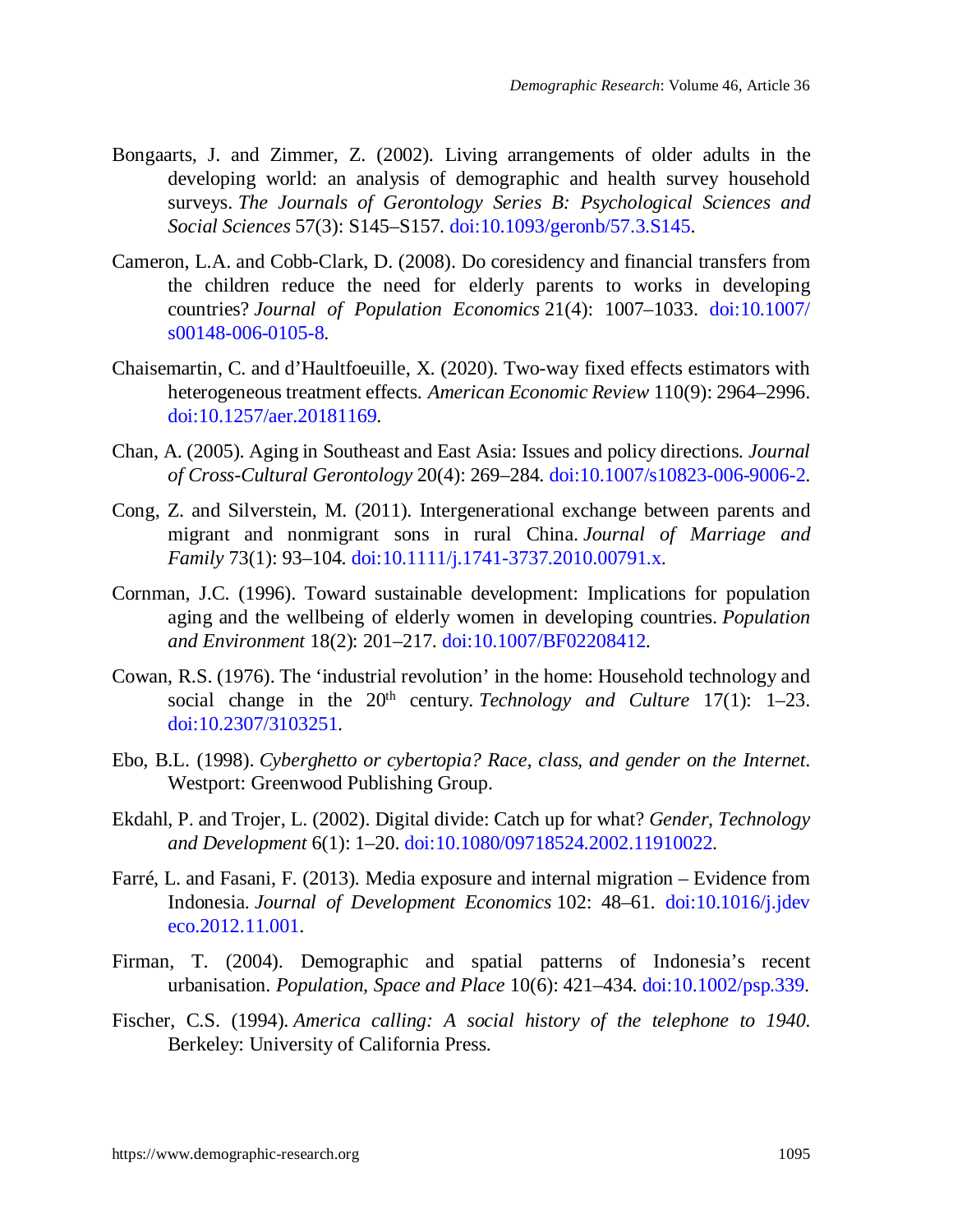- Frankenberg, E., Chan, A., and Ofstedal, M.B. (2002). Stability and change in living arrangements in Indonesia, Singapore, and Taiwan, 1993–99. *Population Studies* 56(2): 201–213. [doi:10.1080/00324720215928.](https://doi.org/10.1080/00324720215928)
- Frankenberg, E., Lillard, L., and Willis, R.J. (2002). Patterns of intergenerational transfers in Southeast Asia. *Journal of Marriage and Family* 64(3): 627–641. [doi:10.1111/j.1741-3737.2002.00627.x](https://doi.org/10.1111/j.1741-3737.2002.00627.x).
- Garbacz, C. and Thompson Jr, H.G. (2007). Demand for telecommunication services in developing countries. *Telecommunications Policy* 31(5): 276–289. [doi:10.1016/](https://doi.org/10.1016/j.telpol.2007.03.007) [j.telpol.2007.03.007.](https://doi.org/10.1016/j.telpol.2007.03.007)
- Geertz, H. (1961). *The Javanese family*. New York: Free Press of Glencoe.
- Goode, W.J. (1964). *The family*. Englewood Cliffs, N.J.: Prentice-Hall.
- Gubernskaya, Z. and Treas, J. (2016). Call home? Mobile phones and contacts with mother in 24 countries. *Journal of Marriage and Family* 78(5): 1237–1249. [doi:10.1111/jomf.12342](https://doi.org/10.1111/jomf.12342).
- Hak, S., Oeur, I., McAndrew, J., and Knodel, J. (2011). Consequences of internal and cross-border migration of adult children for their older age parents in Cambodia: A micro level analysis. *Population Studies Center Research Report* 11: 745.
- Heß, S. (2017). Randomization inference with Stata: A guide and software. *The Stata Journal* 17(3): 630–651. [doi:10.1177/1536867X1701700306.](https://doi.org/10.1177/1536867X1701700306)
- Hugo, G.J. (1982). Circular migration in Indonesia. *Population and Development Review* 8(1): 59–83. [doi:10.2307/1972690](https://doi.org/10.2307/1972690).
- International Telecommunication Union (ITU) (2017). ICT Statistics: Mobile Cellular Subscription, 2000–2015 [electronic resource]. [https://www.itu.int/en/ITU-](https://www.itu.int/en/ITU-D/Statistics/Pages/stat/default.aspx)[D/Statistics/Pages/stat/default.aspx.](https://www.itu.int/en/ITU-D/Statistics/Pages/stat/default.aspx)
- Jay, R.R. (1969). *Javanese villagers: Social relations in rural Modjokuto*. Cambridge, MA: MIT Press.
- Jayakody, R. (2019). Television and development: Anticipated changes at the local. *Sociology of Development* 5(3): 248–264. [doi:10.1525/sod.2019.5.3.248](https://doi.org/10.1525/sod.2019.5.3.248).
- Johar, M. and Maruyama, S. (2011). Intergenerational cohabitation in modern Indonesia: Filial support and dependence. *Health Economics* 20(S1): 87–104. [doi:10.1002/](https://doi.org/10.1002/hec.1708) [hec.1708](https://doi.org/10.1002/hec.1708).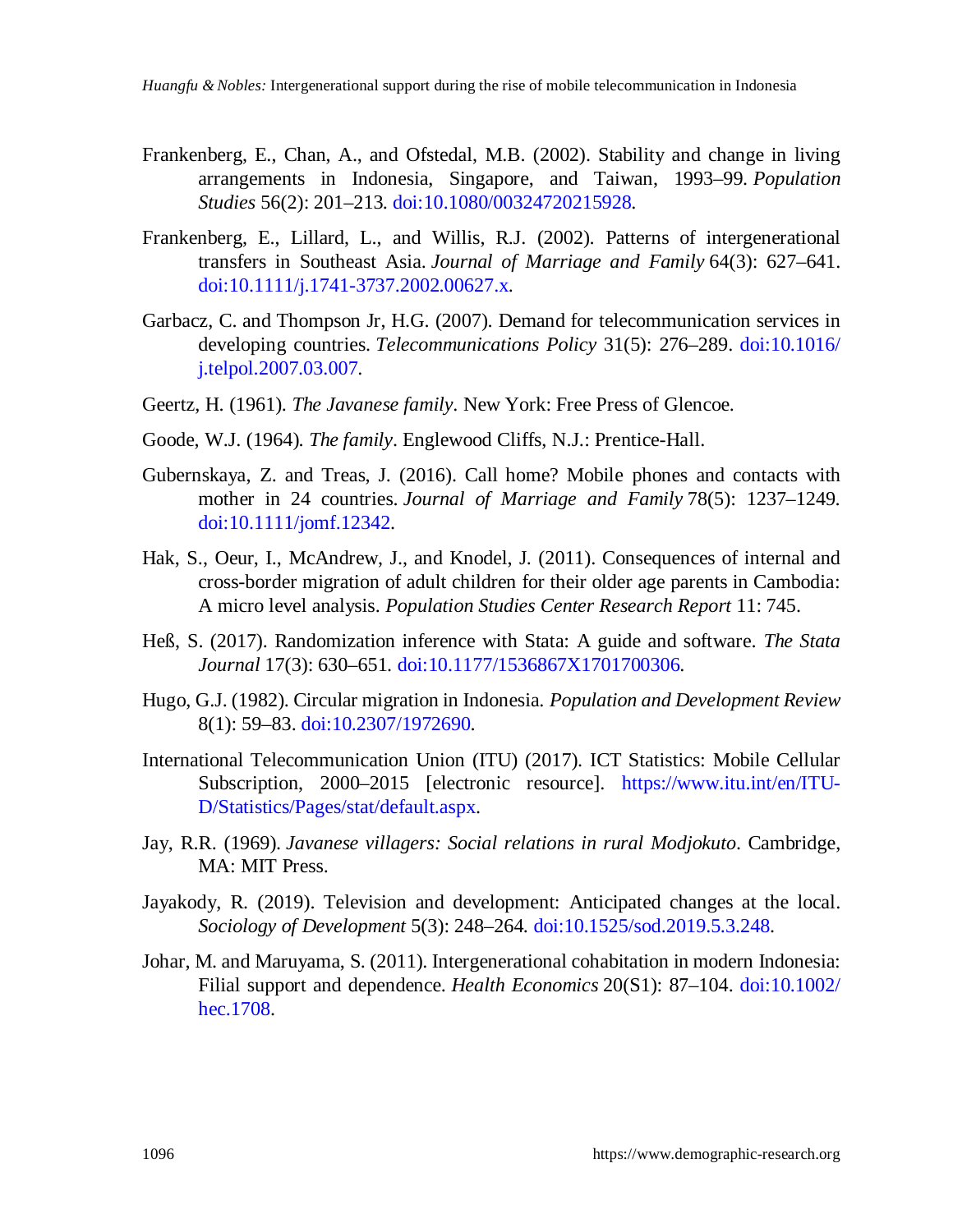- Jones, G.W. (2002). Southeast Asian urbanization and the growth of mega-urban regions. *Journal of Population Research* 19(2): 119–136. [doi:10.1007/BF0303](https://doi.org/10.1007/BF03031973) [1973](https://doi.org/10.1007/BF03031973).
- Jones, G.W. (2016). Migration and urbanization in China, India and Indonesia: An overview. In: Guilmoto, C.Z. and Jones, G.W. (eds.). *Contemporary demographic transformations in China, India and Indonesia*. Cham: Springer: 271–276. [doi:10.1007/978-3-319-24783-0\\_17.](https://doi.org/10.1007/978-3-319-24783-0_17)
- Katz, J.E. and Rice, R.E. (2002). Access, civic involvement, and social interaction on the Net. In: Wellman, B. and Haythornthwaite, C. (eds.). *The Internet in everyday life.* Hoboken: Wiley: 114–138. [doi:10.1002/9780470774298.ch3.](https://doi.org/10.1002/9780470774298.ch3)
- Knodel, J. and Chayovan, N. (2008). Intergenerational relationships and family care and support for Thai elderly. *Ageing International* 33(1–4): 15–27. [doi:10.1007/s1212](https://doi.org/10.1007/s12126-009-9026-7) [6-009-9026-7](https://doi.org/10.1007/s12126-009-9026-7).
- Knodel John and Debavalya, N. (1997). Living arrangements and Support among the Elderly in South-East Asia: An Introduction. *Asia-Pacific Population Journal* 12(4): 5–16.
- Knodel, J. and Saengtienchai, C. (2007). Rural parents with urban children: social and economic implications of migration for the rural elderly in Thailand. *Population, Space and Place* 13(3): 193–210. [doi:10.1002/psp.436.](https://doi.org/10.1002/psp.436)
- Knodel, J., Chayovan, N., and Siriboon, S. (1992). The impact of fertility decline on familial support for the elderly: An illustration from Thailand. *Population and Development Review* 18(1): 79–103. [doi:10.2307/1971860.](https://doi.org/10.2307/1971860)
- Korupp, S.E. and Szydlik, M. (2005). Causes and trends of the digital divide. *European Sociological Review* 21(4): 409–422. [doi:10.1093/esr/jci030](https://doi.org/10.1093/esr/jci030).
- Kraut, R., Kiesler, S., Boneva, B., Cummings, J., Helgeson, V., and Crawford, A. (2002). Internet paradox revisited. *Journal of Social Issues* 58(1): 49–74. [doi:10.1111/](https://doi.org/10.1111/1540-4560.00248) [1540-4560.00248.](https://doi.org/10.1111/1540-4560.00248)
- Kreager, P. and Schröder-Butterfill, E. (2007). Gaps in the family networks of older people in three Indonesian communities. *Journal of Cross-Cultural Gerontology* 22(1): 1–25. [doi:10.1007/s10823-006-9013-3.](https://doi.org/10.1007/s10823-006-9013-3)
- Kreager, P. and Schröder-Butterfill, E. (2008). Indonesia against the trend? Ageing and inter-generational wealth flows in two Indonesian communities. *Demographic Research* 19(52): 1781–1810. [doi:10.4054/DemRes.2008.19.52.](https://doi.org/10.4054/DemRes.2008.19.52)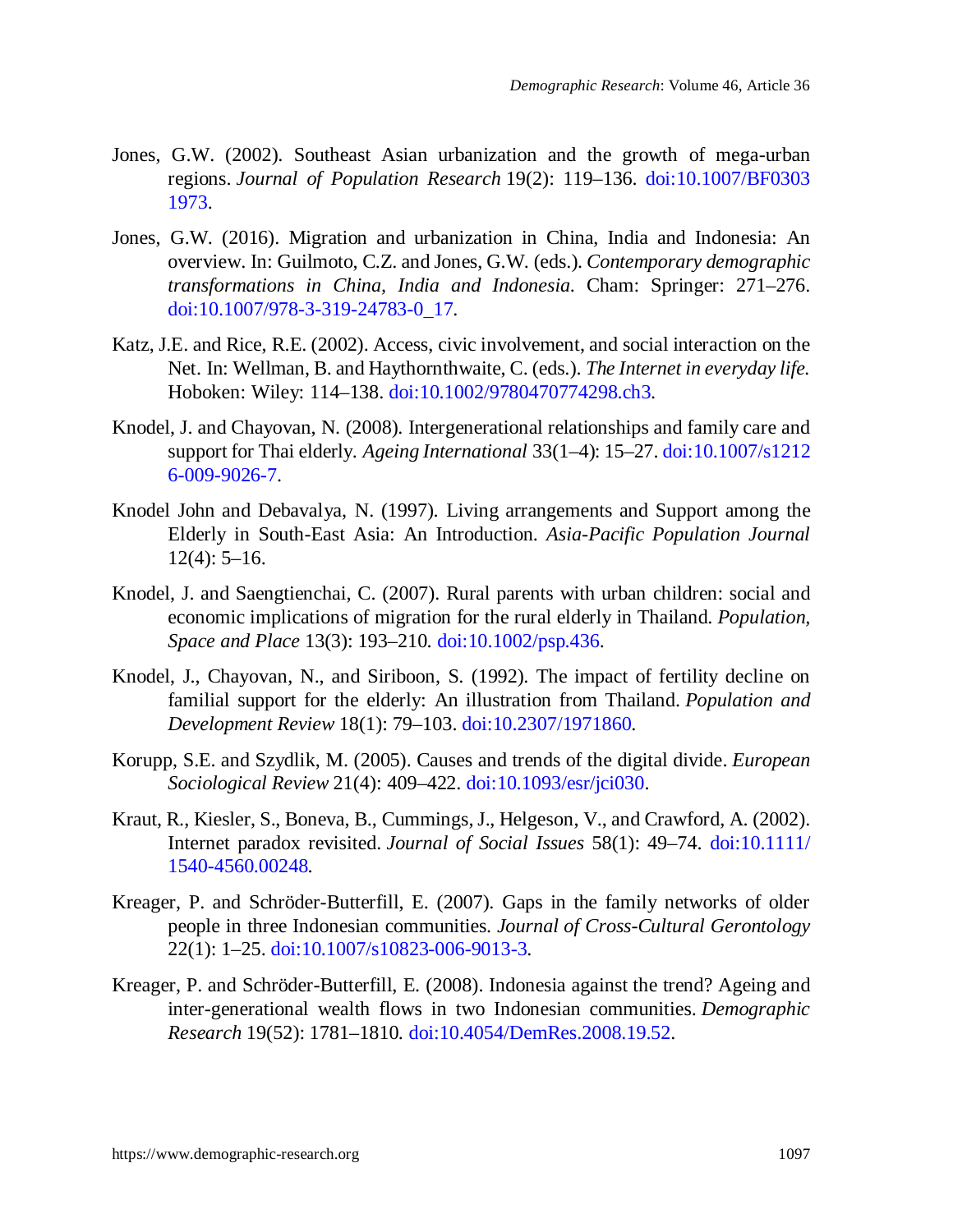- Lee, S.H., Mason, A.W., and Park, D. (2011). Why does population aging matter so much for Asia? Population aging, economic growth, and economic security in Asia. (Asian Development Bank Economics Working Paper Series 284). [doi:10.2139/](https://doi.org/10.2139/ssrn.1960877) [ssrn.1960877](https://doi.org/10.2139/ssrn.1960877).
- Lillard, L.A. and Willis, R.J. (1997). Motives for intergenerational transfers: Evidence from Malaysia. *Demography* 34(1): 115–134. [doi:10.2307/2061663](https://doi.org/10.2307/2061663).
- Lindley, A. (2009). Between 'dirty money 'and 'development capital': Somali money transfer infrastructure under global scrutiny. *African Affairs* 108(433): 519–539. [doi:10.1093/afraf/adp046](https://doi.org/10.1093/afraf/adp046).
- Ling, R.S. (2008). *New tech, new ties*. Cambridge, MA: MIT press. [doi:10.7551/mitpress/](https://doi.org/10.7551/mitpress/7568.001.0001) [7568.001.0001](https://doi.org/10.7551/mitpress/7568.001.0001).
- Martin, L.G. (1989). Living arrangements of the elderly in Fiji, Korea, Malaysia, and the Philippines. *Demography* 26(4): 627–643. [doi:10.2307/2061262.](https://doi.org/10.2307/2061262)
- Mulder, N. (2005). *Inside Indonesian society: Cultural change in Java*. Yogyakarta: Penerbit Kanisius.
- Nugent, J.B. (1990). Old age security and the defense of social norms. *Journal of Cross-Cultural Gerontology* 5(3): 243–254. [doi:10.1007/BF00117001.](https://doi.org/10.1007/BF00117001)
- Ogburn, W.F. and Nimkoff, M.F. (1955). *Technology and the changing family*. Boston: Houghton Mifflin.
- Olken, B.A. (2009). Do television and radio destroy social capital? Evidence from Indonesian villages. *American Economic Journal: Applied Economics* 1(4): 1–33. [doi:10.1257/app.1.4.1](https://doi.org/10.1257/app.1.4.1).
- Park, C. (2003). Interhousehold transfers between relatives in Indonesia: Determinants and motives. *Economic Development and Cultural Change* 51(4): 929–944. [doi:10.1086/375014.](https://doi.org/10.1086/375014)
- Parreñas, R. (2005). Long distance intimacy: class, gender and intergenerational relations between mothers and children in Filipino transnational families. *Global Networks* 5(4): 317–336. [doi:10.1111/j.1471-0374.2005.00122.x.](https://doi.org/10.1111/j.1471-0374.2005.00122.x)
- Peng, S., Silverstein, M., Suitor, J.J., Gilligan, M., Hwang, W., Nam, S., and Routh, B. (2018). Use of communication technology to maintain intergenerational contact: Toward an understanding of 'digital solidarity'. In: Barbosa Neves, B. and Casimiro, C. (eds.). *Connecting families? Information and communication technologies, generations, and the life course*. Bristol: Policy Press: 159–180. [doi:10.1332/policypress/9781447339946.003.0009](https://doi.org/10.1332/policypress/9781447339946.003.0009).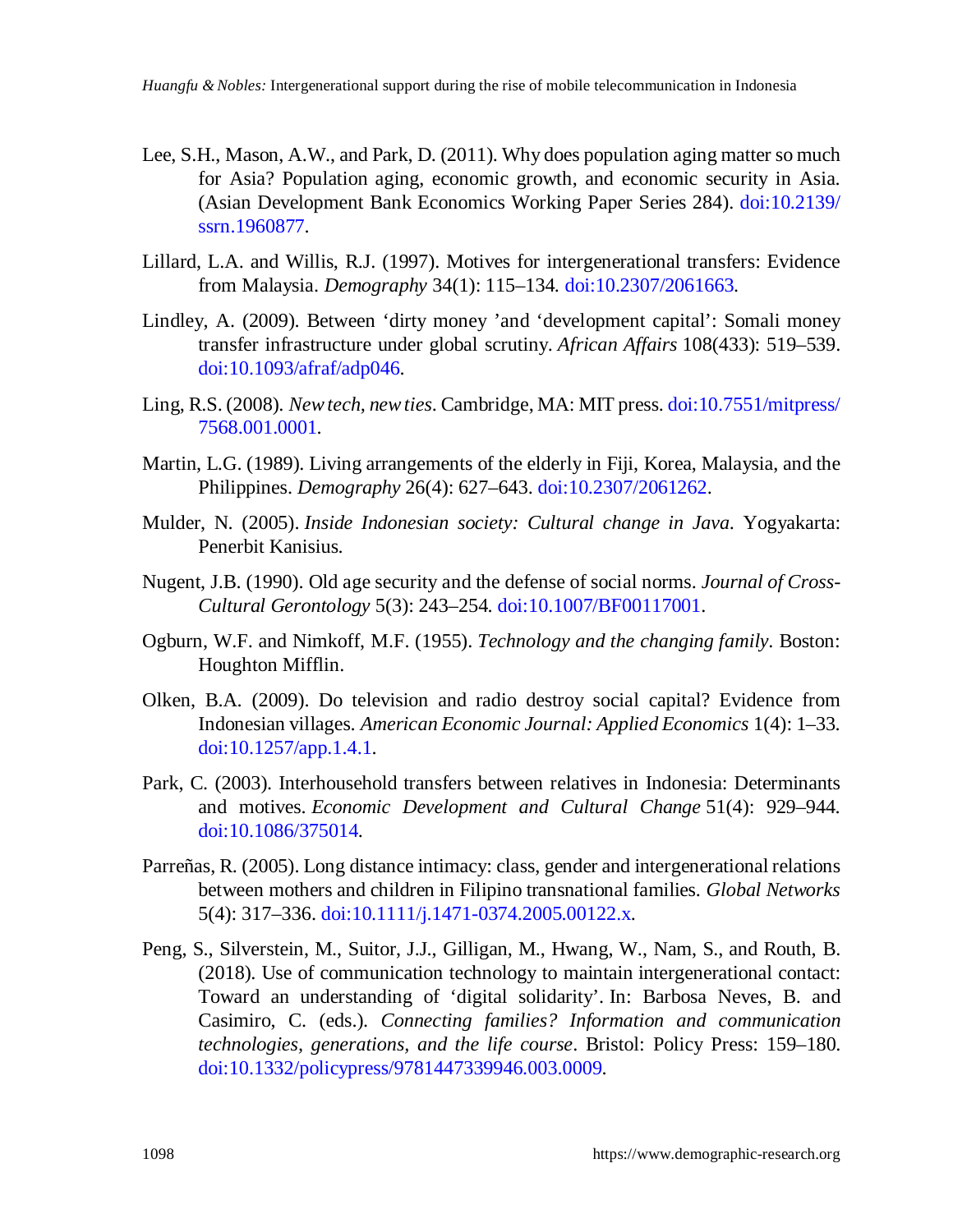- Peterson, P.G. (1999). Gray dawn: The global aging crisis. *Foreign Affairs* 78(1): 42–55. [doi:10.2307/20020238.](https://doi.org/10.2307/20020238)
- Raut, L.K. and Tran, L.H. (2005). Parental human capital investment and old-age transfers from children: Is it a loan contract or reciprocity for Indonesian families? *Journal of Development Economics* 77(2): 389–414. [doi:10.1016/j.jdeveco.2004.](https://doi.org/10.1016/j.jdeveco.2004.04.003) [04.003](https://doi.org/10.1016/j.jdeveco.2004.04.003).
- Schröder-Butterfill, E. (2004). Inter-generational family support provided by older people in Indonesia. *Ageing and Society* 24(4): 497–530. [doi:10.1017/S014468](https://doi.org/10.1017/S0144686X0400234X) [6X0400234X.](https://doi.org/10.1017/S0144686X0400234X)
- Silverstein, M., Cong, Z., and Li, S. (2006). Intergenerational transfers and living arrangements of older people in rural China: Consequences for psychological well-being. *The Journals of Gerontology Series B: Psychological Sciences and Social Sciences* 61(5): S256–S266. [doi:10.1093/geronb/61.5.S256.](https://doi.org/10.1093/geronb/61.5.S256)
- Thomas, D., Frankenberg, E., and Smith, J.P. (2001). Lost but not forgotten: Attrition and follow-up in the Indonesia Family Life Survey. *Journal of Human Resources* 36(3): 556–592. [doi:10.2307/3069630.](https://doi.org/10.2307/3069630)
- Thornton, A. and Fricke, T.E. (1987). September. Social change and the family: Comparative perspectives from the West, China, and South Asia. *Sociological Forum* 2(4): 746–779. [doi:10.1007/BF01124383.](https://doi.org/10.1007/BF01124383)
- Tosi, M. and Grundy, E. (2019). Intergenerational contacts and depressive symptoms among older parents in Eastern Europe. *Aging and Mental Health* 23(6): 686–692.
- Treas, J. and Gubernskaya, Z. (2012). Farewell to moms? Maternal contact for seven countries in 1986 and 2001. *Journal of Marriage and Family* 74(2): 297–311. [doi:10.1111/j.1741-3737.2012.00956.x.](https://doi.org/10.1111/j.1741-3737.2012.00956.x)
- United Nations (2019). World population prospects 2019. United Nations Population Division. [https://population.un.org/wpp/Download/Standard/WPP/.](https://population.un.org/wpp/Download/Standard/WPP/)
- Van Lottum, J. and Marks, D. (2012). The determinants of internal migration in a developing country: Quantitative evidence for Indonesia, 1930–2000. *Applied Economics* 44(34): 4485–4494. [doi:10.1080/00036846.2011.591735](https://doi.org/10.1080/00036846.2011.591735).
- VanderWeele, T.J. and Mathur, M.B. (2019). Some desirable properties of the Bonferroni correction: Is the Bonferroni correction really so bad? *American Journal of Epidemiology* 188(3): 617–618. [doi:10.1093/aje/kwy250.](https://doi.org/10.1093/aje/kwy250)
- Vertovec, S. (2004). Cheap calls: The social glue of migrant transnationalism. *Global networks* 4(2): 219–224. [doi:10.1111/j.1471-0374.2004.00088.x.](https://doi.org/10.1111/j.1471-0374.2004.00088.x)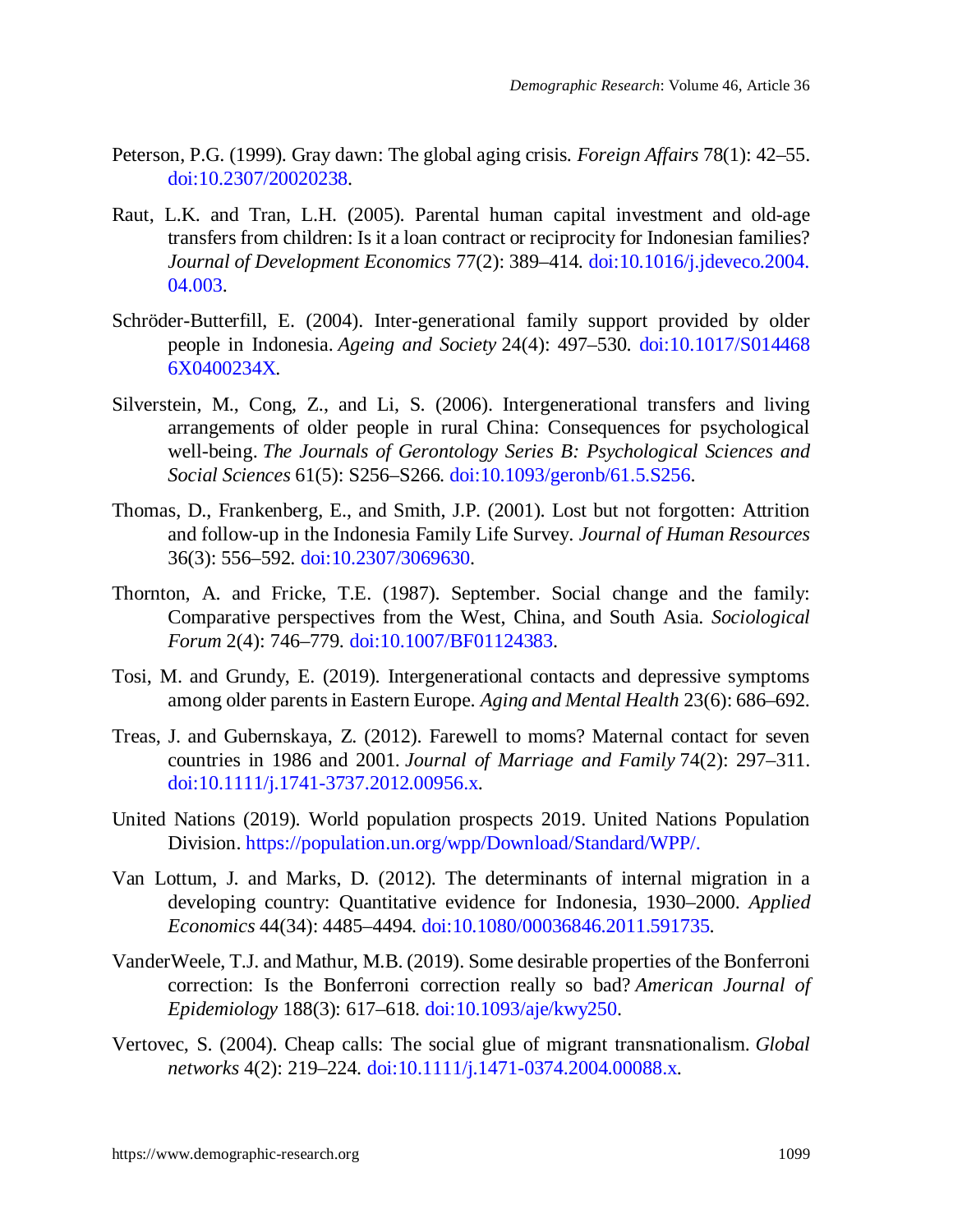- Wei, R. and Lo, V.H. (2006). Staying connected while on the move: Cell phone use and social connectedness. *New Media and Society* 8(1): 53–72. [doi:10.1177/14](https://doi.org/10.1177/1461444806059870) [61444806059870](https://doi.org/10.1177/1461444806059870).
- Wilding, R. (2006). 'Virtual intimacies? Families communicating across transnational contexts. *Global Networks* 6(2): 125–142. [doi:10.1111/j.1471-0374.2006.0013](https://doi.org/10.1111/j.1471-0374.2006.00137.x) [7.x](https://doi.org/10.1111/j.1471-0374.2006.00137.x).
- Williams, A., Anderson, K., and Dourish, P. (2008). Anchored mobilities: mobile technology and transnational migration. *Proceedings of the 7th ACM conference on Designing interactive systems*: 323–332. [doi:10.1145/1394445.1394480.](https://doi.org/10.1145/1394445.1394480)
- Witoelar, F., Strauss, J., and Sikoki, B. (2009). Socioeconomic success and health in later life: Evidence from the Indonesia Family Life Survey (September 15, 2009). (RAND Working Paper WR-704).
- Xu, Q., Wang, J., and Qi, J. (2019). Intergenerational coresidence and the subjective wellbeing of older adults in China. *Demographic Research* 41(48): 1347–1372. [doi:10.4054/DemRes.2019.41.48](https://doi.org/10.4054/DemRes.2019.41.48).
- Yeung, W.J.J., Desai, S., and Jones, G.W. (2018). Families in Southeast and South Asia. *Annual Review of Sociology* 44: 469–495. [doi:10.1146/annurev-soc-073117-041](https://doi.org/10.1146/annurev-soc-073117-041124) [124.](https://doi.org/10.1146/annurev-soc-073117-041124)
- Zhuo, Y. and Liang, Z. (2015). Migration and wellbeing of the elderly in rural China. In: Iredale, R.R. and Guo, F. (eds.). *Handbook of Chinese migration*. Cheltenham: Edward Elgar Publishing: 126–147.
- Zimmer, Z. and Kwong, J. (2003). Family size and support of older adults in urban and rural China: Current effects and future implications. *Demography* 40(1): 23–44. [doi:10.1353/dem.2003.0010.](https://doi.org/10.1353/dem.2003.0010)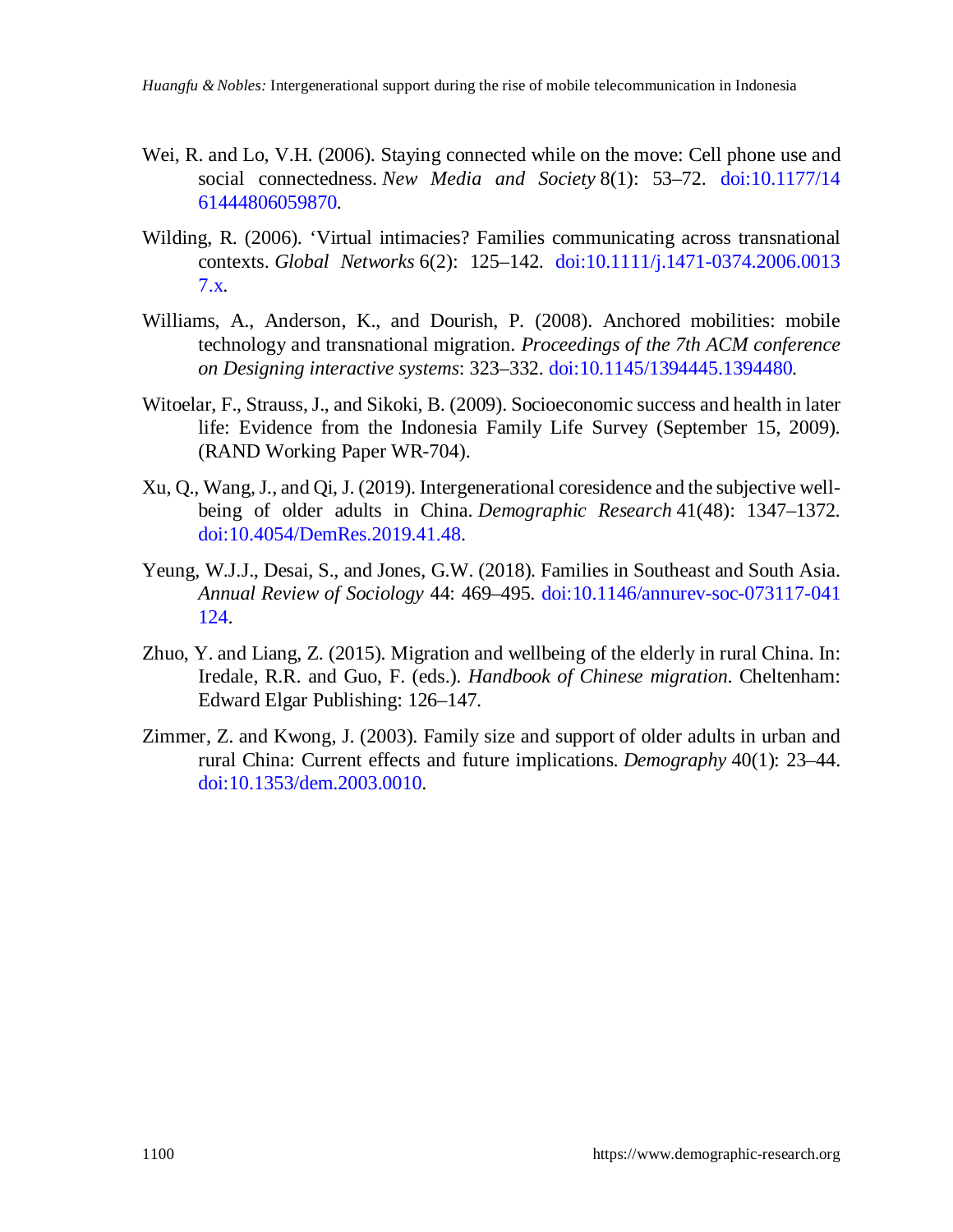# **Appendix**

### **Table A-1: Cellphone ownership and intergenerational support, 2014**

|                                             | (1)<br>Weekly contact | (2)<br>Amount of transfer<br>received (in) <sup>b</sup> | (3)<br>Amount of transfer given (in) <sup>b</sup> |  |
|---------------------------------------------|-----------------------|---------------------------------------------------------|---------------------------------------------------|--|
|                                             |                       |                                                         |                                                   |  |
|                                             | b                     | b                                                       | b                                                 |  |
|                                             | (% 95 CI)             | (% 95 CI)                                               | (% 95 CI)                                         |  |
| Cellphone ownership                         | 0.355                 | 0.662                                                   | 1.193                                             |  |
|                                             | $(0.281 - 0.428)$     | $(-0.174 - 1.498)$                                      | $(0.123 - 2.264)$                                 |  |
| Individual and community<br>characteristics | Yes                   |                                                         |                                                   |  |
| Constant                                    | 1.082                 | 3.945                                                   | 16.907                                            |  |
|                                             | $(0.516 - 1.648)$     | $(-3.542 - 11.432)$                                     | $(6.474 - 27.341)$                                |  |
|                                             |                       |                                                         |                                                   |  |
| <b>Observations</b>                         | 1,494                 | 1,507                                                   | 1,507                                             |  |
| R-squared                                   | 0.148                 | 0.072                                                   | 0.101                                             |  |
| Number of subdistricts                      | 266                   | 266                                                     | 266                                               |  |

*Notes*: Robust 95% confidence intervals in parentheses. Estimates and confidence intervals are from linear probability models predicting contact frequency and linear regressions predicting the amount of material exchange received and given (logged).<br>Confidence intervals are adjusted for the clustering structure of respondents at the subdistrict l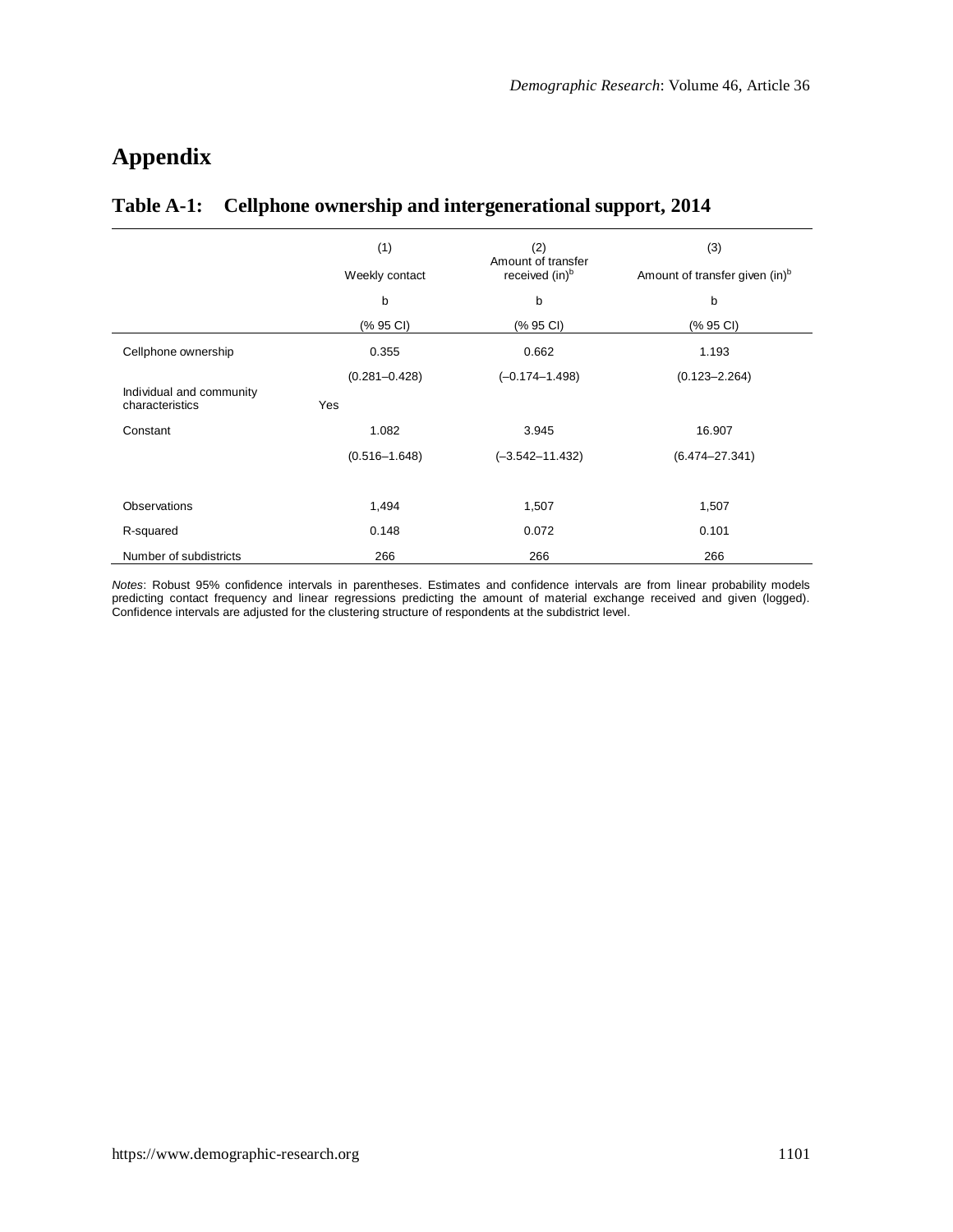|                                                                   | (1)                 | (2)                 | (3)                | (4)                 |
|-------------------------------------------------------------------|---------------------|---------------------|--------------------|---------------------|
| Variables                                                         | Signal coverage     | Signal coverage     | Signal coverage    | Signal coverage     |
|                                                                   |                     |                     |                    |                     |
|                                                                   | 0.007               | 0.000               |                    |                     |
| % of households in the community<br>with electricity              | $(0.005 - 0.009)$   | $(-0.002 - 0.002)$  |                    |                     |
|                                                                   |                     |                     | 0.273              | 0.071               |
| Predominant type of road in the<br>community is asphalt or cement |                     |                     | $(0.162 - 0.383)$  | $(-0.017 - 0.160)$  |
| Transportation index                                              |                     | $-0.007$            |                    | $-0.010$            |
|                                                                   |                     | $(-0.029 - 0.014)$  |                    | $(-0.031 - 0.011)$  |
| Number of schools in the<br>community                             |                     | 0.016               |                    | 0.015               |
|                                                                   |                     | $(0.005 - 0.028)$   |                    | $(0.003 - 0.026)$   |
| Has garbage service                                               |                     | 0.058               |                    | 0.058               |
|                                                                   |                     | $(-0.032 - 0.148)$  |                    | $(-0.031 - 0.148)$  |
| Water piped directly to homes                                     |                     | 0.034               |                    | 0.017               |
|                                                                   |                     | $(-0.041 - 0.108)$  |                    | $(-0.058 - 0.092)$  |
| Number of health posts                                            |                     | 0.005               |                    | 0.005               |
|                                                                   |                     | $(0.000 - 0.011)$   |                    | $(0.000 - 0.010)$   |
| Main income source is industry                                    |                     | $-0.007$            |                    | $-0.007$            |
|                                                                   |                     | $(-0.078 - 0.063)$  |                    | $(-0.076 - 0.063)$  |
| Main income source is farming                                     |                     | $-0.126$            |                    | $-0.127$            |
|                                                                   |                     | $(-0.214 - -0.037)$ |                    | $(-0.215 - -0.039)$ |
| Main income source is service                                     |                     | 0.011               |                    | 0.014               |
|                                                                   |                     | $(-0.066 - 0.087)$  |                    | $(-0.062 - 0.089)$  |
| Year 2000 (ref. 1997)                                             |                     | 0.003               |                    | $-0.001$            |
|                                                                   |                     | $(-0.079 - 0.085)$  |                    | $(-0.082 - 0.081)$  |
| Year 2007 (ref. 1997)                                             |                     | 0.501               |                    | 0.486               |
|                                                                   |                     | $(0.415 - 0.587)$   |                    | $(0.402 - 0.570)$   |
| Year 2014 (ref. 1997)                                             |                     | 0.608               |                    | 0.594               |
|                                                                   |                     | $(0.518 - 0.698)$   |                    | $(0.508 - 0.681)$   |
| Constant                                                          | $-0.373$            | $-0.049$            | 0.042              | $-0.071$            |
|                                                                   | $(-0.564 - -0.182)$ | $(-0.252 - 0.154)$  | $(-0.059 - 0.144)$ | $(-0.225 - 0.082)$  |
|                                                                   |                     |                     |                    |                     |
| Observations                                                      | 440                 | 440                 | 449                | 449                 |
| R-squared                                                         | 0.096               | 0.519               | 0.050              | 0.520               |

### **Table A-2: Community characteristics and signal coverage**

*Notes*: 95% confidence intervals in parentheses. Estimates and confidence intervals are from subdistrict-level linear probability models predicting signal coverage in subdistricts.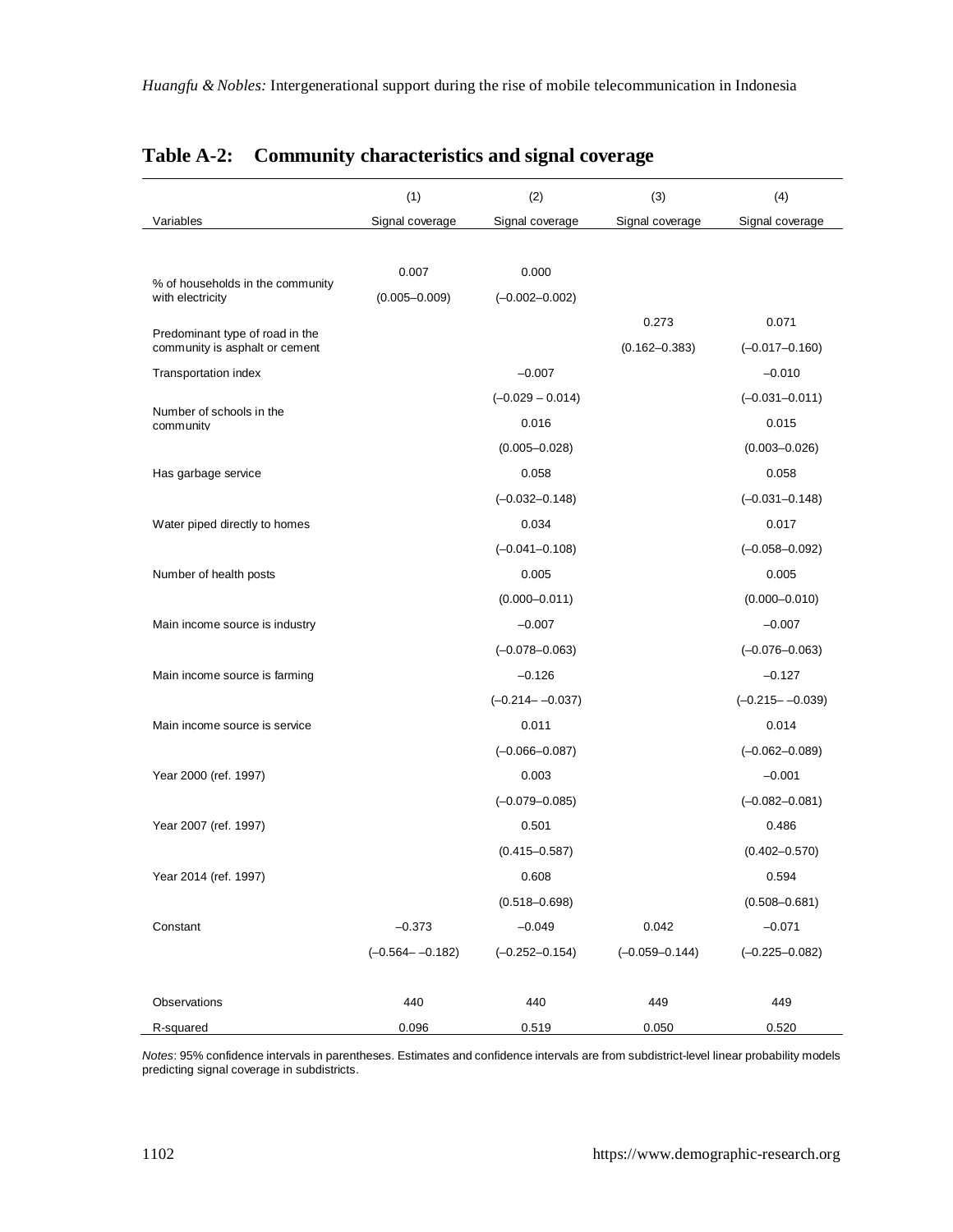| Year                                       | 2007  |
|--------------------------------------------|-------|
| Kin support availability                   |       |
| Coresidence with child (%)                 | 54.4  |
| Number of nonresident children             | 3.9   |
| Closest children in                        |       |
| Same village/neighborhood (%)              | 69.8  |
| Farthest children in (%)                   |       |
| Different district/farther                 | 67.8  |
| Different province                         | 48.9  |
| Intergenerational support                  |       |
| See all nonresident children every day (%) | 11.6  |
| See nonresident children weekly (%)        | 78.2  |
| Phone contact weekly (%) <sup>b</sup>      | 24.1  |
| Receipt of transfer (%)                    | 90.0  |
| Median amount (1,000) <sup>c</sup>         | 1,125 |
| Gift of transfer (%)                       | 45.8  |
| Median amount $(1,000)^c$                  | 900   |
| N                                          | 931   |

### **Table A-3: Changes in adult children availability, nonresident children proximity, and intergenerational support for adults ages 60–85 with nonresident children over age 15 from 1997 to 2014**

*Source*: Indonesia Family Life Survey.

*Notes*: Descriptive statistics on family and transfer arrangements for persons ages 60–85 in survey year, by survey year.<br><sup>a</sup> The unit is an old-age couple if they are in a union and an older individual who is not in a un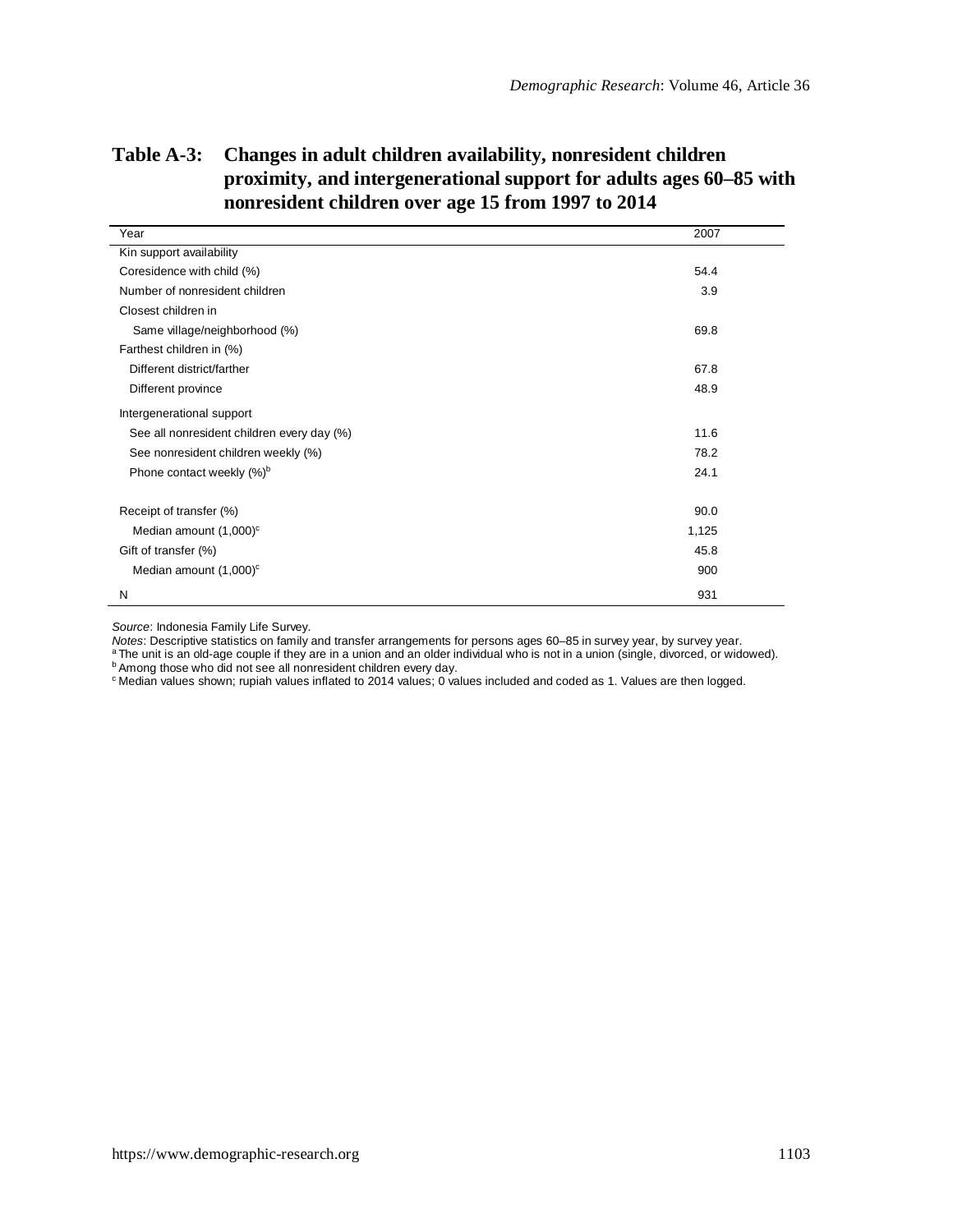|                                                          | (1)                 | (2)                 |
|----------------------------------------------------------|---------------------|---------------------|
|                                                          | Dead vs. followed   | Lost vs. followed   |
|                                                          |                     |                     |
| Signal coverage in baseline (2007)                       | $-0.028$            | 0.047               |
|                                                          | $(-0.087 - 0.031)$  | $(-0.011 - 0.105)$  |
| $=$ jr. high school                                      | $-0.061$            | 0.023               |
|                                                          | $(-0.135 - 0.012)$  | $(-0.052 - 0.098)$  |
| Age                                                      | 0.019               | 0.023               |
|                                                          | $(0.013 - 0.024)$   | $(0.018 - 0.029)$   |
| Married                                                  | $-0.011$            | $-0.073$            |
|                                                          | $(-0.066 - 0.044)$  | $(-0.126 - -0.019)$ |
| Coresidence                                              | 0.062               | $-0.116$            |
|                                                          | $(0.010 - 0.114)$   | $(-0.167 - -0.065)$ |
| Farthest child in different district                     | 0.033               | $-0.012$            |
|                                                          | $(-0.026 - 0.091)$  | $(-0.068 - 0.043)$  |
| 2 <sup>nd</sup> tertile of household consumption         | $-0.056$            | 0.009               |
|                                                          | $(-0.122 - 0.009)$  | $(-0.052 - 0.070)$  |
| 3 <sup>rd</sup> tertile of household consumption         | $-0.060$            | 0.050               |
|                                                          | $(-0.132 - 0.013)$  | $(-0.020 - 0.120)$  |
| Education of nonresident child $>$ = jr. high school     | 0.009               | $-0.002$            |
|                                                          | $(-0.054 - 0.072)$  | $(-0.060 - 0.057)$  |
|                                                          | 0.002               | $-0.001$            |
| Age of youngest nonresident child                        | $(-0.002 - 0.006)$  | $(-0.005 - 0.002)$  |
| Community characteristics and province fixed effect: yes |                     |                     |
| Constant                                                 | $-1.099$            | $-1.404$            |
|                                                          | $(-1.550 - -0.649)$ | $(-1.858 - -0.951)$ |
| Observations                                             | 1,042               | 992                 |
| R-squared                                                | 0.133               | 0.189               |

#### **Table A-4: Baseline (2007) characteristics and dead/lost to follow-up in 2014**

*Notes:* Robust 95% confidence intervals in parentheses. Linear probability estimates and confidence intervals of the association<br>between baseline characteristics and dead/lost to follow-up in 2014.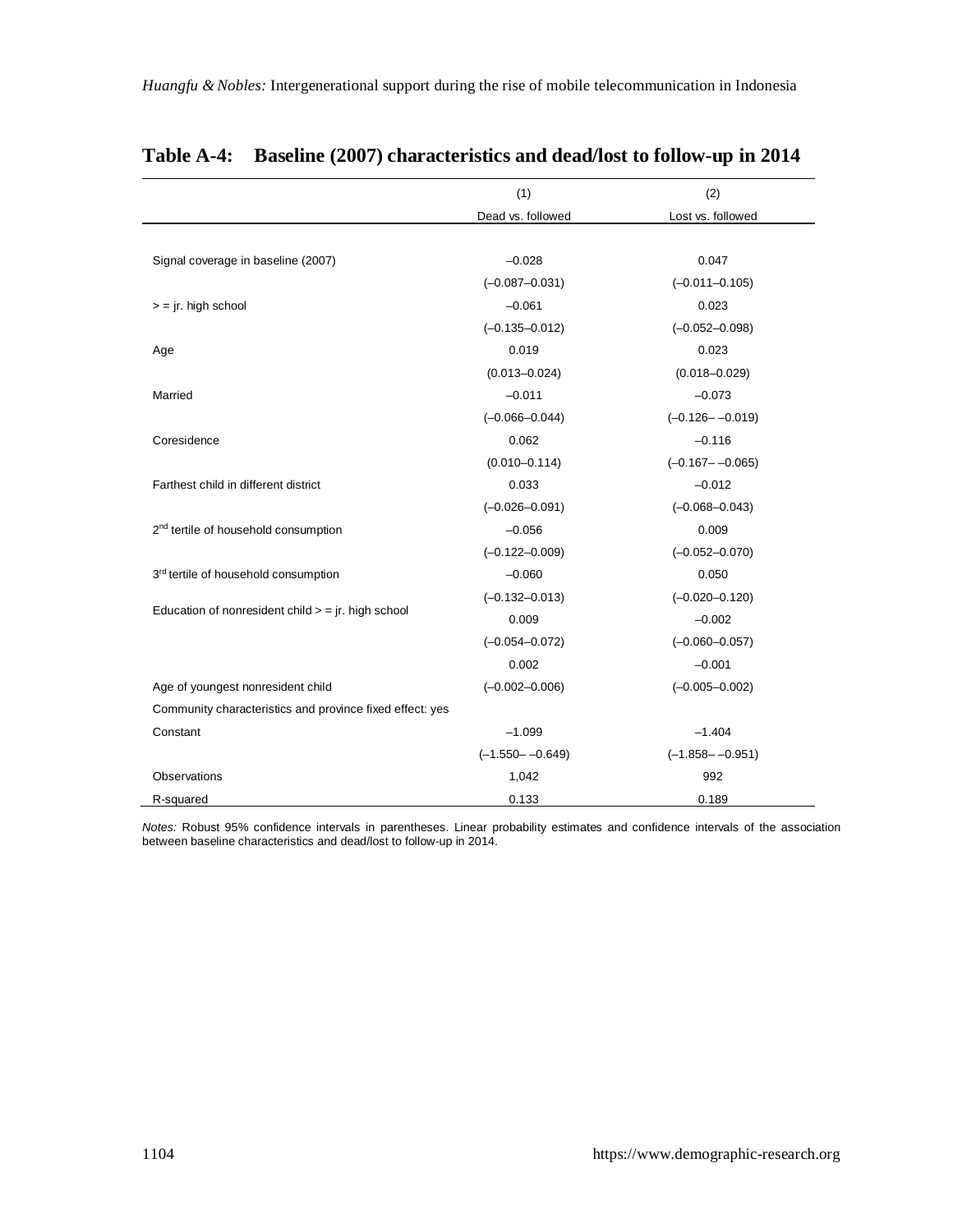| Panel A. IFLS 1997, 2000, 2007, and 2014 as repeated cross sections |                                                          |                |                       |                             |
|---------------------------------------------------------------------|----------------------------------------------------------|----------------|-----------------------|-----------------------------|
| Subgroup                                                            | Observed p-values                                        | Rank           | Bonferroni thresholds | FDR thresholds <sup>a</sup> |
| Married                                                             | 0.030                                                    | $\mathbf{1}$   | 0.005                 | 0.005                       |
| Outside district                                                    | 0.055                                                    | $\overline{2}$ | 0.005                 | 0.009                       |
| Coresident                                                          | 0.065                                                    | 3              | 0.005                 | 0.014                       |
| 1 <sup>st</sup> tertile                                             | 0.069                                                    | $\overline{4}$ | 0.005                 | 0.018                       |
| $60 - 70$                                                           | 0.097                                                    | 5              | 0.005                 | 0.023                       |
| Not coresident                                                      | 0.206                                                    | 6              | 0.005                 | 0.009                       |
| $70 - 85$                                                           | 0.328                                                    | $\overline{7}$ | 0.005                 | 0.027                       |
| In district                                                         | 0.369                                                    | 8              | 0.005                 | 0.032                       |
| $2nd$ tertile                                                       | 0.425                                                    | 9              | 0.005                 | 0.036                       |
| 3 <sup>rd</sup> tertile                                             | 0.564                                                    | 10             | 0.005                 | 0.041                       |
| Not married                                                         | 0.665                                                    | 11             | 0.005                 | 0.045                       |
|                                                                     | Panel B. Cohorts aged 60-85 in 2007, followed until 2014 |                |                       |                             |
| Subgroup                                                            | Observed p-values                                        | Rank           | Bonferroni thresholds | FDR thresholds <sup>a</sup> |
| Married                                                             | 0.035                                                    | $\mathbf{1}$   | 0.005                 | 0.005                       |
| Coresident                                                          | 0.043                                                    | $\overline{2}$ | 0.005                 | 0.009                       |
| Outside district                                                    | 0.044                                                    | 3              | 0.005                 | 0.014                       |
| 1 <sup>st</sup> tertile                                             | 0.045                                                    | $\overline{4}$ | 0.005                 | 0.018                       |
| $2nd$ tertile                                                       | 0.103                                                    | 5              | 0.005                 | 0.023                       |
| $60 - 70$                                                           | 0.237                                                    | 6              | 0.005                 | 0.009                       |
| Not coresident                                                      | 0.312                                                    | $\overline{7}$ | 0.005                 | 0.027                       |
| In district                                                         | 0.315                                                    | 8              | 0.005                 | 0.032                       |
| Not married                                                         | 0.652                                                    | 9              | 0.005                 | 0.036                       |
| 3 <sup>rd</sup> tertile                                             | 0.736                                                    | 10             | 0.005                 | 0.041                       |
| $70 - 85$                                                           | 0.768                                                    | 11             | 0.005                 | 0.045                       |

#### **Table A-5: Subgroup analysis using Beferroni and FDR thresholds for weekly contact models**

<sup>a</sup> FDR thresholds are calculated using methods in Benjamini and Hochberg 1995.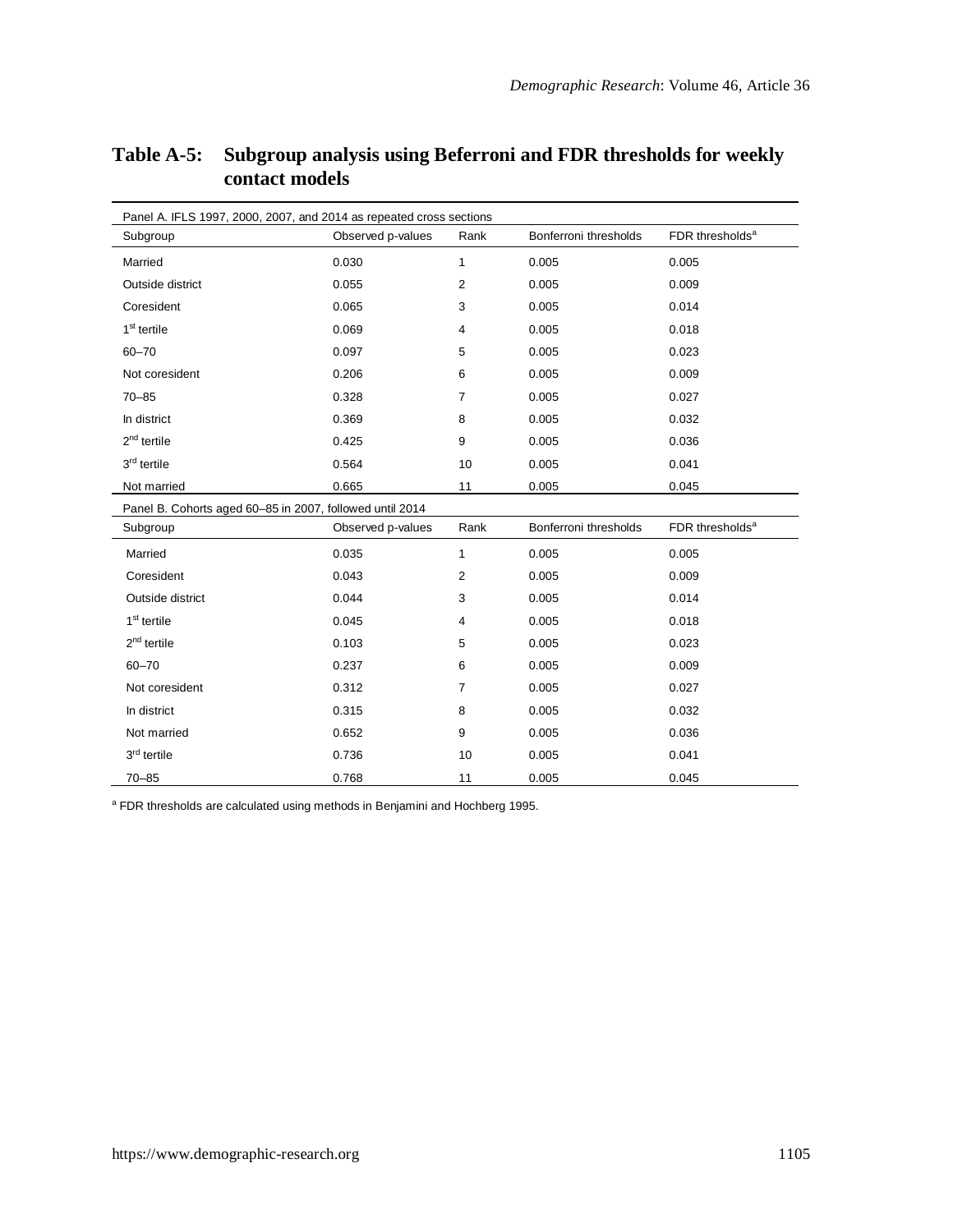|                                               | (1)                              | (2)                           |
|-----------------------------------------------|----------------------------------|-------------------------------|
| Variables                                     | Amount of transfer received (in) | Amount of transfer given (in) |
|                                               |                                  |                               |
| Year 2000 (ref. year 1997)                    | 0.110                            | 0.677                         |
|                                               | $(-0.590 - 0.810)$               | $(0.083 - 1.271)$             |
| Will receive signal coverage                  | 0.936                            | 0.942                         |
|                                               | $(0.079 - 1.793)$                | $(0.216 - 1.668)$             |
| Year 2000 X will receive signal coverage      | 0.399                            | 0.438                         |
|                                               | $(-0.570 - 1.368)$               | $(-0.390 - 1.265)$            |
| Individual and community characteristics: yes |                                  |                               |
| Constant                                      | 5.877                            | 2.077                         |
|                                               | $(3.667 - 8.087)$                | $(0.347 - 3.808)$             |
| Observations                                  | 3,191                            | 3,191                         |
| R-squared                                     | 0.008                            | 0.016                         |
| Number of subdistricts                        | 397                              | 397                           |

#### **Table A-6: Signal coverage and intergenerational support, 1997–2000**

*Notes*: Robust 95% confidence intervals in parentheses. Estimates and confidence intervals are from linear regressions predicting the<br>amount of transfers received and given (logged).

### **Table A-7: Randomized inference coefficients on signal coverage**

|                                  | $P = c/n$ | SE(p) | [95% CI of P]  |
|----------------------------------|-----------|-------|----------------|
| Weekly contact                   | 0.011     | 0.003 | [0.006, 0.020] |
| Amount of transfer given (in)    | 0.748     | 0.014 | [0.720, 0.775] |
| Amount of transfer received (in) | 0.76      | 0.014 | [0.732, 0.786] |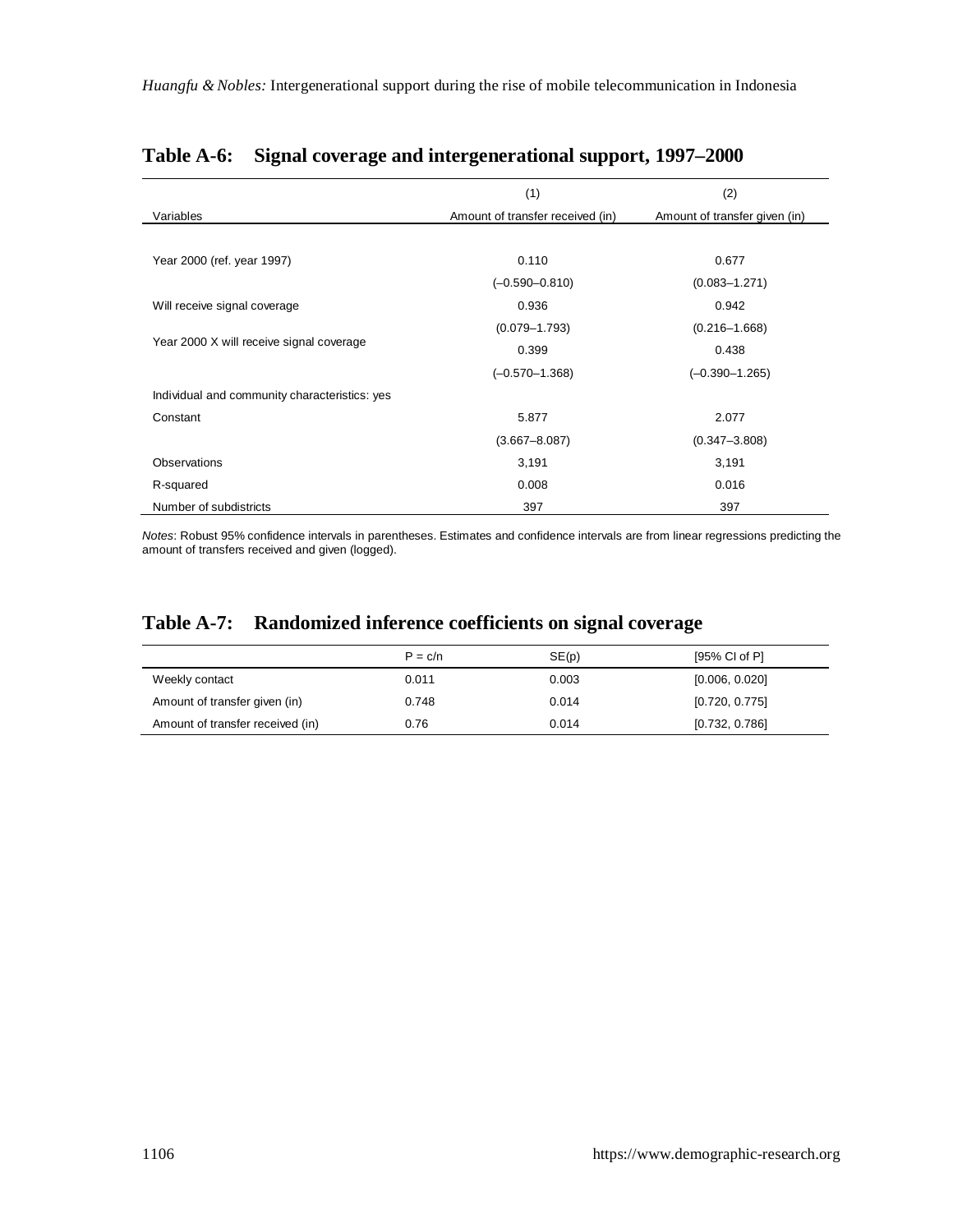|                                               | (1)                   |
|-----------------------------------------------|-----------------------|
| Variables                                     | Height (cm)           |
|                                               |                       |
| Signal coverage                               | 0.050                 |
|                                               | $(-0.934 - 1.035)$    |
| Year 2000 (ref. 1997)                         | 0.248                 |
|                                               | $(-0.326 - 0.822)$    |
| Year 2007 (ref. 1997)                         | $-0.500$              |
|                                               | $(-1.513 - 0.513)$    |
| Year 2014 (ref. 1997)                         | $-0.072$              |
|                                               | $(-0.997 - 0.854)$    |
| Individual and community characteristics: yes |                       |
| Constant                                      | 154.474               |
|                                               | $(150.598 - 158.351)$ |
| Observations                                  | 4,626                 |
| Number of subdistricts                        | 449                   |
| R-squared                                     | 0.033                 |

### **Table A-8: Signal coverage and height**

*Notes*: Robust 95% confidence intervals in parentheses. Estimates and confidence intervals are from linear probability models predicting height. Confidence intervals are adjusted for the clustering structure of respondents at the subdistrict level.